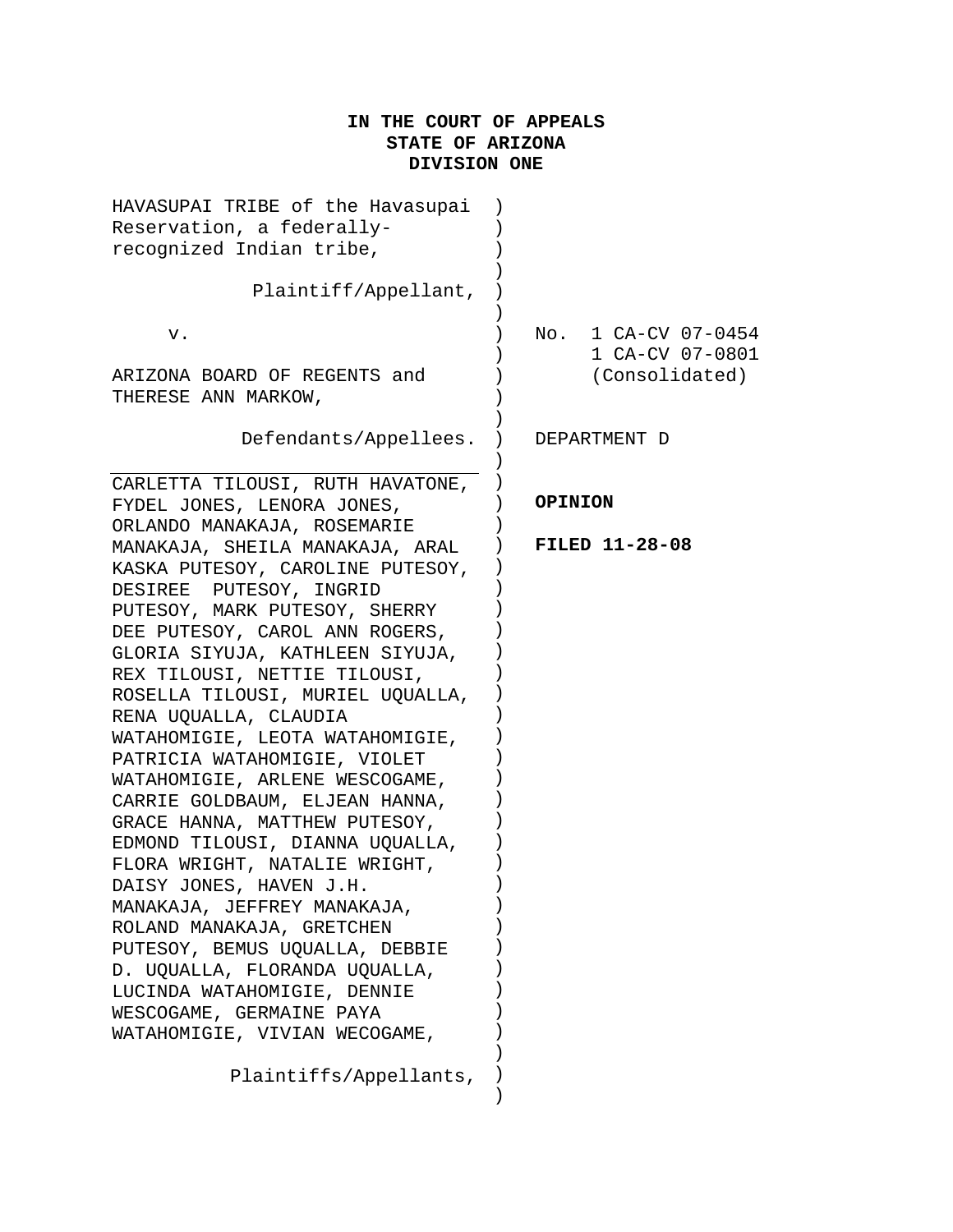v.

ARIZONA BOARD OF REGENTS; THERESE ANN MARKOW; JOHN MARTIN and DANIEL BENYSHEK,

Defendants/Appellees.

Appeal from the Superior Court in Maricopa County

) ) ) ) ) ) ) )

Cause No. CV2005-013190

The Honorable Janet E. Barton, Judge

## **REVERSED AND REMANDED**

Rosette & Associates, PC and the Chandler Chandler By Robert A. Rosette Brendan L. Ludwick

and

Fredricks & Peebles, LLP Omaha, NE By Conly J. Schulte Joseph V. Messineo Attorneys for Plaintiff/Appellant Havasupai Tribe Rusing & Lopez, P.L.L.C. Tucson By Michael J. Rusing Todd Hardy Attorneys for Defendant/Appellee Theresa Ann Markow Terry Goddard, Attorney General entitled and the Phoenix By Daniel P. Schaack, Assistant Attorney General Catherine O'Grady, Special Assistant Attorney General Attorneys for Defendant/Appellee Arizona Board of Regents Law Offices of Charles M. Brewer Ltd. The Phoenix By David L. Abney Attorneys for Amicus Curiae The Arizona Trial Lawyers' Association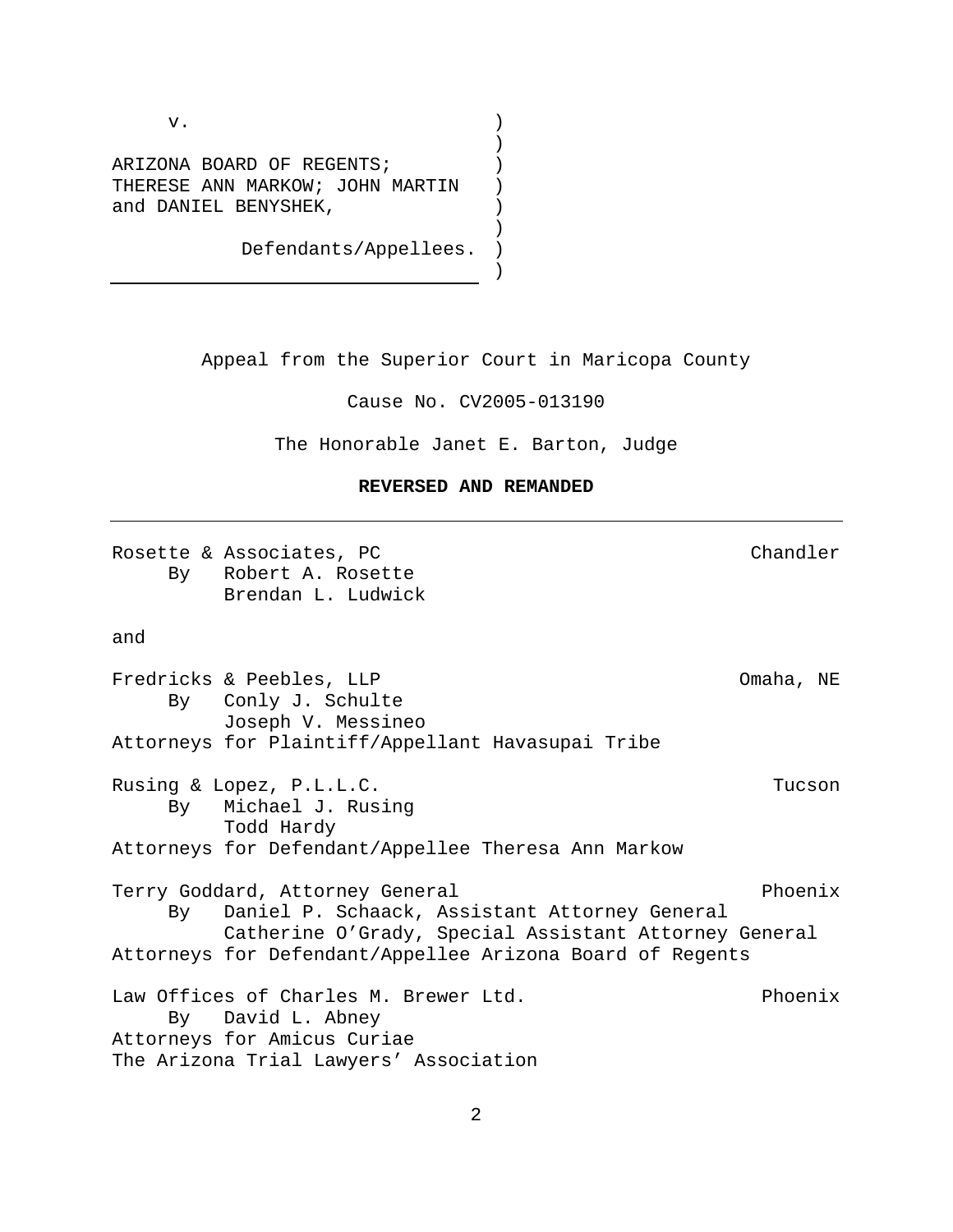Law Offices of Albert Flores entitled and the extension of Phoenix By Albert M. Flores and Holland & Knight LLP Washington, D.C. By Stephen F. Hanlon Frank Lawrence George E. Schulz, Jr. LaKeytria W. Felder Attorneys for Individual Plaintiffs/Appellants Mariscal, Weeks, McIntyre & Friedlander entitled and Phoenix By Gary L. Birnbaum Scot L. Claus Attorneys for Defendants/Appellees John Martin and Daniel Benyshek

## **J O H N S E N**, Judge

 $\P1$  $\P1$  Plaintiffs in these consolidated cases<sup>1</sup> brought claims against the Arizona Board of Regents ("ABOR") and others arising out of the alleged misuse of blood samples taken from members of the Havasupai Tribe in the early 1990s. In each case, the superior court entered summary judgment against the plaintiffs because it concluded they failed to comply with Arizona's notice-of-claim statute, Arizona Revised Statutes ("A.R.S.") section 12-821.01 (2003). Asked to apply the statute's requirement that a claimant provide "facts supporting" the

<span id="page-2-0"></span> $\frac{1}{1}$  These cases were consolidated in the superior court but appellants took separate appeals from the orders of dismissal. Because the cases are based on the same facts and raise many similar legal issues, we exercise our discretion to consolidate them for appellate disposition. *See* ARCAP 8(b).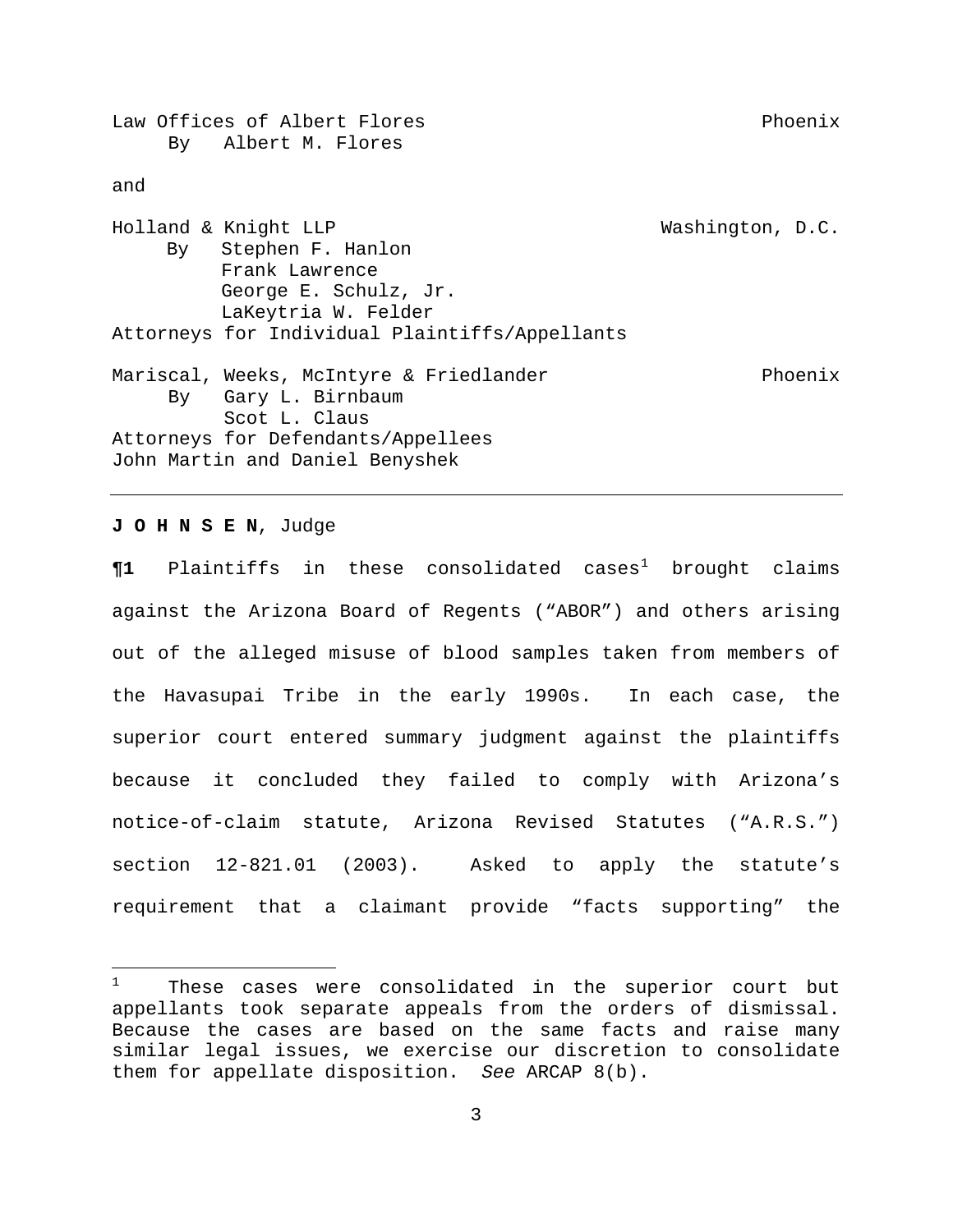stated settlement demand, we reverse the judgments for the reasons explained below.

### **FACTUAL AND PROCEDURAL HISTORY**

#### **A. The Havasupai Project.**

**¶2** Members of the Havasupai Tribe ("Tribe") live in Supai Village in the bottom of the Grand Canyon.<sup>[2](#page-3-0)</sup> An Arizona State University ("ASU") anthropology professor named John Martin began studying the Tribe in 1963. Over the next few decades, Martin developed a strong relationship with the Tribe, working with its members on education issues, community action and development programs, and social and environmental studies. In 1989, a member of the Tribe asked Martin to look into a perceived "epidemic" of diabetes among tribal members. Martin suspected tribal members' diabetes was related to genetics and diet. He approached ASU genetics professor Therese Markow, who agreed to work with Martin on what Martin described as a "diabetes-centered project." Although Markow expressed a desire to broaden the research to include schizophrenia, one of her areas of academic interest, Martin told her that the Havasupai

 $\overline{\phantom{0}}$ 

<span id="page-3-0"></span><sup>2</sup> We view the facts and the inferences to be drawn from them in the light most favorable to the appellants as the parties against whom summary judgments were entered. *Prince v. City of Apache Junction*, 185 Ariz. 43, 45, 912 P.2d 47, 49 (App. 1996). For the most part, the facts we recite are taken from the Hart Report, *infra* ¶ 8.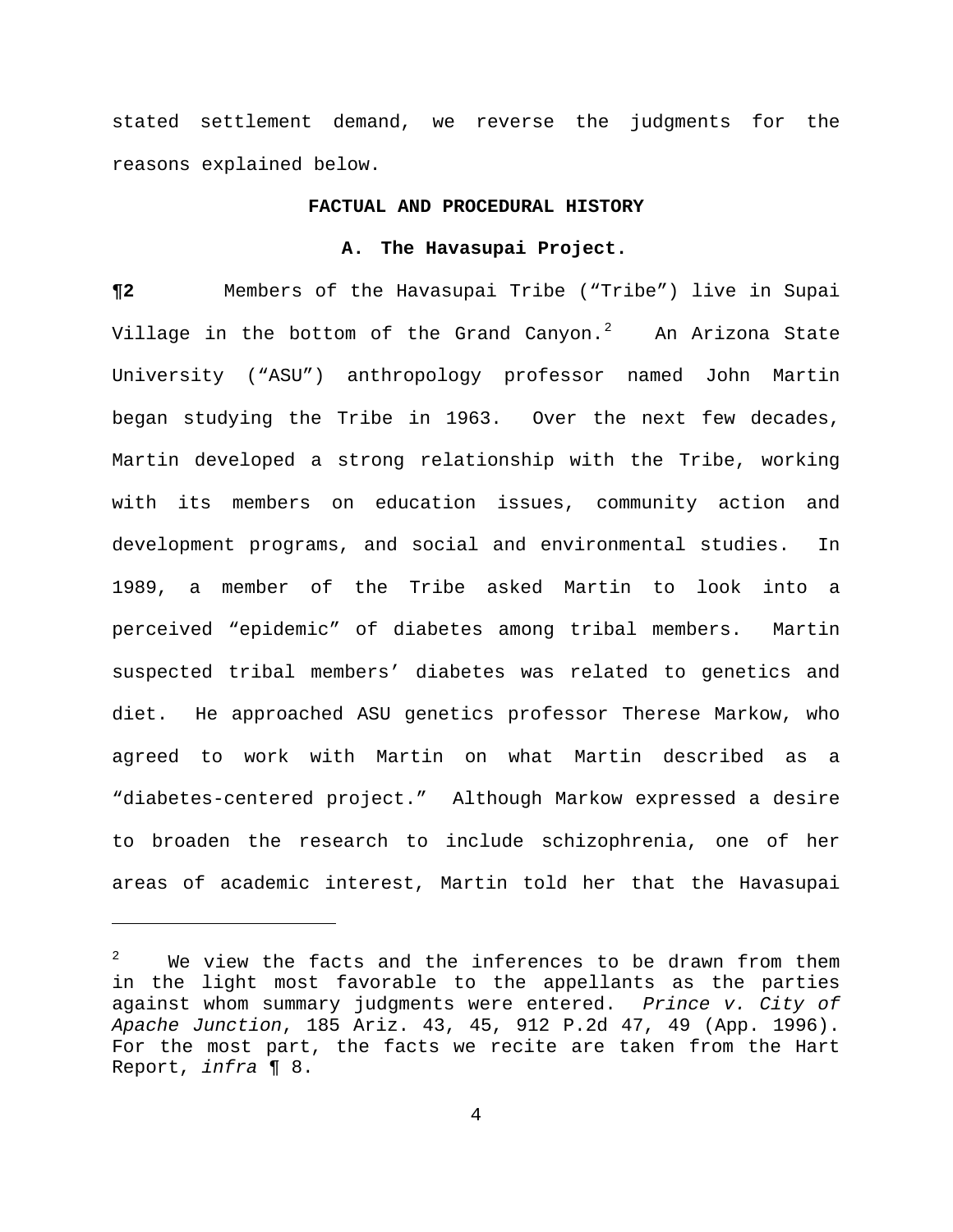likely would not be interested in a study exploring other issues, but he did not foreclose the possibility. Nevertheless, almost immediately, Markow prepared an (ultimately successful) grant application to study schizophrenia among tribal members.

**¶3** The ASU researchers created a script for presenting the blood-draw proposal to the Havasupai and also prepared informed-consent documents. Between 1990 and 1992, blood samples were taken from more than 200 Havasupai. In exchange for the Tribe's participation in the project, ASU allowed 15 tribal members to attend some summer courses free of charge. The blood draws continued through 1992, but researchers soon concluded diabetes was growing too quickly among tribal members to be related to genetics. Markow reported in a paper published in November 1991 that there was too little variation among tribe members' genetics to conclude the incidence of the disease among them was genetics-related.

**¶4** Although the project ended for the purposes allegedly consented to by the Havasupai, researchers at ASU and elsewhere, including the University of Arizona, continued to perform research and publish articles based on data from tribal members' blood samples. Among the publications were at least four doctoral dissertations and various academic papers, some of which concerned evolutionary genetics, rather than medical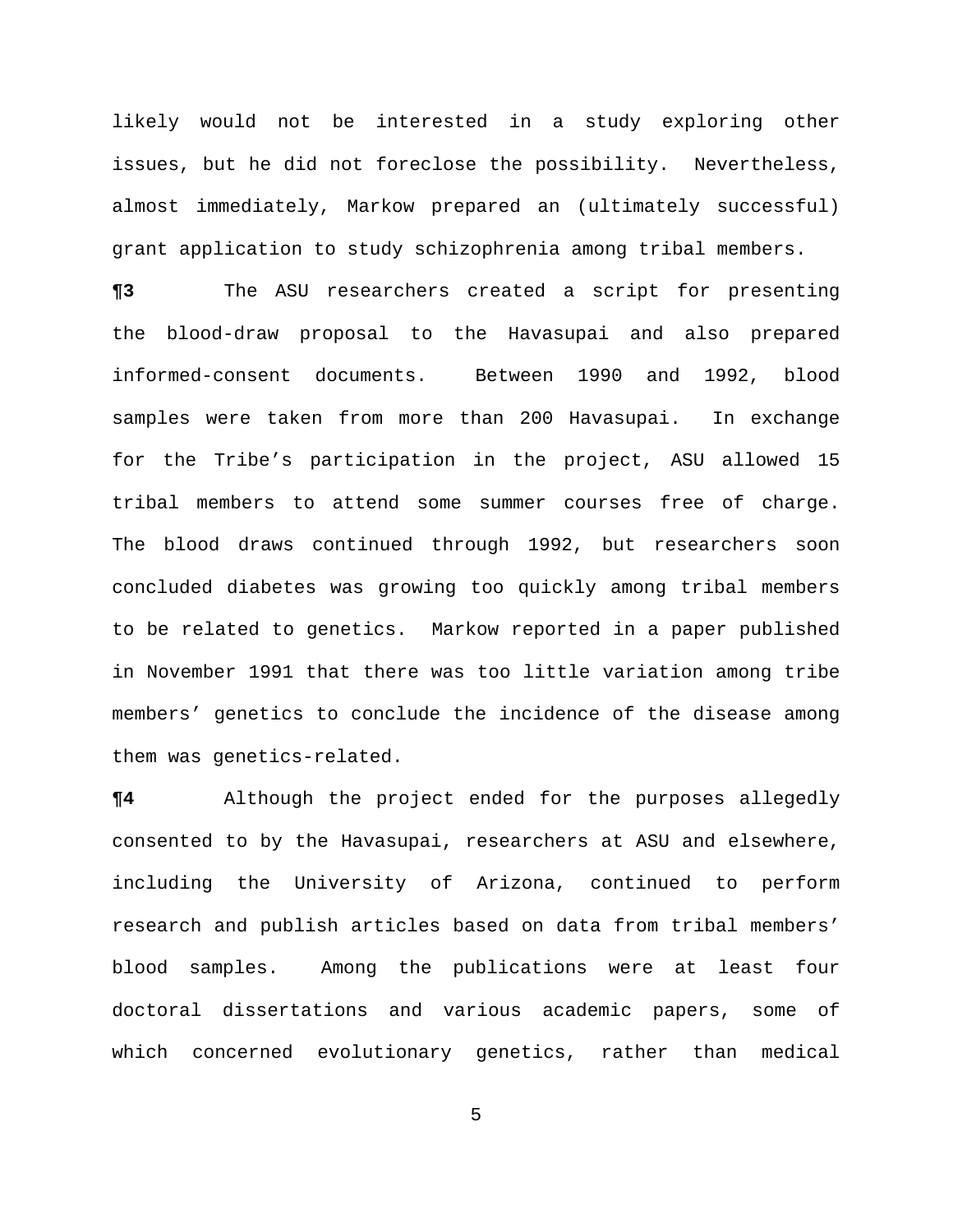genetics. Some of the papers generated from the blood samples dealt with schizophrenia, inbreeding and theories about ancient human population migrations from Asia to North America. The latter body of work is contrary to the Havasupai belief that, as a people, they originated in the Grand Canyon.

## **B. Questions of Informed Consent Are Raised.**

**¶5** Martin, who had thought the diabetes project had ended after early studies failed to identify a genetic link to the disease among tribal members, learned in 2002 that non-diabetes genetic research had continued on the Havasupai samples. After he was told in 2003 that an ASU graduate student was nearing completion of a dissertation based on additional Havasupai genetics research, Martin contacted several ASU officials, including a member of the ASU General Counsel's Office, to complain that tribal members' blood samples were being used without consent. In March 2003, a tribal member named Carletta Tilousi attended the dissertation defense. Tilousi asked the graduate student about the procedures used to obtain the blood donors' permission for his research, but received a response that was equivocal at best.

**¶6** A few days later, Martin disclosed to the Havasupai Tribal Council that ASU may have "mishandled" blood samples taken as part of the diabetes research project. The Tribe asked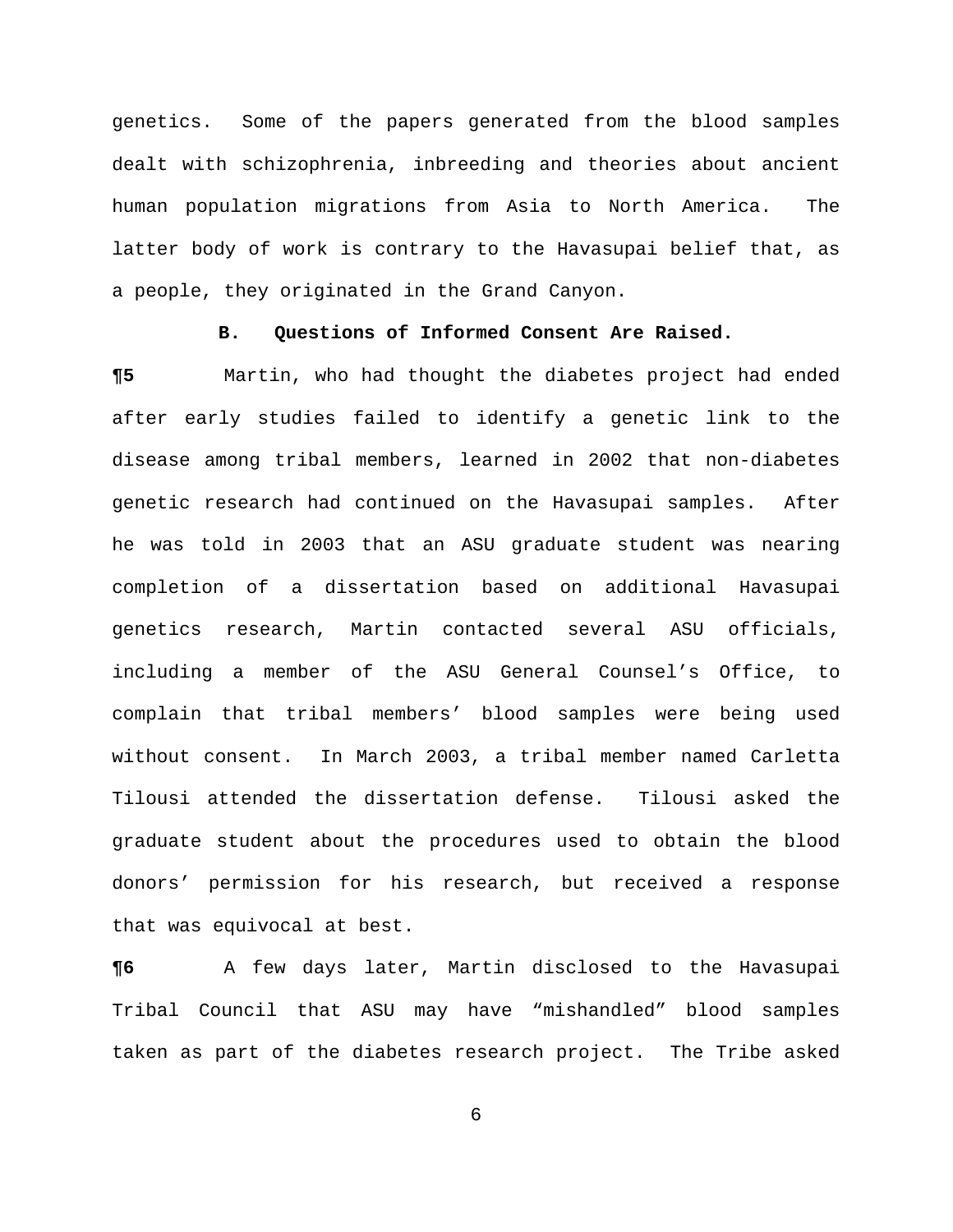ASU for further information regarding the use of the blood samples, and on April 9, 2003, ASU told the Tribe it would undertake a prompt and thorough investigation. In the absence of further information from ASU, however, on May 9, 2003, the Tribe approved a "banishment order" that stated in relevant part:

> The Havasupai Tribe has recently been informed by reliable sources that Havasupai blood collected by A.S.U. has been distributed to others for research, and that research may have been conducted on Havasupai blood, by [ASU] and by others, for purposes unrelated to diabetes or any other medical disorder, all in violation of the consent given by Havasupai members.

> > \* \* \*

[ASU], its Professors and employees are, from this date forward banished from the Havasupai Reservation.

**¶7** Three days after it issued the banishment order, the Tribe informed ASU that it intended to hold a press conference to publicize the matter. ASU asked the Tribe not to go forward with the press conference and offered to hire "an external authority" jointly selected with the tribal council to investigate what happened with respect to the blood samples and the subsequent research. The Tribe accepted the offer and with ASU signed a Joint Confidentiality and Cooperative Investigation Agreement, the expressed purpose of which was to discover "the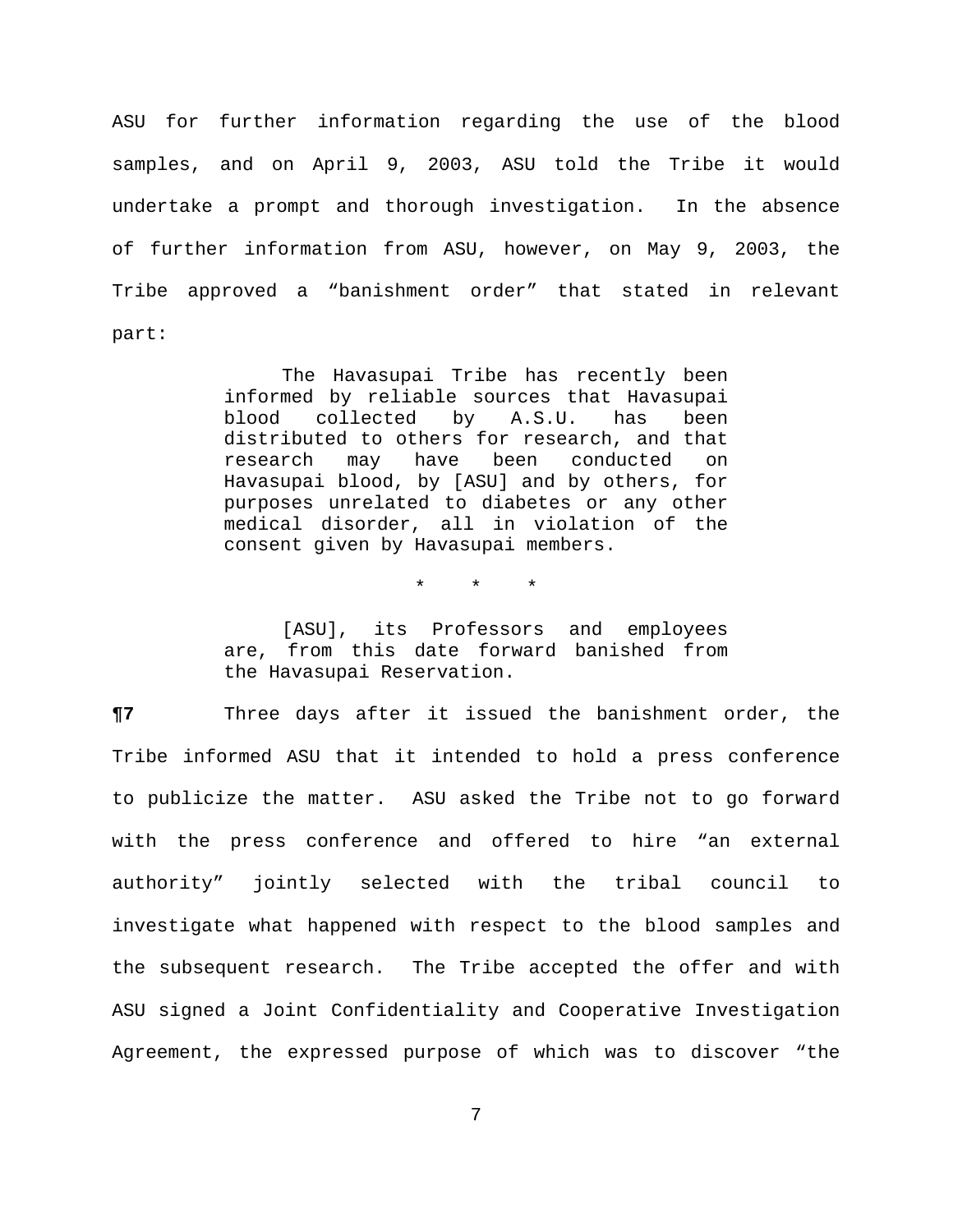circumstances surrounding the collection of blood samples and other research data from members of the Havasupai Tribe and any and all subsequent uses of the samples or their derivatives and other research data for research or other purposes."

#### **C. The Hart Report and the Settlement Meetings.**

**¶8** ABOR retained Phoenix attorney Stephen Hart to perform the promised independent investigation. Hart reported to the Tribe and various ASU and ABOR representatives on the status of his investigation during a meeting on September 5, 2003. On October 24, 2003, members of the Tribe and its counsel met with counsel for ABOR and other ABOR representatives to discuss settling the Tribe's claims relating to the project. No settlement was reached at that time, and on December 23, 2003, Hart issued a final report describing his investigation and listing his findings. The Hart Report was 152 pages long, not counting 319 attached exhibits that together came to thousands of pages. A week later, at the request of ASU general counsel Paul Ward, counsel for both sides met again to discuss resolving the case, but no settlement was reached.

## **D. The Tribe's Notices of Claim.**

**¶9** Plaintiff in the first of these two consolidated cases is the Havasupai Tribe, which filed three separate notice-of-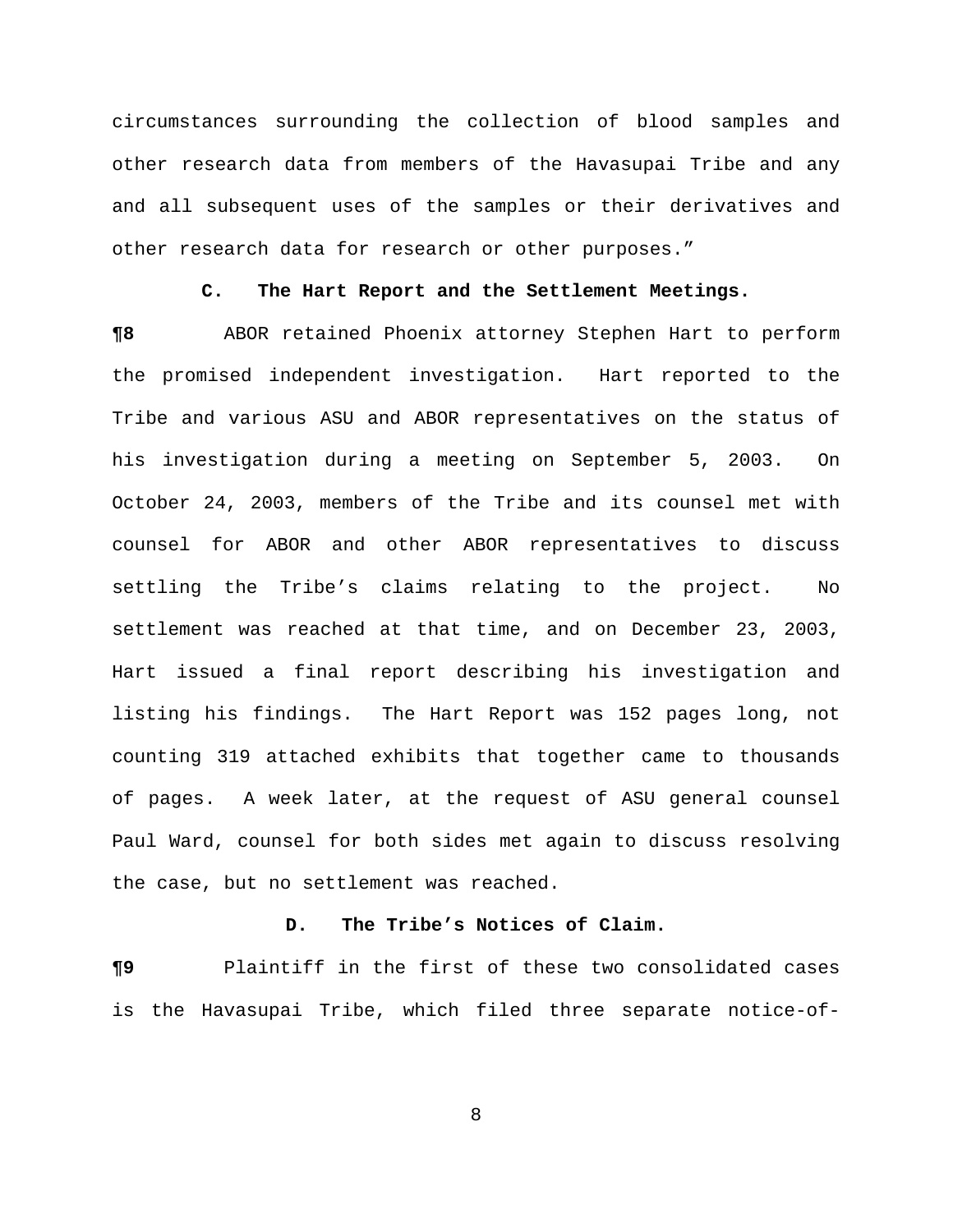claim letters, dated September 8, 2003, March 5, 2004 and March 31, 2004, respectively.

**¶10** The Tribe's first notice of claim was dated three days after Hart met with the Tribe and others to initially report on the status of his investigation. The September 8 letter was addressed to Markow, Attorney General Terry Goddard and ASU President Michael Crow. The Tribe also served copies of the letter on ASU's general counsel and Assistant Attorney General Richard Albrecht, both of whom had represented themselves to the Tribe as counsel for ASU and ABOR. The Tribe stated the notice was on its own behalf and as *parens patriae* for all members of the Tribe involved in the diabetes project.<sup>[3](#page-8-0)</sup>

**¶11** In the September 8 letter, counsel for the Tribe asserted that "ASU conducted genetics experiments on the Havasupai blood samples or derivatives . . . for purposes unrelated to diabetes" without tribal members' consent. Without consent, the Tribe further asserted, ASU "published papers unrelated to diabetes but which disclosed private genetic data and other private information derived from the Havasupai blood samples." Further, the Tribe alleged, ASU distributed tribal

<span id="page-8-0"></span> $\frac{1}{3}$  Under the "*parens patriae*" doctrine, a government may prosecute a lawsuit on behalf of a citizen, particularly a citizen unable to bring a suit on her own. Black's Law Dictionary 1144 (8th ed. 2004).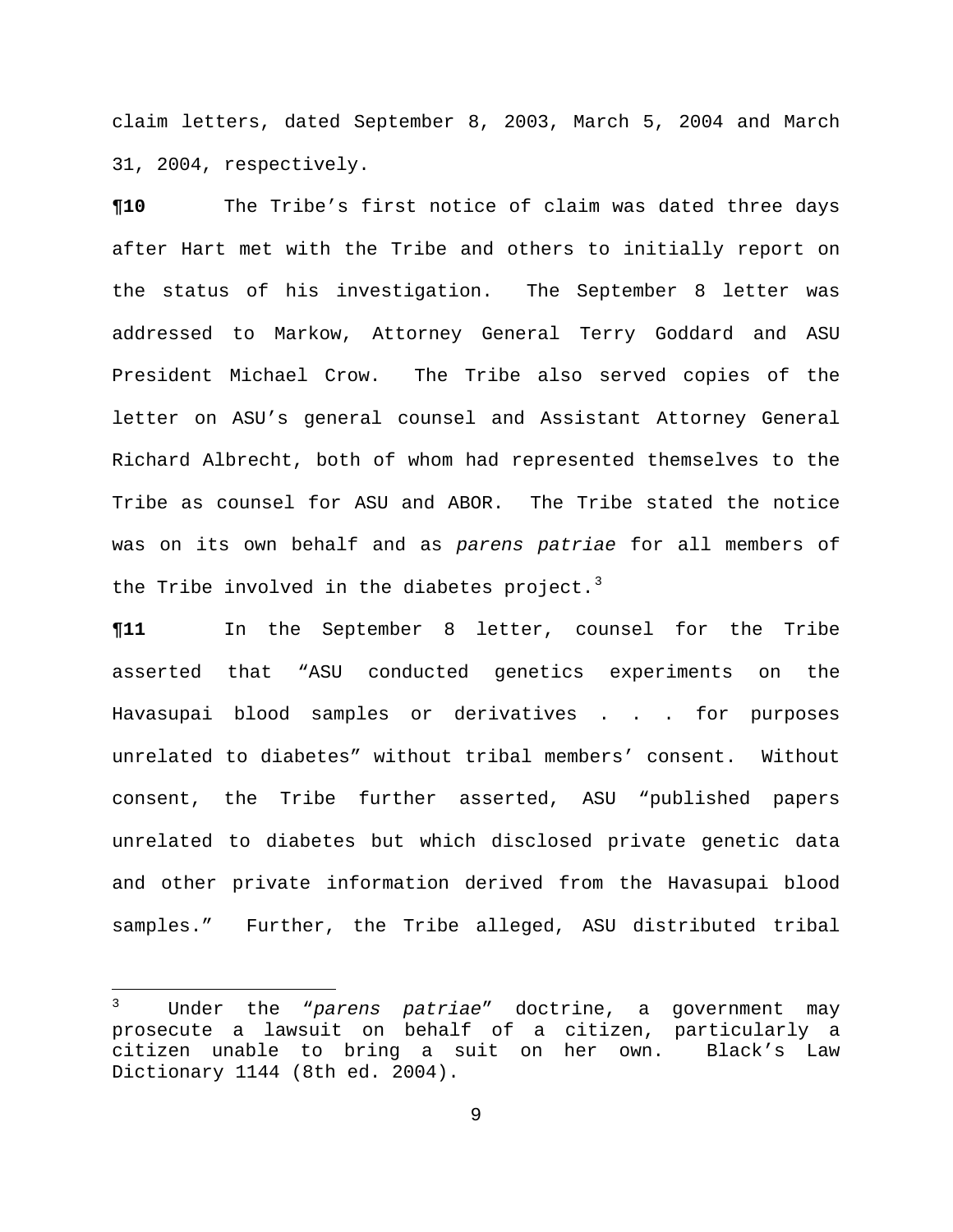members' blood samples to third-party institutions without consent to do so. These third-party institutions conducted their own genetics research and published the results, all without consent, the Tribe alleged. "ASU's actions have invaded the personal privacy of Havasupai tribal members and the cultural and religious privacy of the Havasupai Tribe," the letter asserted. Under a section labeled "Amount for which the claim can be settled," the Tribe's counsel wrote:

> The Havasupai Tribe does not know all of the facts about what ASU has done with the Havasupai blood samples since ASU removed them from Supai Village. The Tribe has requested this information from ASU. ASU has not disclosed all such facts. Therefore, this Notice is based on the best available information. At this time, however, the Tribe is not sufficiently informed to set an amount for which the Tribe's and member-donors' claims can be settled. After ASU provides sufficient facts about what ASU and others have done with Havasupai blood samples, the Tribe will amend or supplement this Notice and provide a settlement figure.

> Please contact me if you wish to discuss this Notice.

**¶12** In its second notice-of-claim letter, dated March 5, 2004, again addressed to Markow, Goddard and Crow, the Tribe's counsel identified a specific amount for which it would settle its claims:

> ASU has still not disclosed all of the relevant facts, including the whereabouts of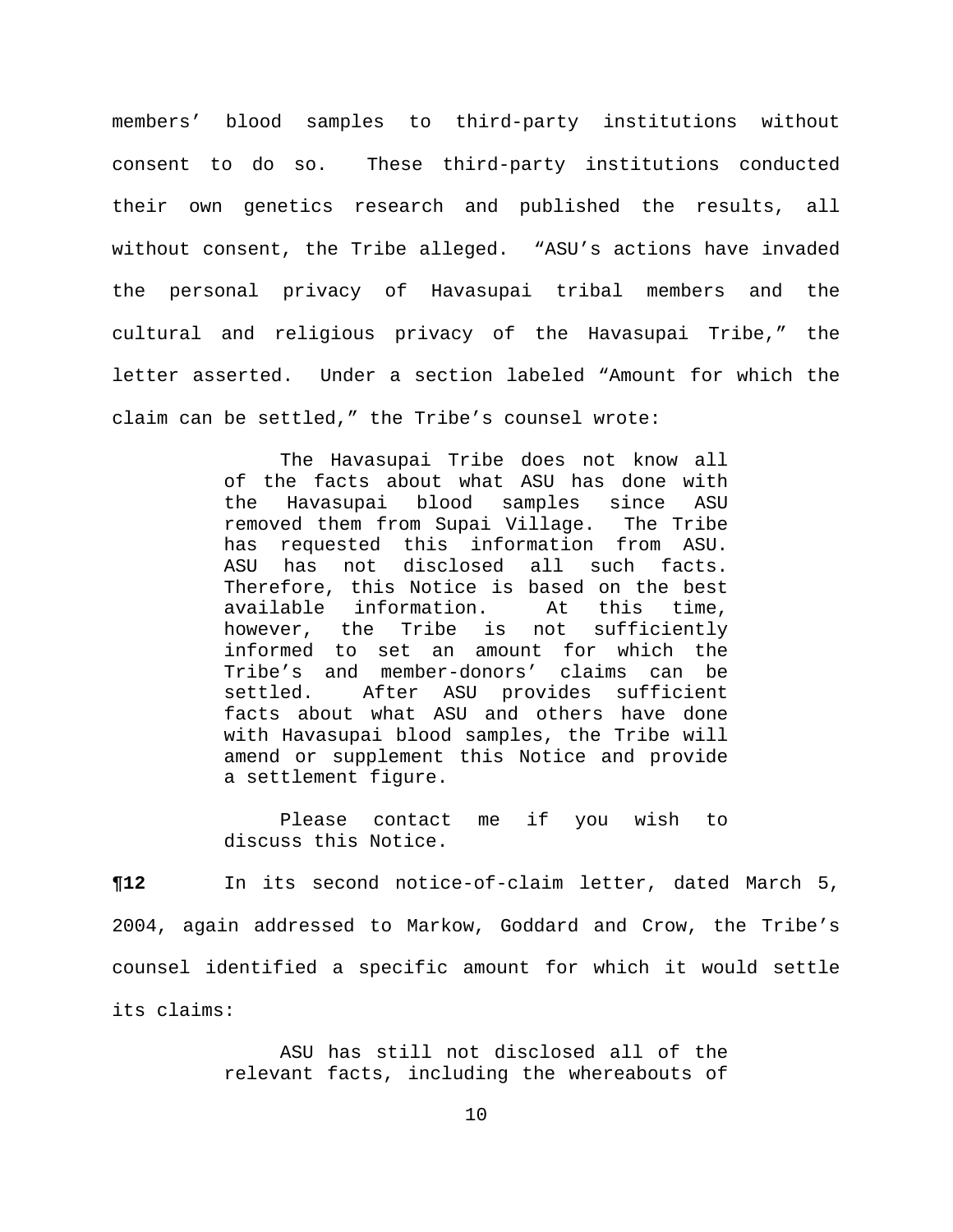all of the Havasupai blood and genetic material taken from tribal members and all of the uses to which such blood and genetic materials have been put. Nevertheless, the Tribe, in compliance with A.R.S. § 12- 821.01(A) hereby notifies ASU that it is willing to settle all claims for the sum certain of \$50 million. The Tribe believes that this amount would be adequate to compensate the Tribe and those individual members for whom the Tribe is acting in *parens patriae* for the litany of injuries inflicted on them by ASU, and to punish ASU for its wrongful conduct.

Please contact me if you wish to discuss this supplement further.

**¶13** In a third letter stamped received on March 31, 2004, addressed only to Goddard, the Tribe reiterated its willingness to settle for \$50 million and added additional details about its claim:

> The acts, omissions and conduct of the University of Arizona and its professors constitutes [sic] breach of fiduciary duty, lack of informed consent, fraud, misrepresentation, fraudulent concealment, intentional infliction of emotional distress, negligent infliction of emotional distress, conversion, violations of civil rights, negligence, gross negligence and negligence per se. These actions have violated the Havasupai Tribe's and tribal members' cultural, religious, and legal rights and have caused the Havasupai Tribe and its members severe emotional distress. The Havasupai Tribe and its members intend to pursue all relevant state and federal claims in this matter. The Havasupai Tribe will seek compensatory, general, specific, punitive and other relevant damages as well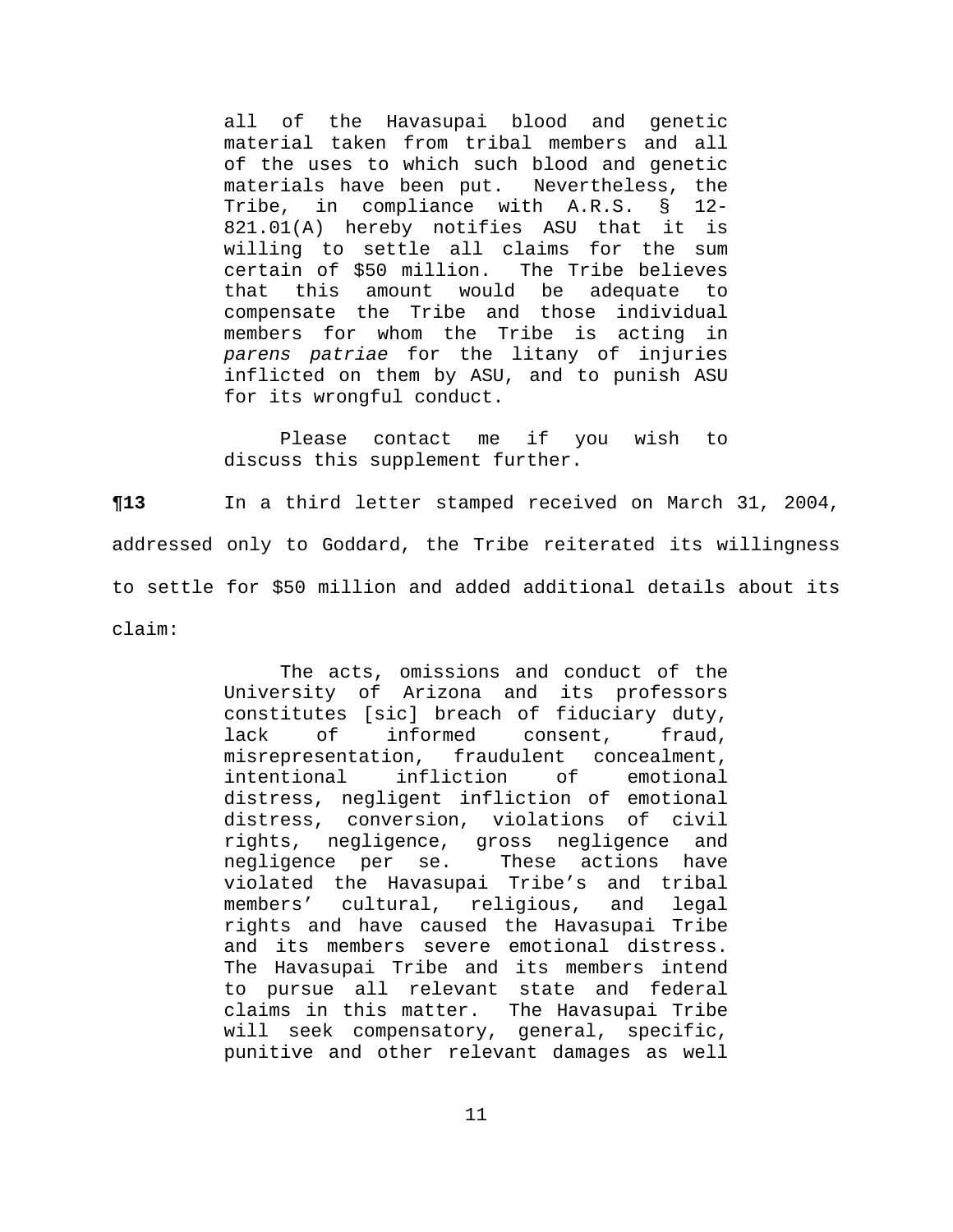as attorney's fees under the applicable causes of action.

#### **E. The Tilousi Plaintiffs' Notices of Claim.**

**¶14** Plaintiffs in the second case we address are Tilousi and 51 other tribal members. Some or all of those plaintiffs filed four notices of claim with ABOR and others. Tilousi's first notice, dated August 14, 2003, was a letter from counsel addressed to Goddard, Martin, Markow and Daniel Benyshek, another ASU researcher. The letter stated in pertinent part:

> We represent twenty-nine (29) members of the Havasupai Tribe . . . .

> > \* \* \*

. . . Based on information and belief, ASU has misused these blood samples for additional studies unrelated to the diabetes study without our Clients' consent *causing our Clients severe harm and extreme distress*.

\* \* \*

. . . ASU cannot or will not provide us with a full accounting of the handling, transfer, or use of the Havasupai blood samples since obtaining such samples in the early 1990's. *ASU has simply left our Clients to worry about the possible uses and locations of their blood samples, the violation of their religious values and beliefs, whether these samples have been lost, and whether they will continue to be used for additional unauthorized purposes. Many of our Clients now fear going to the health clinic, seeking medical attention, or providing blood samples for medical diagnosis or treatment*.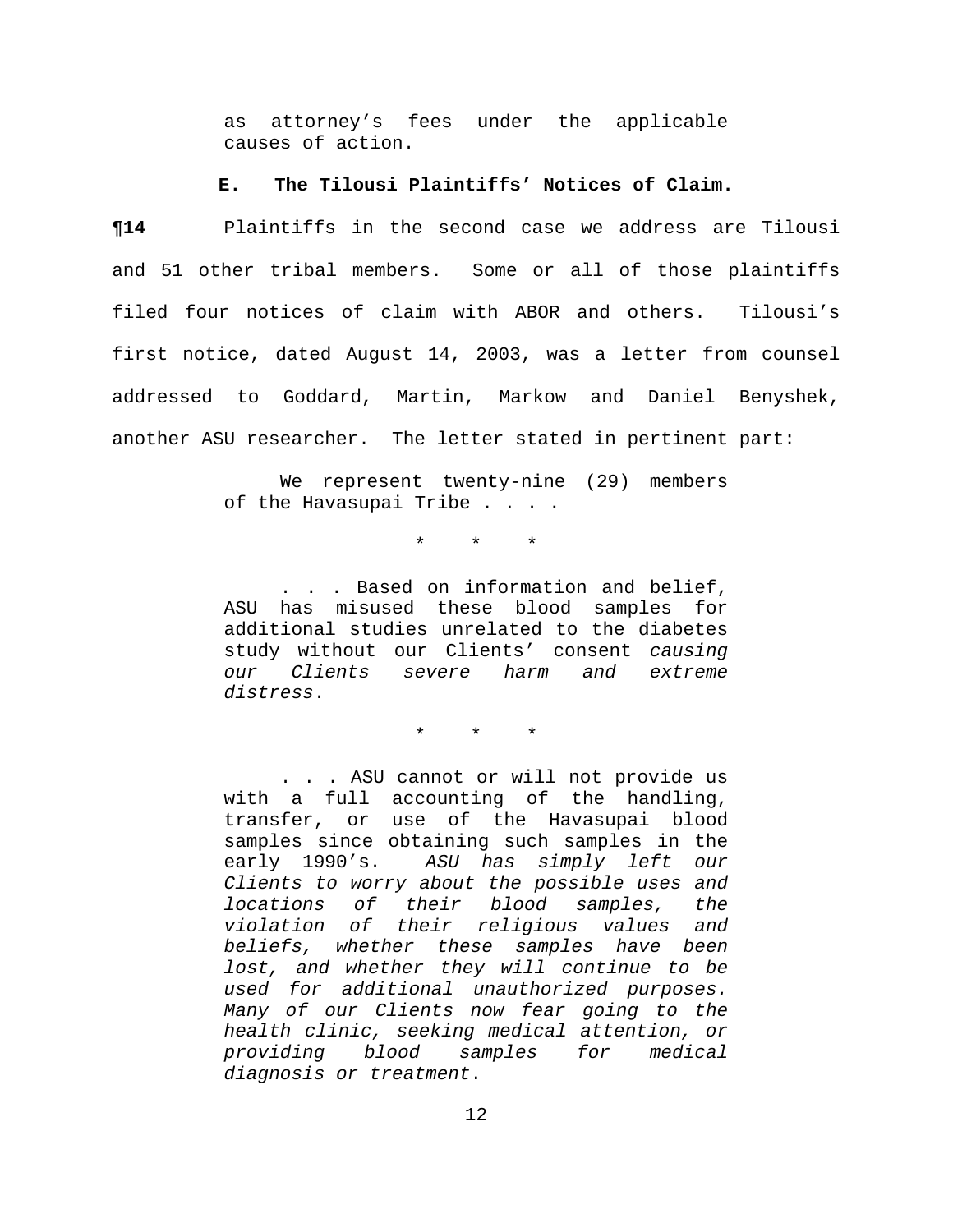#### \* \* \*

. . . ASU has refused to provide us with any substantive information regarding this matter[,] nor has ASU released the findings of its so called "independent" investigation to the public or others. In the event that additional facts come to light, we reserve the right to bring additional claims based upon those facts.

Our Clients believe that ASU has misused their blood samples for unauthorized purposes causing them severe harm, extreme distress, and emotional trauma. . . .

\* \* \*

Our Clients would prefer to allow a jury to determine how much ASU and other defendants should pay to compensate our Clients for their injuries. However, in conformance with the State statute, our Clients are required to state a settlement amount. Consequently, please be advised that our Clients would settle their claims at this early juncture for \$45,000[] per client.

(Emphasis added.)

**¶15** In a second letter dated November 6, 2003, addressed only to ASU's general counsel, Tilousi's counsel stated that they had been retained by 15 "additional members of the Havasupai Tribe who believe their blood samples were misused by ASU." The letter continued:

> As you know, on October 24, 2003, ASU confirmed to the Havasupai Tribal Council that the Havasupai blood samples were improperly collected and mishandled by ASU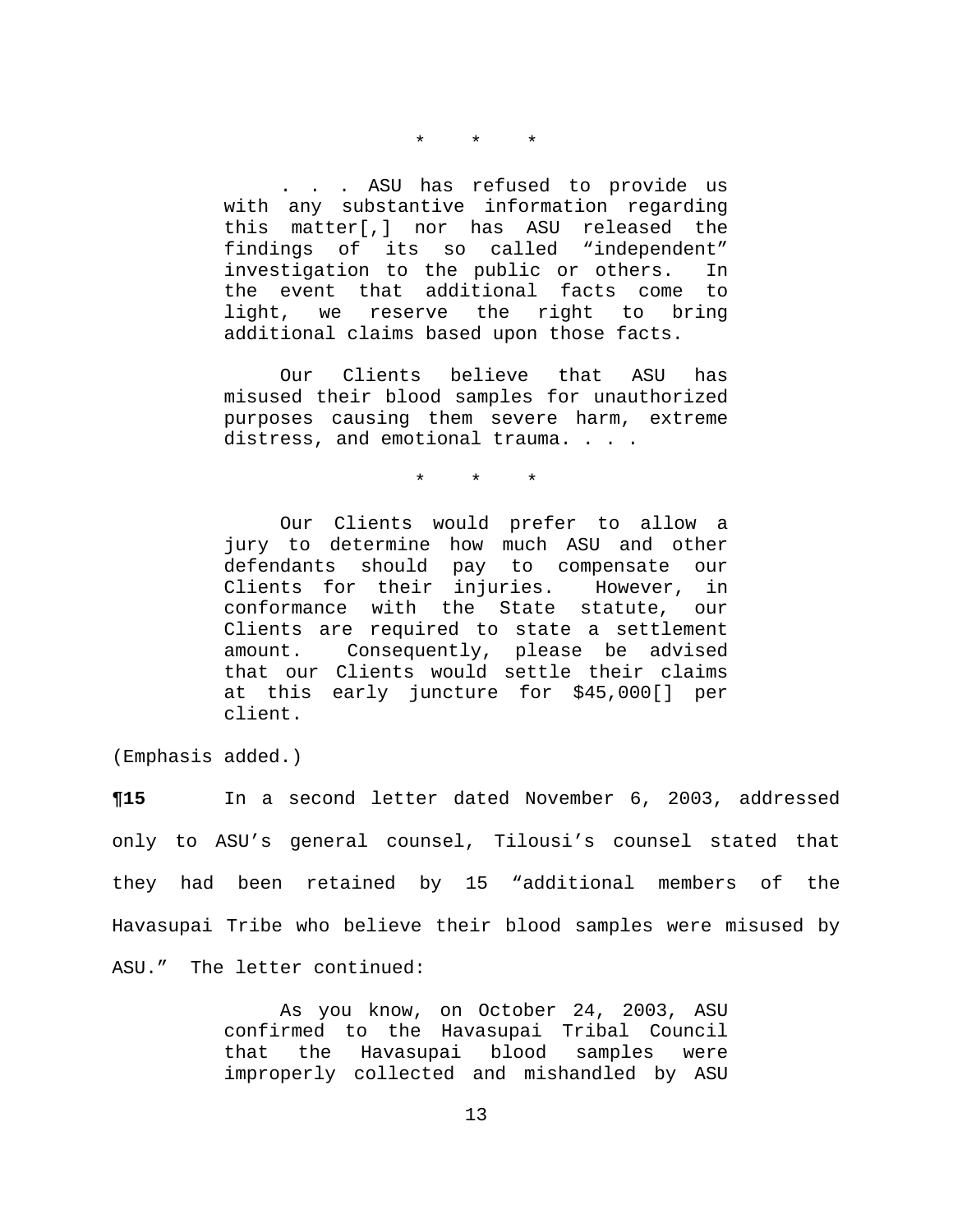officials, and used for unauthorized purposes including various studies to determine if ancestors of modern-day Havasupai people traveled across the Bering Strait land bridge from Asia eons ago. Clearly, those unauthorized uses of the blood samples are totally unrelated to the diabetes study originally promised by ASU officials. . . .

Our clients believe that ASU has misused their blood samples for unauthorized purposes causing them harm, extreme distress, and emotional trauma. The conversion and improper use of these blood samples by ASU officials violates our client[s'] privacy as well as their cultural, religious, and legal rights. . . .

In closing, plaintiffs' counsel also noted, "Please feel free to call me . . . so that we may discuss this matter."

**¶16** In a third notice of claim letter, this one addressed to ASU's general counsel and to Assistant Attorney General Albrecht, dated December 29, 2003, plaintiffs' counsel stated they had been retained by two additional members of the Tribe who had "the same or similar claims" as the other members. Again, plaintiffs' counsel stated, "Please feel free to call me if [you] have any questions or need any additional information."

**¶17** Finally, on March 4, 2004, plaintiffs' counsel sent a fourth letter addressed to Goddard, ABOR, the Chair of the University of Arizona Committee on Ethics & Commitment, the general counsel of the University of Arizona, Markow and three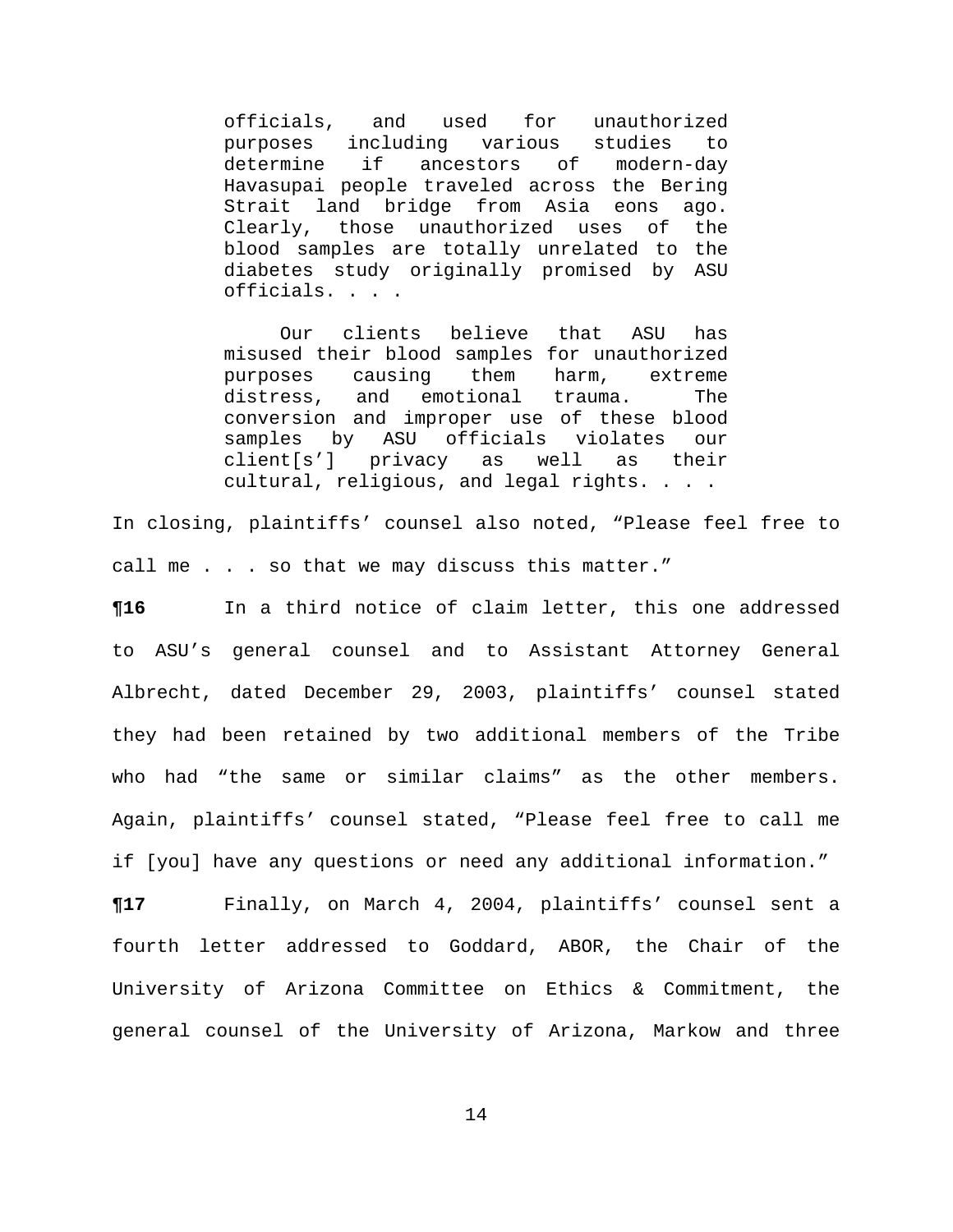other researchers. This letter explained that counsel then represented 52 listed members of the Tribe. Counsel stated:

> In January 2004, Attorney Stephen Hart . . . issued a Final Report . . . on the acquisition, use, transfer, loss, and destruction of hundreds of blood samples, data, and related information including hand prints and genealogy . . . We believe the Final Report clearly shows that not only did ASU commit numerous violations of law, but also [the University of Arizona ("UA")] and its professors engaged in extensive misconduct which has caused serious harm to our clients.

> > \* \* \*

. . . UA and its professors . . . have inflicted intentional and negligent infliction of emotional distress on our clients . . . . These actions have violated our clients' cultural, religious, and legal rights and have caused them severe emotional distress.

This final letter closed with a new lump-sum demand: "[P]lease be advised that our clients would settle their claims at this early juncture for ten million dollars, \$10,000,000."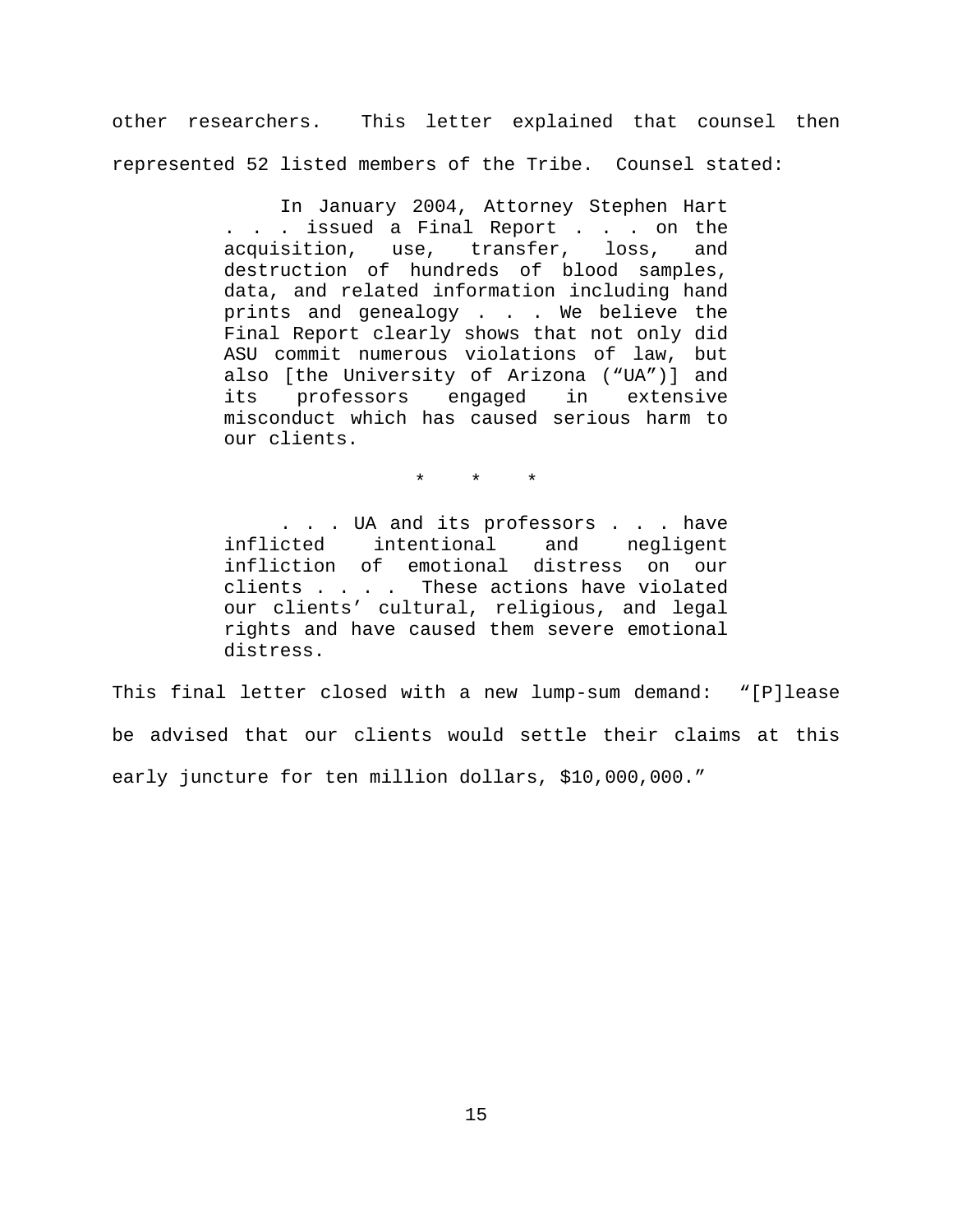## **F. Superior Court Proceedings.**

## **1. The Tribe case.**

**¶18** On March 12, 2004, the Tribe filed a complaint alleging state and federal claims against ABOR and Markow.<sup>4</sup> Defendants removed the complaint to federal court, which dismissed the federal-law and *parens patriae* claims but granted the Tribe leave to amend to allege claims for breach of fiduciary duty, fraud, negligence and trespass.

**¶19** After the case was remanded to state court and an amended complaint filed, ABOR moved for summary judgment, arguing that the amended complaint should be dismissed because the Tribe had failed to comply with A.R.S. § 12-821.01. Joined by Markow, ABOR contended that the September 8, 2003 notice did not identify a specific amount for which the claim could be settled and that the subsequent notices of claim were untimely. It also argued that all three notices were improperly served.

**¶20** After briefing was complete on ABOR's motion but before the court issued its ruling, our supreme court decided *Deer Valley Unified School District No. 97 v. Houser*, 214 Ariz. 293, 152 P.3d 490 (2007). ABOR and Markow subsequently filed a supplemental memorandum in which they argued that, pursuant to *Deer Valley*, the Tribe's notices of claim were defective because

<span id="page-15-0"></span> $\frac{1}{4}$ 

Other named defendants since have been dismissed.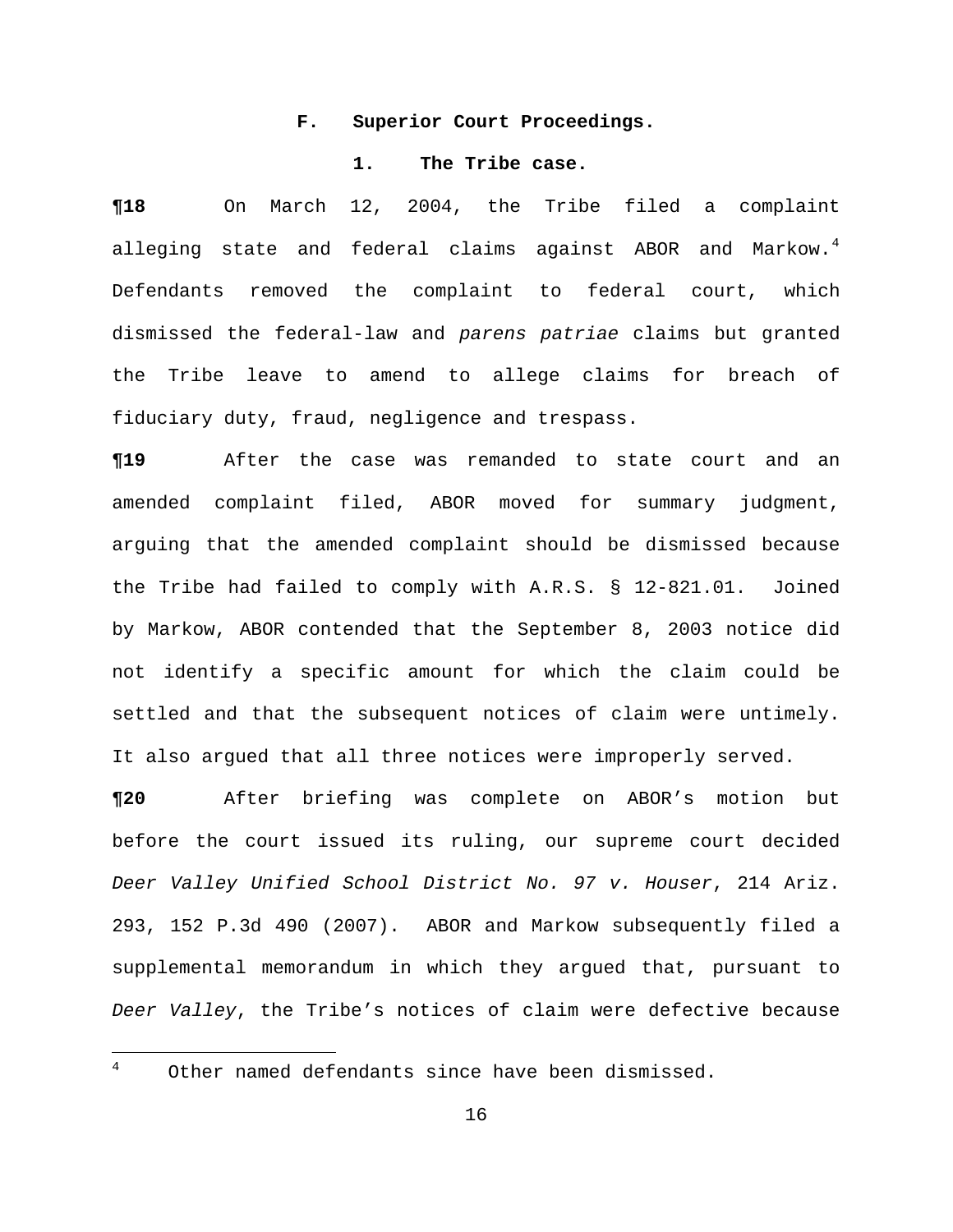they failed to include a specific amount for which the claim could be settled and facts supporting that amount.

**¶21** The superior court granted defendants' motions, concluding that even if the three notices of claim were timely, they failed because even read together, they did not contain "facts supporting the amount sought in settlement of [their] claims." The court added:

> . . . There is no explanation whatsoever [in] the letters regarding how the Tribe came up with its \$50,000,000 demand such as would allow [Defendants] to evaluate the demand's reasonableness or make a determination as to why \$50,000,000 does not constitute a quick, unrealistic exaggerated demand.

## **2. The Tilousi case.**

**¶22** Tilousi and 51 other individuals filed a complaint on February 26, 2004, alleging state and federal claims against ABOR and several individual defendants, including Markow, Martin and Benyshek. After the defendants removed the case to federal court, the federal-law claims and several other claims were dismissed; however, claims alleging negligent and intentional infliction of emotional distress and negligence survived.

**¶23** After remand to the superior court, two sets of motions ensued. First, Markow, joined by the other defendants, moved for summary judgment on the basis that certain of the plaintiffs failed to file a notice of claim before commencing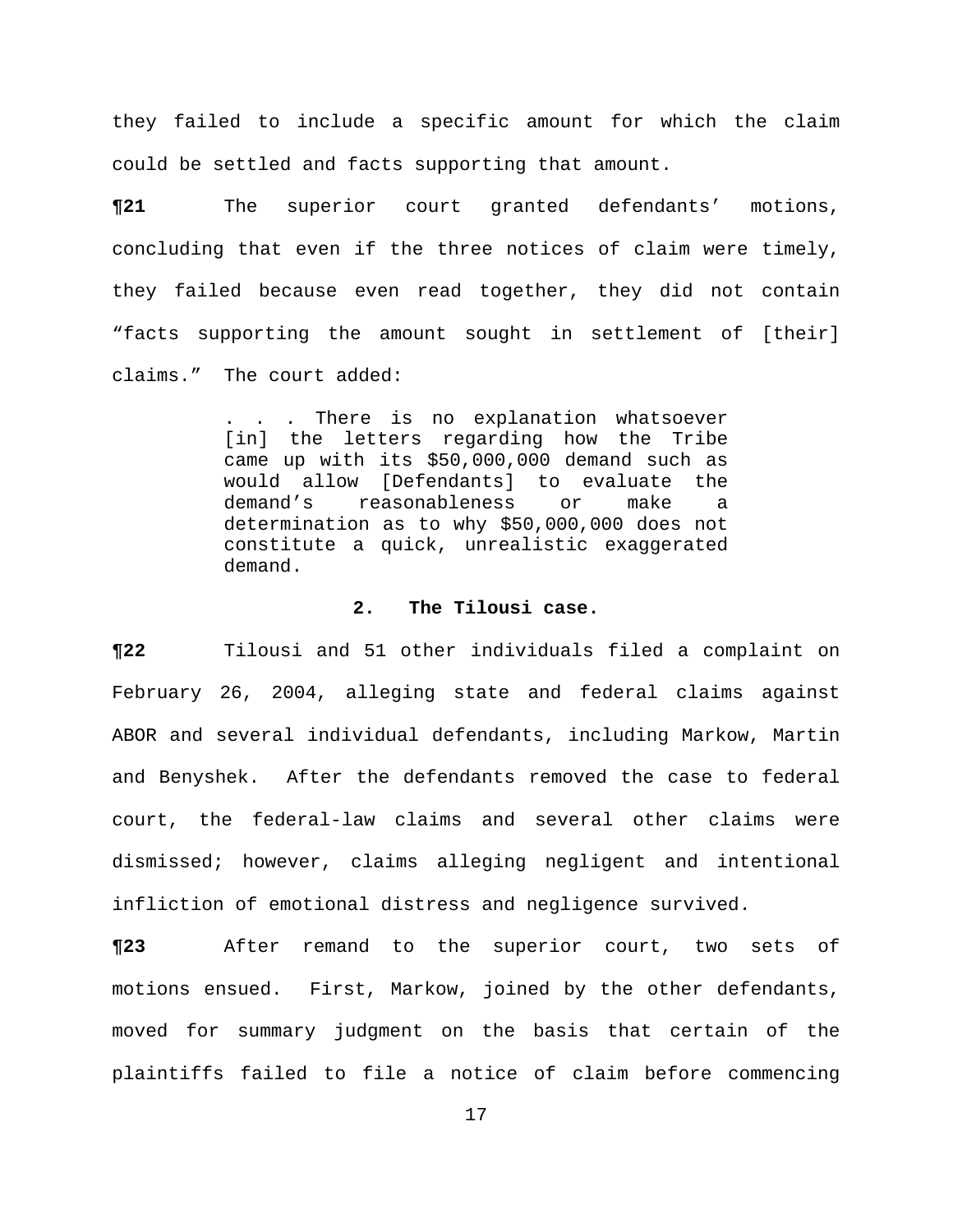suit. Martin and Benyshek filed a similar motion arguing that certain plaintiffs had not served them with a notice of claim. The court granted both motions.<sup>5</sup>

**¶24** The second set of motions presented the primary issue in this appeal. Citing *Deer Valley*, defendants argued on summary judgment that the notices of claim failed to include a specific amount for which the claim could be settled and facts supporting that amount.

**¶25** As in the case brought by the Tribe, the superior court found that even if the four notices of claim were timely, they failed because together they lacked "facts supporting the amount sought in settlement of [their] claims." In granting summary judgment, the court explained:

> The Court is of the opinion that the [notice of claim] does not satisfy the statutory requirement that Plaintiffs provide the facts supporting the specific amount for which the claim can be settled. In that regard, while the initial letter does state that ASU has left the Plaintiffs to worry about certain things, the letter does not state that any given Plaintiff is worrying or, if certain ones are, which ones and what worries they have.

> Similarly while the letter indicates that "many of our Clients now fear going to

i

<sup>5</sup> The court concluded that Martin and Benyshek had not waived and were not estopped from asserting a notice-of-claim defense because they had asserted it in their answer. In this appeal, the Tilousi Plaintiffs do not contest those findings.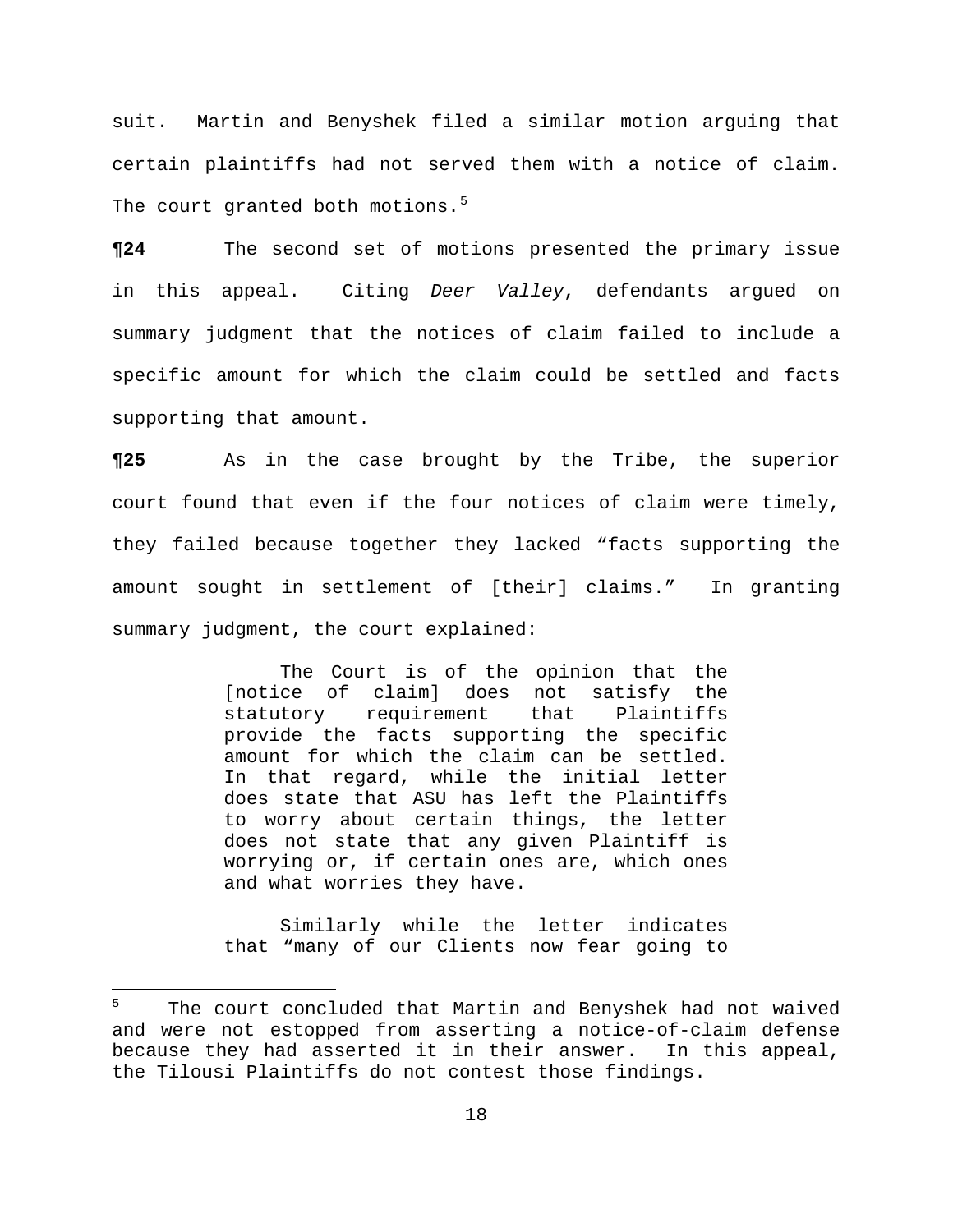the health clinic, seeking medical attention, or providing blood samples for medical diagnosis or treatment[,"] the letters do not indicate which Plaintiffs are experiencing fear and/or which of the referenced fears they are experiencing.

Finally, while Plaintiffs explain in the March 4, 2004 letter why the [Hart] Report establishes the existence of the alleged violations and misconduct, there is nothing in that letter suggesting that Plaintiffs have suffered any additional fear, worry, harm or emotional distress. Yet, Plaintiffs['] settlement demand increases from \$45,000 per Plaintiff to over \$190,000 per Plaintiff.

**¶26** Plaintiffs in both cases appeal the dismissal of their claims. We have jurisdiction pursuant to A.R.S. section 12- 2101(B) (2003).

#### **DISCUSSION**

### **A. Standard of Review.**

**¶27** Summary judgment may be granted when there is no genuine issue as to any material fact and the moving party is entitled to judgment as a matter of law. Ariz. R. Civ. P. 56(c)(1). We review a summary judgment *de novo* to determine whether any genuine issues of material fact exist and whether the court properly applied the law. *Eller Media Co. v. City of Tucson*, 198 Ariz. 127, 130, ¶ 4, 7 P.3d 136, 139 (App. 2000).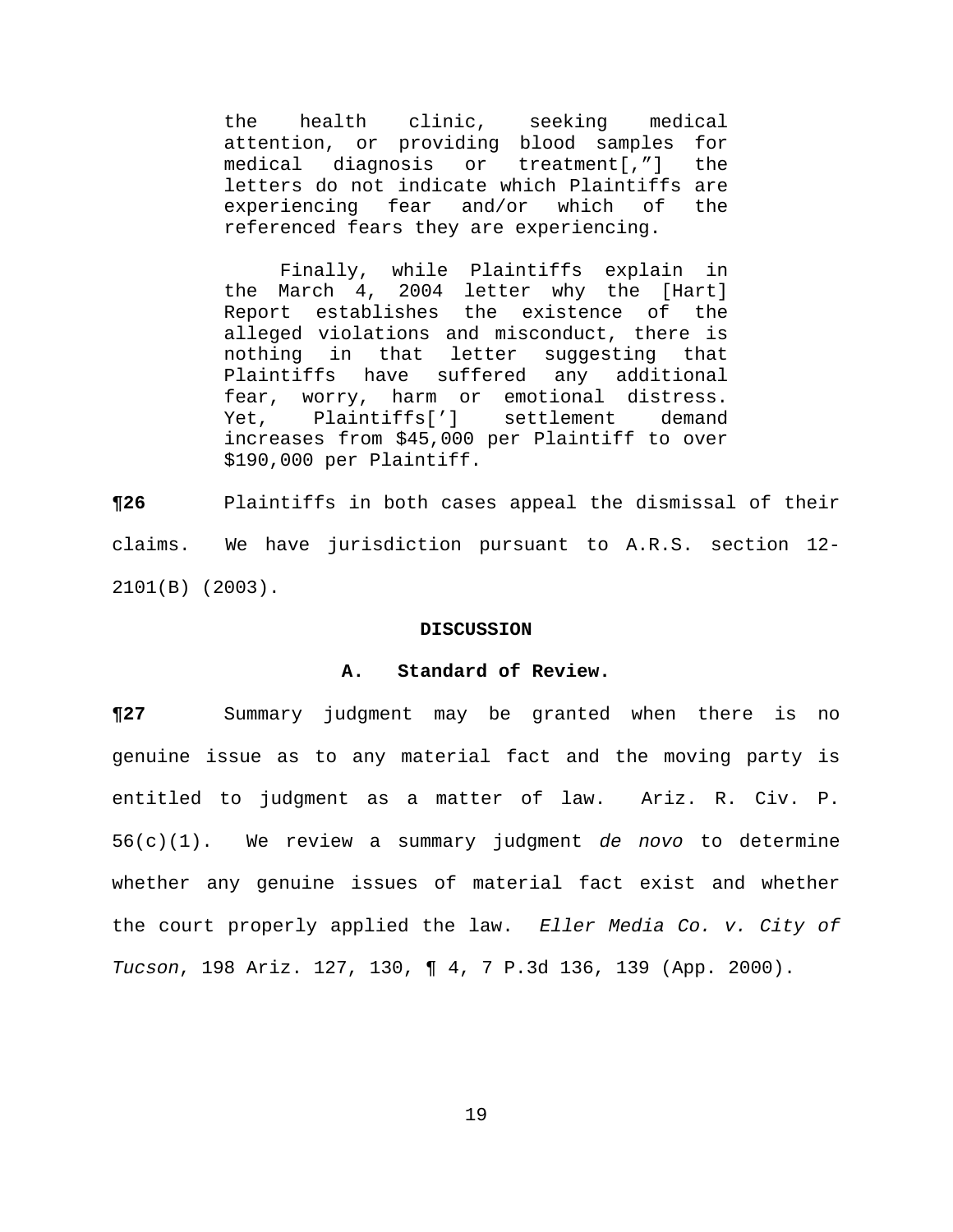### **B. Analysis.**

#### **1. Legal principles.**

**¶28** Our goal in construing statutes is to give effect to legislative intent. *Zamora v. Reinstein*, 185 Ariz. 272, 275, 915 P.2d 1227, 1230 (1996). The plain language of a statute is the strongest indicator of legislative intent, and when that language is clear, "it is determinative of the statute's construction." *Deer Valley*, 214 Ariz. at 296, ¶ 8, 152 P.3d at 493 (quoting *Janson v. Christensen*, 167 Ariz. 470, 471, 808 P.2d 1222, 1223 (1991)). "Each word, phrase, clause, and sentence [of a statute] must be given meaning so that no part will be void, inert, redundant, or trivial." *Id*. (alteration in original) (emphasis omitted) (quoting *Williams v. Thude*, 188 Ariz. 257, 259, 934 P.2d 1349, 1351 (1997)). If a statute is not clear, we may infer its meaning from its purpose. *Martineau v. Maricopa County*, 207 Ariz. 332, 334, ¶ 9, 86 P.3d 912, 914 (App. 2004). Finally, we construe a statute as a whole in order to best give effect to the entire statutory scheme. *See Parrot v. DaimlerChrysler Corp.*, 212 Ariz. 255, 258, ¶ 18, 130 P.3d 530, 533 (2006).

**¶29** Section 12-821.01(A) provides:

Persons who have claims against a public entity or a public employee shall file claims with the person or persons authorized to accept service for the public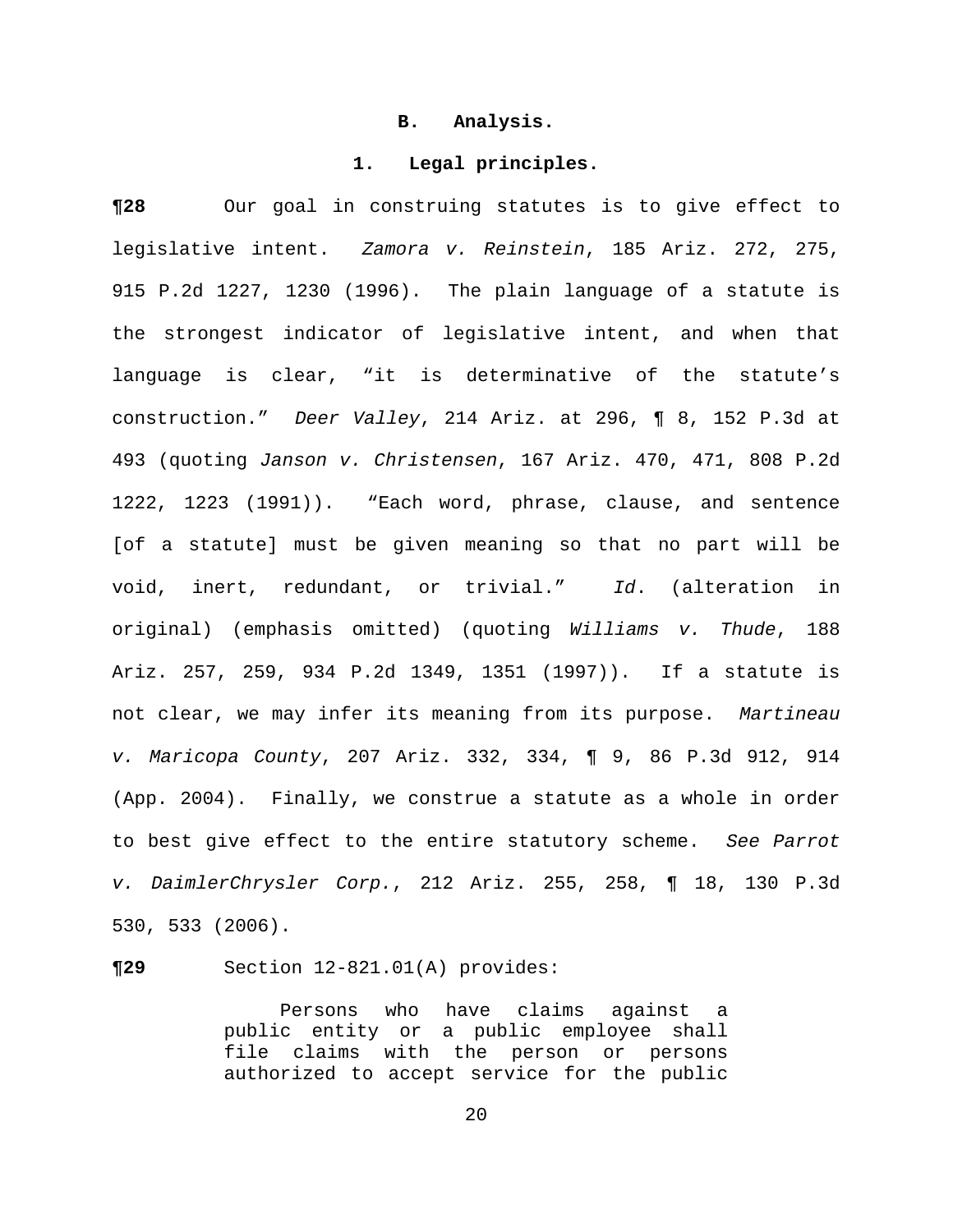entity or public employee as set forth in the Arizona rules of civil procedure within one hundred eighty days after the cause of action accrues. The claim shall contain facts sufficient to permit the public entity or public employee to understand the basis upon which liability is claimed. The claim shall also contain a specific amount for which the claim can be settled and the facts supporting that amount. Any claim which is not filed within one hundred eighty days after the cause of action accrues is barred and no action may be maintained thereon.

**¶30** The purpose of the statute is to provide the government entity with an opportunity to investigate the claim, assess its potential liability, reach a settlement prior to litigation, budget and plan. *Deer Valley*, 214 Ariz. at 295, ¶ 6, 152 P.3d at 492. If a notice of claim is not properly served, the claim is barred. *See Falcon v. Maricopa County*, 213 Ariz. 525, 527, ¶ 10, 144 P.3d 1254, 1256 (2006) ("Actual notice and substantial compliance do not excuse failure to comply with the statutory requirements of A.R.S.  $\S$  12-821.01(A).").

### **2. Waiver and estoppel.**

**¶31** We first address the Tribe's argument that ABOR and Markow waived their rights under A.R.S. § 12-821.01 by failing to raise the statute as a defense in a prior motion to dismiss. As noted, in a prior omnibus motion, other defendants, not those now remaining in the case, moved to dismiss on the ground they had not been served with a notice of claim. We agree with the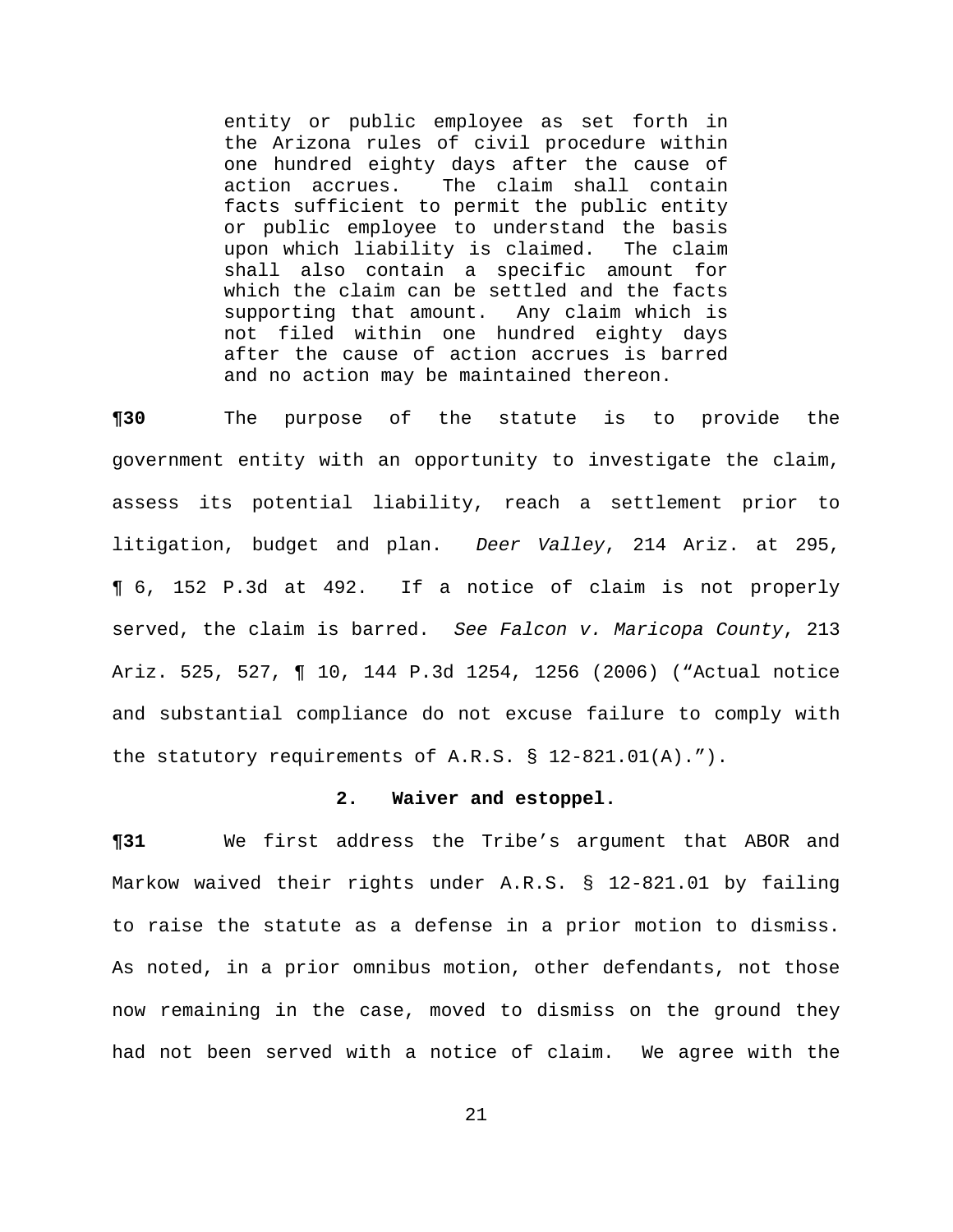superior court that, having raised section 12-821.01 in their answer, ABOR and Markow did not waive the statute by failing to move to dismiss pursuant to the statute at the same time their co-defendants raised the statute in an earlier motion to dismiss.

**¶32** The Tribe also argues ABOR and Markow waived the argument that the notice lacked facts to support the demand because they failed to raise the defense until three years after the initial notice of claim and long after engaging in settlement meetings that presumably were based on information set forth in the notice of claim. *See Pritchard v. Arizona*, 163 Ariz. 427, 432, 788 P.2d 1178, 1183 (1990). More generally, the Tribe also argues ABOR and Markow are estopped from raising a "facts supporting" defense under the notice-of-claim statute because they took several actions inconsistent with that defense, including commissioning the Hart investigation, processing and considering the Tribe's claim and participating in settlement meetings with the Tribe. *See Young v. City of Scottsdale*, 193 Ariz. 110, 114, ¶ 15, 970 P.2d 942, 946 (App. 1998) (city waived argument that notice of claim was not properly served by processing the claim and failing to object to service of process) *disapproved on other grounds by Deer Valley*, 214 Ariz. at 297, ¶ 12, 152 P.2d at 494.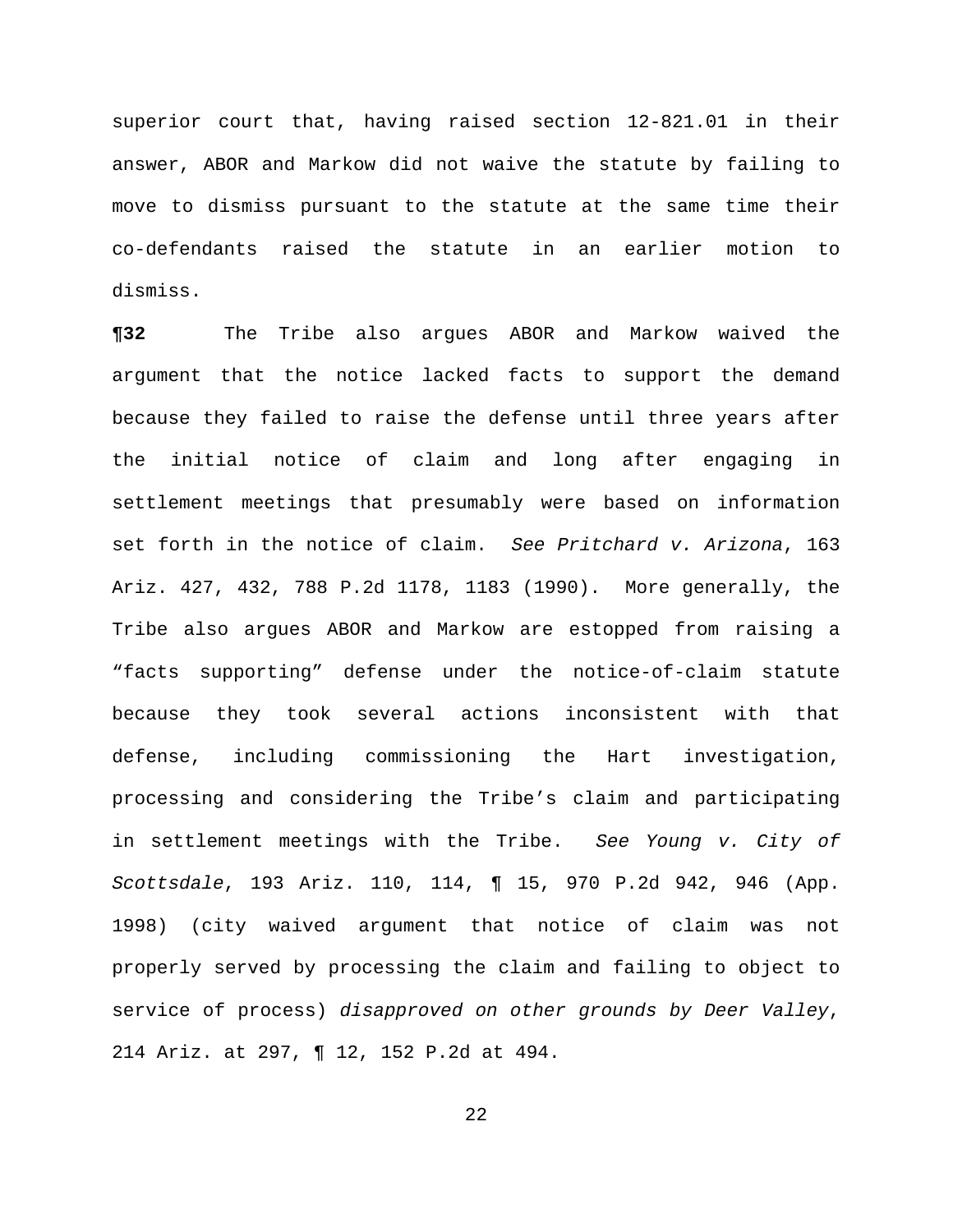**¶33** Waiver is the voluntary intentional relinquishment of a known right or conduct that would warrant an inference of such intentional relinquishment. *Am. Cont'l Life Ins. Co. v. Ranier Constr. Co.*, 125 Ariz. 53, 55, 607 P.2d 372, 374 (1980); *see Jones v. Cochise County*, 218 Ariz. 372, 379-81, ¶¶ 22-29, 187 P.3d 97, 104-06 (App. 2908) (county's waiver of right to assert notice-of-claim defense was independent reason to reverse summary judgment against plaintiff). Estoppel requires proof that the defendant acted inconsistently with the defense and that the plaintiff relied on the defendant's actions and suffered prejudice because of that reliance. *John C. Lincoln Hosp. & Health Corp. v. Maricopa County*, 208 Ariz. 532, 537-38, ¶¶ 10-13, 96 P.3d 530, 535-36 (App. 2004).

**¶34** Defendants argue the facts fall short of establishing waiver or estoppel. Our review of the record reveals that the Tribe did not raise these specific waiver or estoppel arguments in opposing the motion for summary judgment in the superior court. In the absence of a full record and the benefit of the superior court's consideration of the evidence, we decline to address whether defendants waived their rights under the statute or are estopped from asserting them by their promises to investigate the matter, their commissioning of the Hart investigation, their engaging in the settlement meetings or like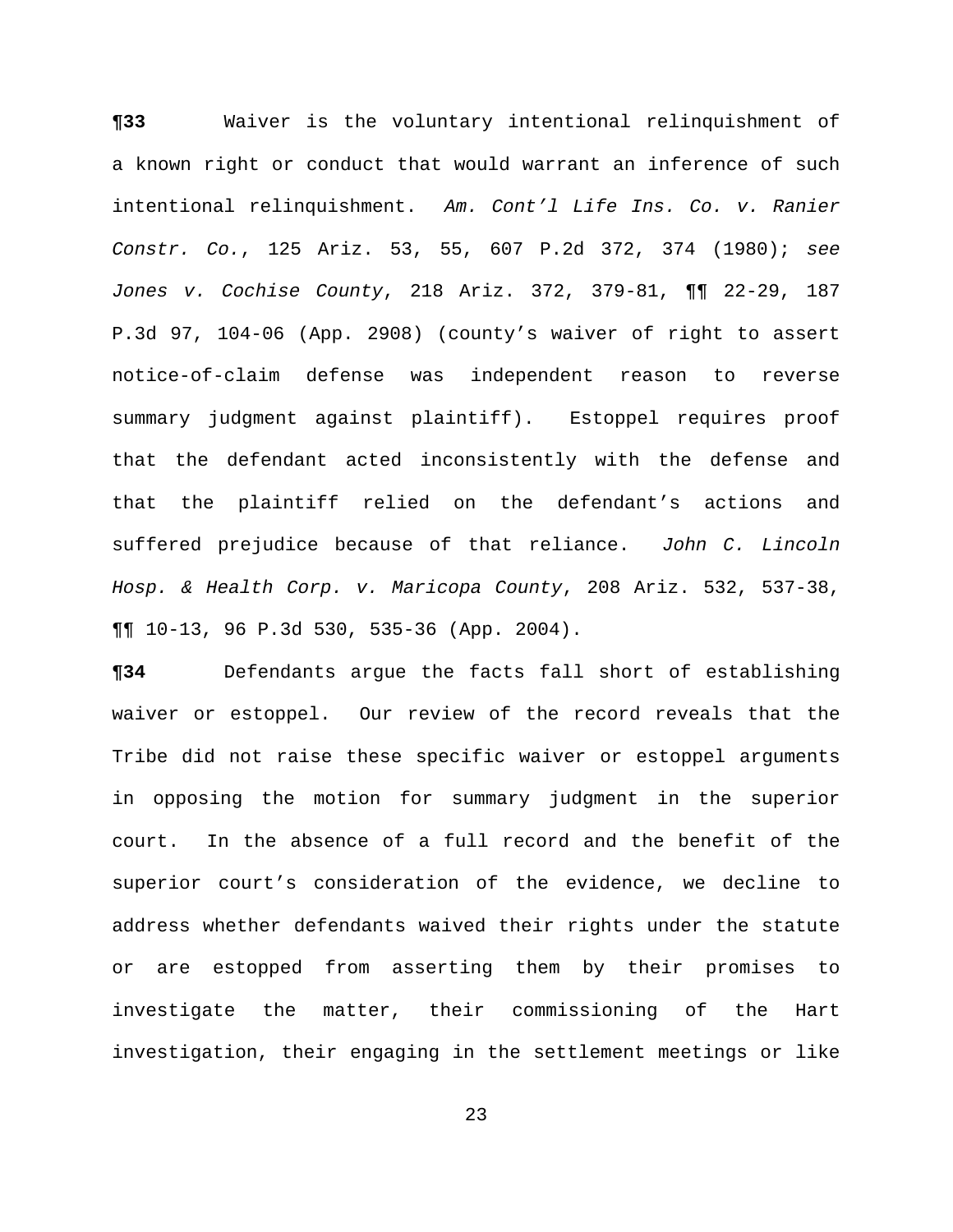acts. *See CDT, Inc. v. Addison, Roberts & Ludwig, C.P.A., P.C.*, 198 Ariz. 173, 178, ¶ 19, 7 P.3d 979, 984 (App. 2000) (declining to consider issues not presented to the superior court).

## **3. Facts supporting the specific amount demanded.**

## **a. The Tribe's notices of claim.**

**¶35** The Tribe's March 5 letter stated a specific amount -- \$50 million -- demanded in settlement. *See Deer Valley*, 214 Ariz. at 296, ¶ 9, 152 P.3d at 493 (statute "unmistakably instructs claimants to include a particular and certain amount of money that, if agreed to by the governmental entity, will settle the claim"). As noted, however, the superior court dismissed the Tribe's claims because it found the Tribe's notice failed to set forth "the facts supporting" its settlement demand. *See* A.R.S. § 12-821.01(A). In *dicta* in *Deer Valley*, the supreme court noted the "facts supporting" component of the statute and suggested it is an independent element that must be satisfied under the statute. 214 Ariz. at 297 n.3, ¶ 11, 152 P.3d at 494 n.3. Because the notice of claim at issue in that case failed to set forth a sum-certain settlement demand, however, the court did not reach the issue of whether the notice stated "the facts supporting" the settlement demand. *Id*.

**¶36** As did the superior court, we will consider the Tribe's notice-of-claim letters together to determine whether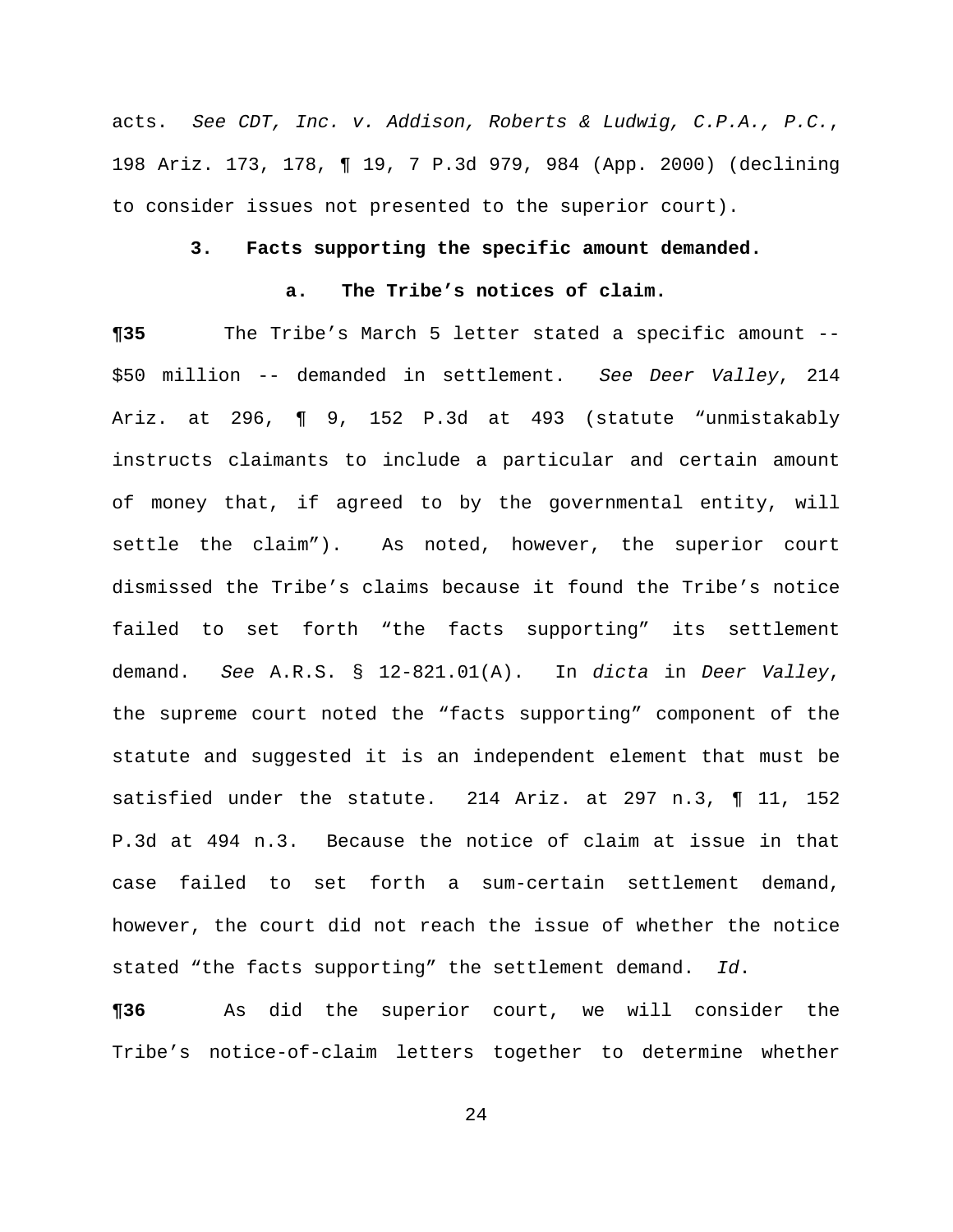they satisfied the "facts supporting" requirement of the statute. In our review, however, we will not consider the last of the three letters, apparently sent on March 31, 2004, because that notice was untimely as a matter of law. $6$ 

**¶37** A notice of claim is untimely if not filed within 180 days "after the cause of action accrues." A.R.S. § 12- 821.01(A). For purposes of the statute, "a cause of action accrues when the damaged party realizes he or she has been damaged and knows or reasonably should know the cause, source, act, event, instrumentality or condition which caused or contributed to the damage." A.R.S. § 12-821.01(B). The superior court did not reach this issue, but on appeal, the Tribe asserts that its claims did not accrue until after September 5, 2003, the date of its first meeting with Hart. For purposes of our review, we will assume the Tribe's claims accrued at least as of September 8, 2003, the date of its first notice-of-claim letter.<sup>[7](#page-24-0)</sup> Assuming for purposes of argument that the Tribe's claim against ABOR and Markow accrued no earlier

i

<sup>6</sup> The letter is undated but bears the notation, "VIA PERSONAL SERVICE." A copy of the letter that appears in the record is stamped as having been received by the Attorney General's Office on March 31, 2004. For that reason, we infer it was filed on that date.

<span id="page-24-0"></span><sup>7</sup> In ¶¶ 58-63, *infra*, we address ABOR and Markow's arguments that the Tribe's claim accrued on an earlier date.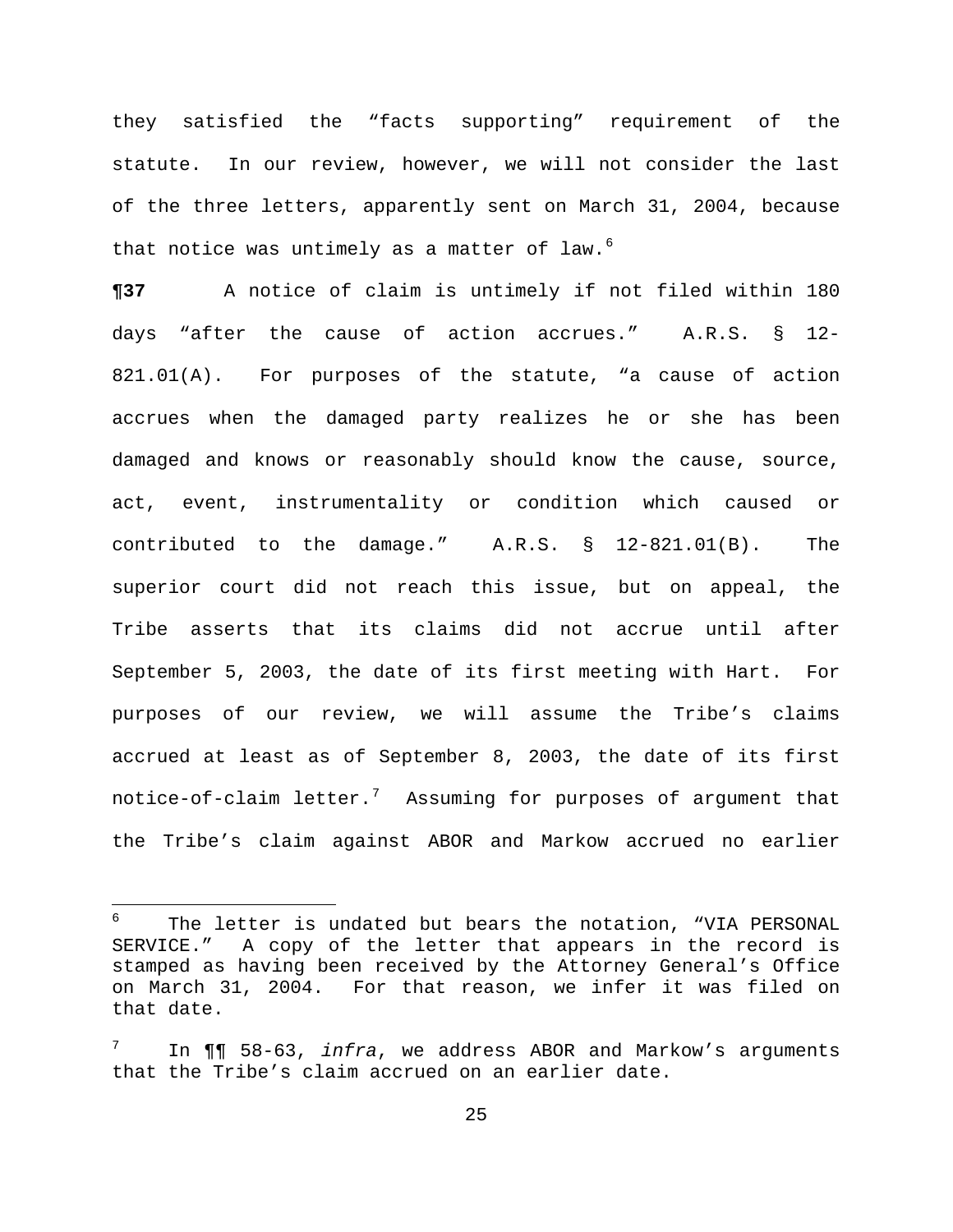than that date, the Tribe's September 8 and March 5 letters may be read together to constitute a timely notice of claim. But we will not consider the March 31 letter, which was filed more than 180 days after September 8.<sup>8</sup>

**¶38** We look, then, to the September 8 and March 5 notices to determine whether, taken together, they satisfy the requirement of section 12-821.01 to provide "the facts supporting" the settlement demand. Read together, the Tribe's two letters state that without consent, ASU conducted genetic research using tribal members' blood samples, published papers that disclosed tribal members' private genetic data and other private information derived from the blood samples, and transferred blood samples to third parties without consent. In a summary section, the September 8 letter asserted that ASU breached an agreement with the Tribe, took blood without informed consent, breached its duties to the Tribe and "invaded the personal privacy of Havasupai tribal members and the cultural and religious privacy of the Havasupai Tribe." The

 8 March 5, 2004 was exactly 180 days after September 8, 2003; March 31, 2004, was 206 days after September 8.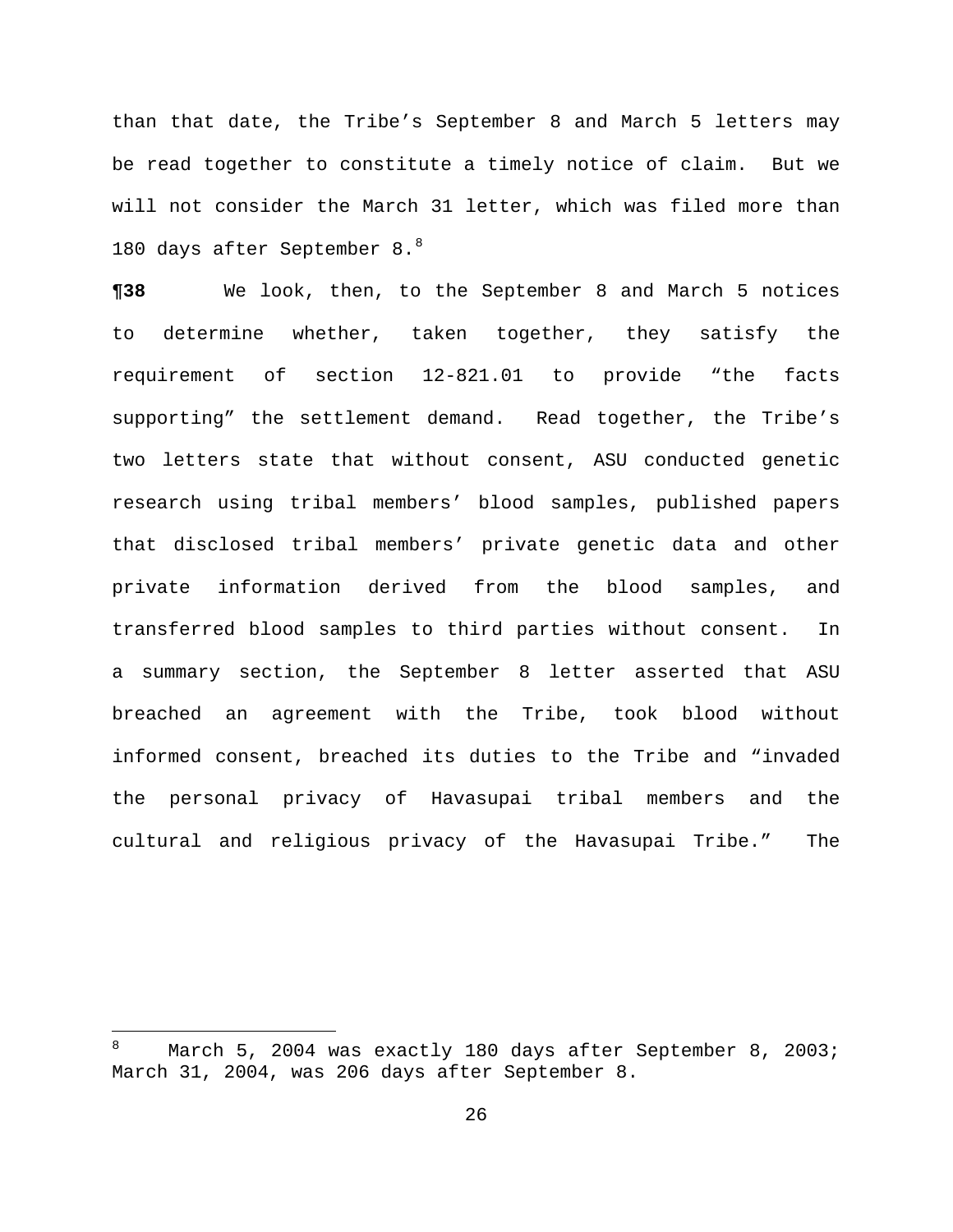letter also stated the Tribe and its members "have been injured by the actions and inaction" described therein. $9$ 

**¶39** We reject ABOR's contention that section 12-821.01's requirement that a claim letter contain "the facts supporting" the settlement demand means that a claimant must provide all facts known by the claimant about the alleged wrong and all facts known to the claimant about the damages allegedly sustained. As the *Deer Valley* court noted, the "most reliable index of a statute's meaning is its language." 214 Ariz. at 296, ¶ 8, 152 P.3d at 493 (quoting *Janson*, 167 Ariz. at 471, 808 P.2d at 1223). Section 12-821.01 says only that a claimant must provide "the facts supporting" the settlement demand; it does not say "all the facts supporting" the settlement demand or even "all the known facts supporting" the settlement demand. Moreover, to construe the statute in that manner would be to impose by implication a requirement that would give rise to wasteful ancillary litigation over whether, for example, a notice fairly may be read to omit a particular fact or whether a claimant knew of a fact not contained in his notice.

**¶40** Nevertheless, ABOR argues that A.R.S. § 12-821.01 requires a claimant to set forth facts "sufficient to support"

i<br>Li

<sup>9</sup> The Tribe repeatedly asserts that its notice-of-claim letters incorporated by reference the Hart report. We see no incorporation language in any of the Tribe's notice letters.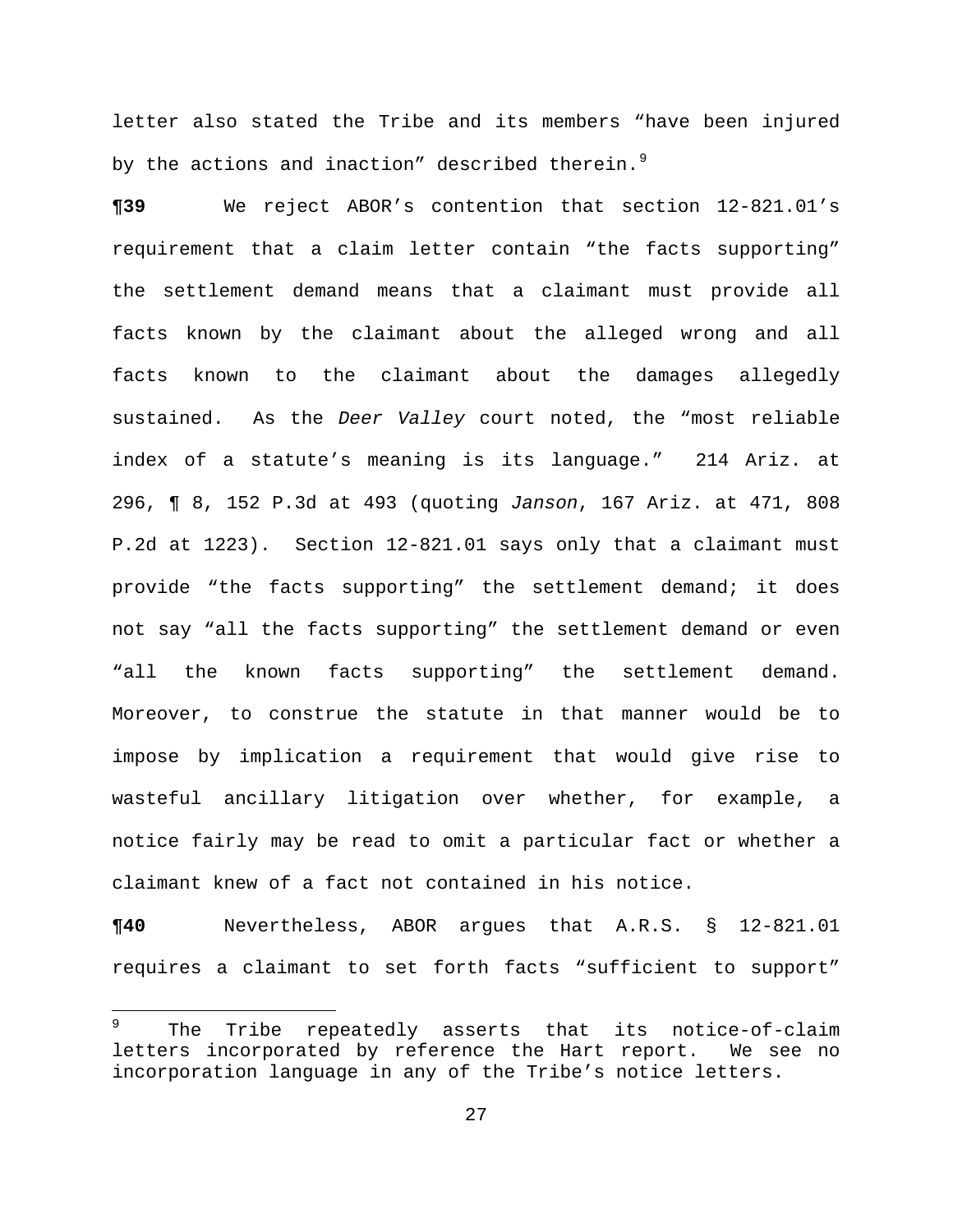its settlement demand. We cannot construe the statute in such fashion. The legislature specifically provided that a claim notice must contain "facts sufficient to permit the public entity or public employee to understand the basis upon which liability is claimed." A.R.S. § 12-821.01(A). We infer that, by contrast, because the legislature omitted a requirement that the "facts supporting" the settlement demand must be "sufficient," it did not intend that a notice would fail without "facts sufficient to support" the settlement demand. *See Vasquez v. State of Arizona*, 2008 WL 4402922, ¶ 15 (Ariz. App. September 9, 2008); *Yollin v. City of Glendale,* 219 Ariz. 24, 31-32, ¶ 23, 191 P.3d 1040, 1047-48 (App. 2008); *Backus v. State of Arizona*, 534 Ariz. Adv. Rep. 26, ¶ 28 (App. July 17, 2008) (notice is sufficient if it contains "any facts"); *Ariz. Bd. of Regents v. Ariz. Pub. Safety Ret. Fund Manager Adm'n*., 160 Ariz. 150, 157, 771 P.2d 880, 887 (App. 1989) (when "the legislature has specifically used a term in certain places within a statute and excluded it in another place, courts will not read that term into the section from which it was excluded").  $^{10}$ 

 $10$ 10 Our colleague in dissent argues that *Backus*, on which we rely, erroneously concluded that section 12-821.01 does not mandate application of an "evaluative standard" to the requirement that a notice of claim contain "facts supporting" the settlement demand. We respectfully disagree, for the reasons stated above. The dissent observes that "support" means to "corroborate," "argue in favor of" or "substantiate" and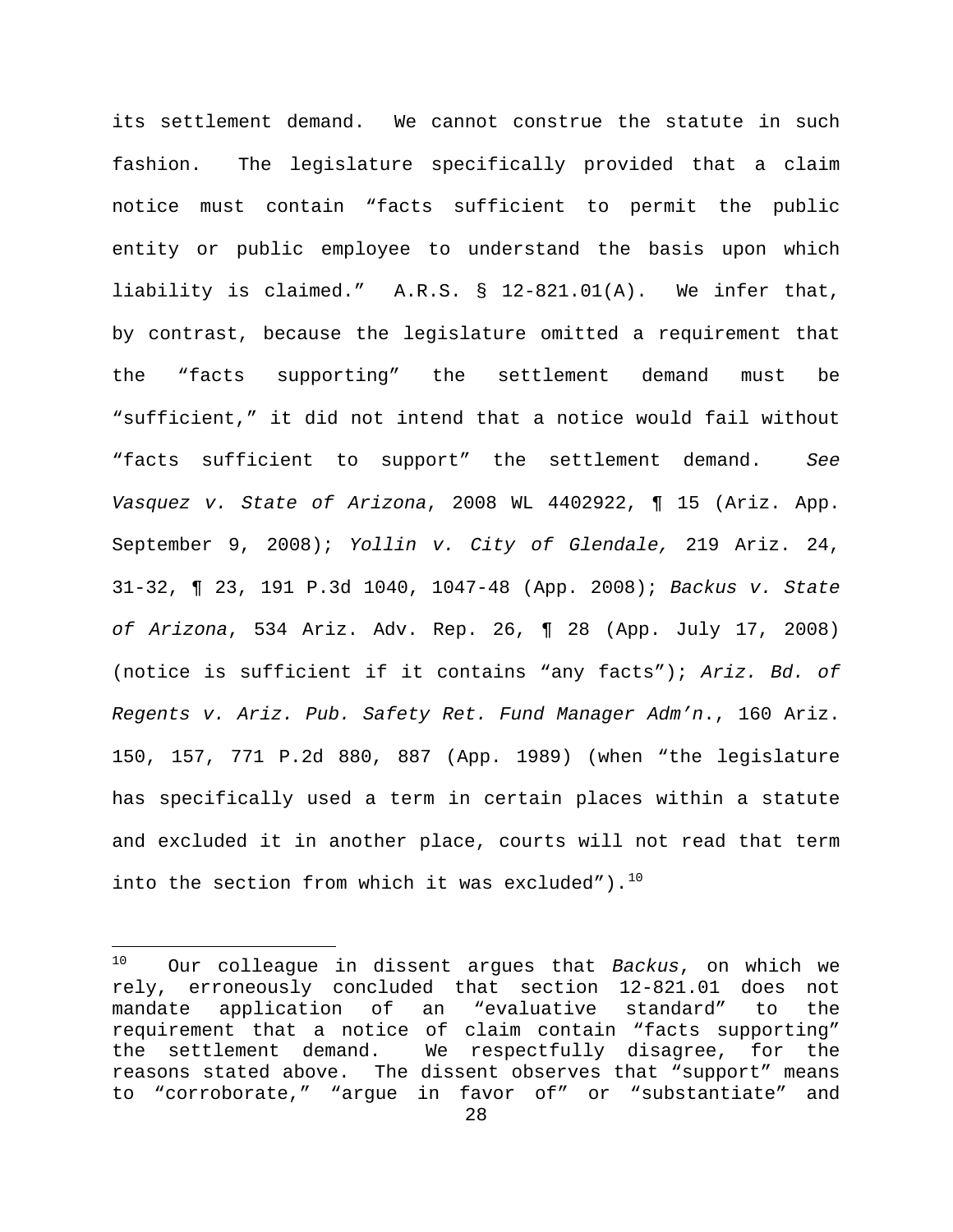**¶41** The legislature's decision to omit a requirement that a claimant provide "sufficient facts supporting" his or her settlement demand is logical when one considers what a settlement demand is. The amount sought in settlement is a function of the relative strength of the claimant's liability claim and the magnitude of the damages allegedly incurred. A case "strong" on liability but "weak" on damages reasonably might support the same settlement demand as another case "weak" on liability but "strong" on damages. For this reason, depending on the claim, the "facts supporting" a demand may consist of a greater or fewer number of facts about the acts

i argues that the statute's requirement that a notice contain "facts supporting" the demand must mean one or all of those. *Infra* ¶ 74. We do not disagree; our view is that the facts included in the notices at issue in this case indeed "corroborated" the various settlement demands, "argued in favor of" them and "substantiated" them. As stated in *Backus*, in the absence of a plainly stated objective requirement in the statute by which the "facts supporting" a demand are to be evaluated, we see no logic to concluding that the legislature must have intended that a claim for general damages must detail facts that describe the "incidence, nature, and severity of the damages" allegedly incurred. *Infra* ¶¶ 45-46. Finally, the dissent argues that the government could not "responsibly settle" the claims at issue without information in addition to that provided in the notices of claim. *Infra* ¶ 76. Although section 12- 821.01 is intended to, *inter alia*, provide facts to enable the governmental entity to investigate its potential liability, *see Deer Valley*, 214 Ariz. at 295, ¶ 6, 152 P.3d at 492, we do not understand its purpose to be to provide the government with every single fact it might require to conclude settlement negotiations. Indeed, in this case ASU presumably relied on information contained in the Hart report and negotiated with the Tribe at more than one in-person settlement meeting.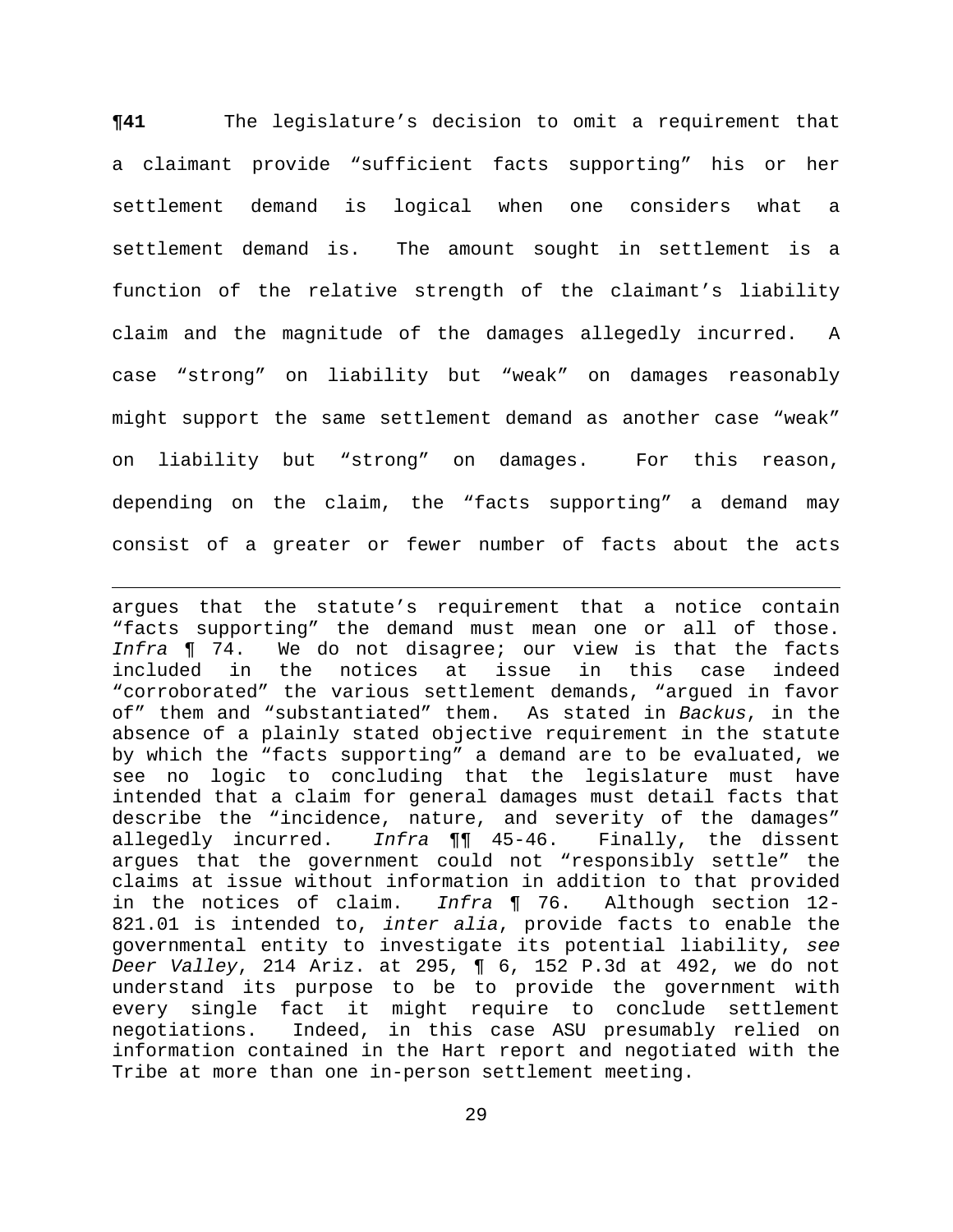that allegedly gave rise to liability and facts describing the damages allegedly incurred. *See United Services Auto. Ass'n v. Morris*, 154 Ariz. 113, 121, 741 P.2d 246, 254 (1987) (reasonable settlement amount "involves evaluating the facts bearing on the liability and damages aspects of claimant's case, as well as the risks of going to trial"); *Backus*, 534 Ariz. Adv. Rep. at ¶ 20 ("'one size fits all' approach to compliance with the statute may be problematic").

**¶42** Bearing in mind our conclusion that section 12-821.01 does not require a notice to contain facts sufficient to prove a claim, we conclude the superior court erred in granting summary judgment against the Tribe because the extensive factual detail included in the Tribe's September 8 and March 5 notices of claim, read together, complied with the statute's requirement to contain "the facts supporting" its \$50 million demand. The notices provided a host of details describing the defendants' alleged wrongdoing: The letters asserted that having obtained tribal members' blood samples for a limited use, namely, to study diabetes occurrences among tribal members, defendants used members' blood for genetics experiments and other uses unrelated to diabetes, all without the donors' consent. Further, although ASU allegedly represented that the research would be conducted entirely at ASU, the September 8 notice alleged that without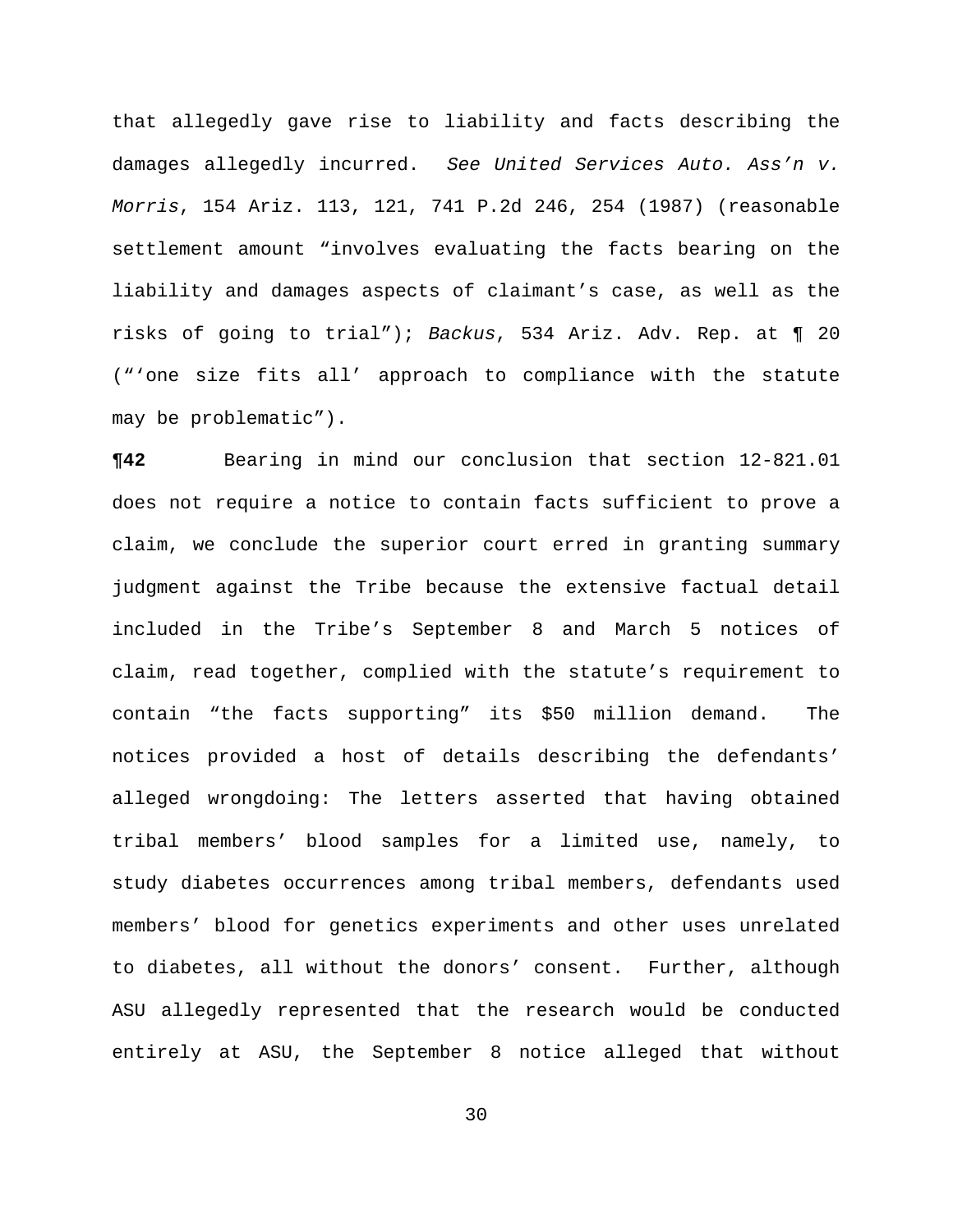consent, that institution distributed Havasupai blood samples to third parties, which in turn performed additional genetics experiments using tribal members' confidential blood data. Together, the Tribe asserted, ASU's acts "have invaded the personal privacy of Havasupai tribal members and the cultural and religious privacy of the Havasupai Tribe. $''^{11}$ 

**¶43** Although the Tribe's notices do not describe the nature of the injury incurred, invasions of privacy relating to tissue samples such as the Tribe described in its claim notices naturally give rise to subjective personal injury, even when, as here, the samples are given voluntarily. *See Vasquez*, 2008 WL 4402922, ¶ 16 (in assessing compliance with the statute, it is "appropriate to consider the cause of action in determining what facts must be provided in support of the monetary amount claimed"). Plaintiffs in *Norman-Bloodsaw v. Lawrence Berkeley Laboratory*, 135 F.3d 1260 (9th Cir. 1998), were government

 $11$ 11 As noted, ¶ 18 *supra*, the Tribe's invasion-of-privacy claim was dismissed in federal court prior to remand. We deal here, however, with the issue of whether the Tribe's notice of claim stated facts sufficient to support the damages said to have arisen from the claims set out in the notice of claim, not the state of the pleadings months or years later, after extensive motion practice. *See Deer Valley*, 214 Ariz. at 296, ¶ 9, 152 P.2d at 493 ("[T]he [notice of claim] statute does not require that claimants reveal the amount that they will demand at trial if litigation ensues but simply requires that claimants identify the specific amount for which they will settle and provide facts supporting that amount.").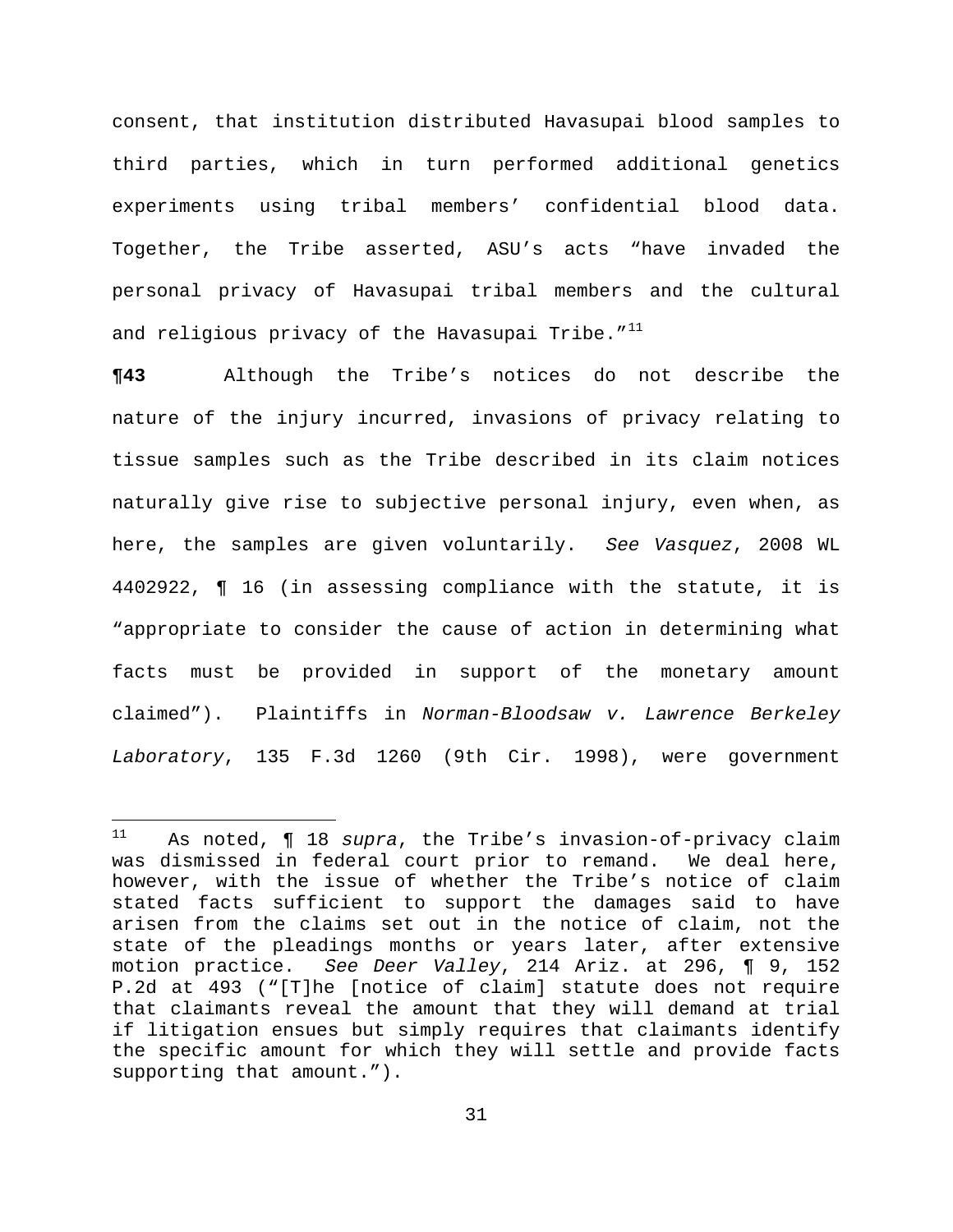workers who gave blood and urine samples that their employer tested without their consent for sickle cell anemia and syphilis. The Ninth Circuit had little difficulty in concluding that the district court erred in concluding that plaintiffs suffered no invasion of privacy as a result of the employer's actions: "[I]t goes without saying that the *most basic* violation possible involves the performance of unauthorized tests -- that is, the non-consensual retrieval of previously unrevealed medical information that may be unknown even to plaintiffs." *Id*. at 1269. "One can think of few subject areas more personal and more likely to implicate privacy interests than of one's health or genetic make-up." *Id*.

**¶44** In a similar case, a student who gave his school a blood sample to be tested for rubella sued when he learned the school also had tested the blood for human immunodeficiency virus. *Doe v. High-Tech Institute, Inc.*, 972 P.2d 1060, 1064 (Colo. App. 1998). The court reversed the trial court's dismissal of the student's complaint because, it concluded, "a person has a privacy interest in his or her own blood sample and in the medical information that may be obtained from it." *Id*. at 1068. Accordingly, "an additional unauthorized test . . .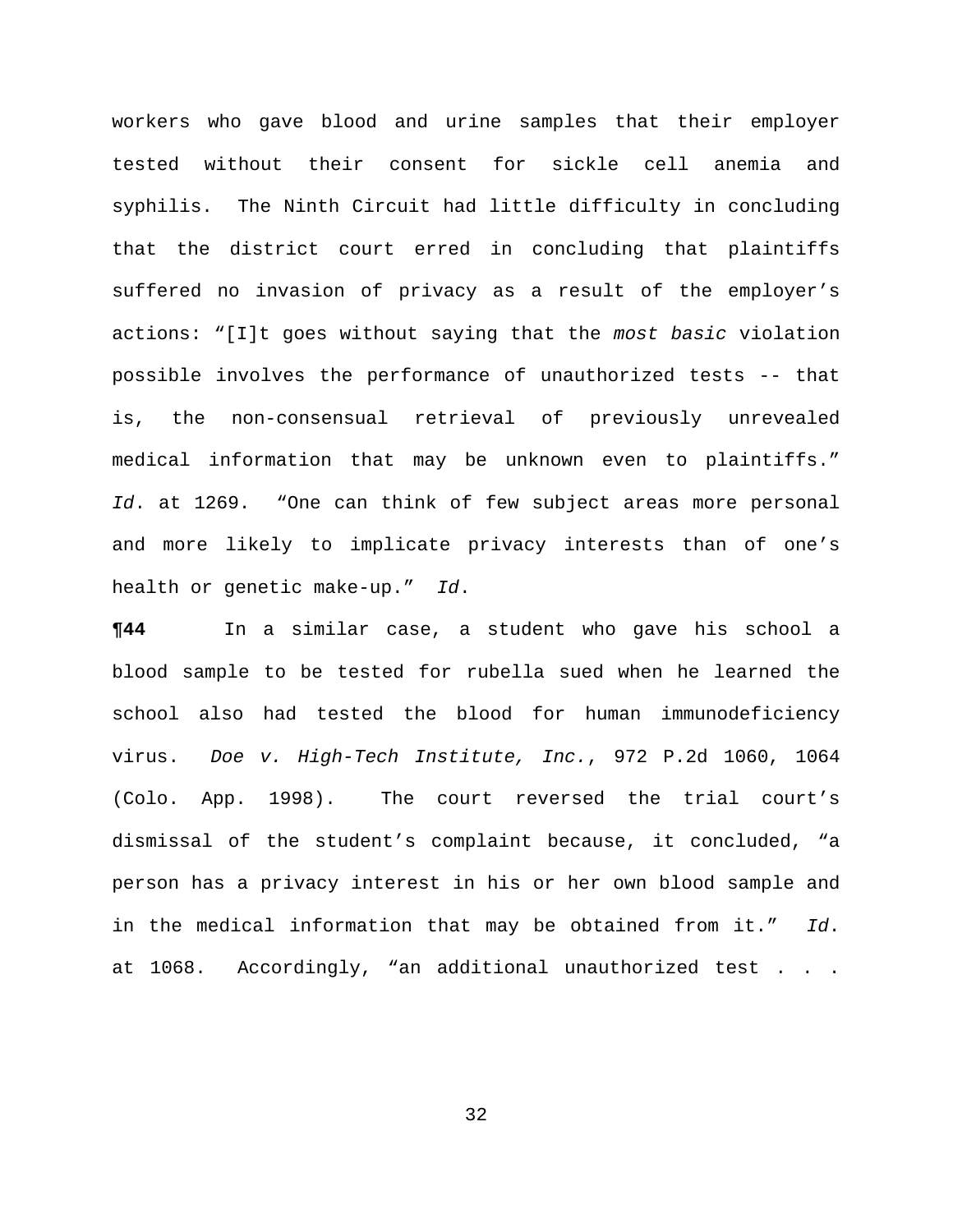can be sufficient to state a claim for relief for intrusion upon seclusion." Id.<sup>12</sup>

**¶45** The injury that naturally flows from the purported privacy invasions set forth in the Tribe's two notice-of-claim letters is necessarily subjective, deeply personal and may not be quantifiable except by a jury. *See Backus*, 534 Ariz. Adv. Rep. at ¶ 22 (general damages "relate to things that cannot be objectively measured with certainty"). Because the purpose of the notice of claim required by A.R.S. § 12-821.01 is not to test the legal sufficiency of the claim or the damages alleged, a notice may not be deemed invalid merely because the amount demanded is not objectively quantifiable. $^{13}$  $^{13}$  $^{13}$ 

**¶46** ABOR and Markow further argue that the Tribe's notices were insufficient because they did not specify any physical manifestations of emotional suffering or distress incurred by

i<br>Li

<sup>12</sup> The court in *United States v. Comprehensive Drug Testing, Inc.*, 513 F.3d 1085 (9th Cir. 2008), addressed the propriety of investigators' seizure of professional baseball players' urine samples and test results. Although the court ultimately upheld the seizure, it expressly noted what it called the players' "strong privacy interests in both their drug test results and the actual specimens." *Id*. at 1104.

<span id="page-32-0"></span><sup>13</sup> *See generally* Restatement (Second) of Torts § 904(I) (1979) ("'General damages' are compensatory damages for a harm so frequently resulting from the tort that is the basis of the action that the existence of the damages is normally to be anticipated and hence need not be alleged in order to be proved.").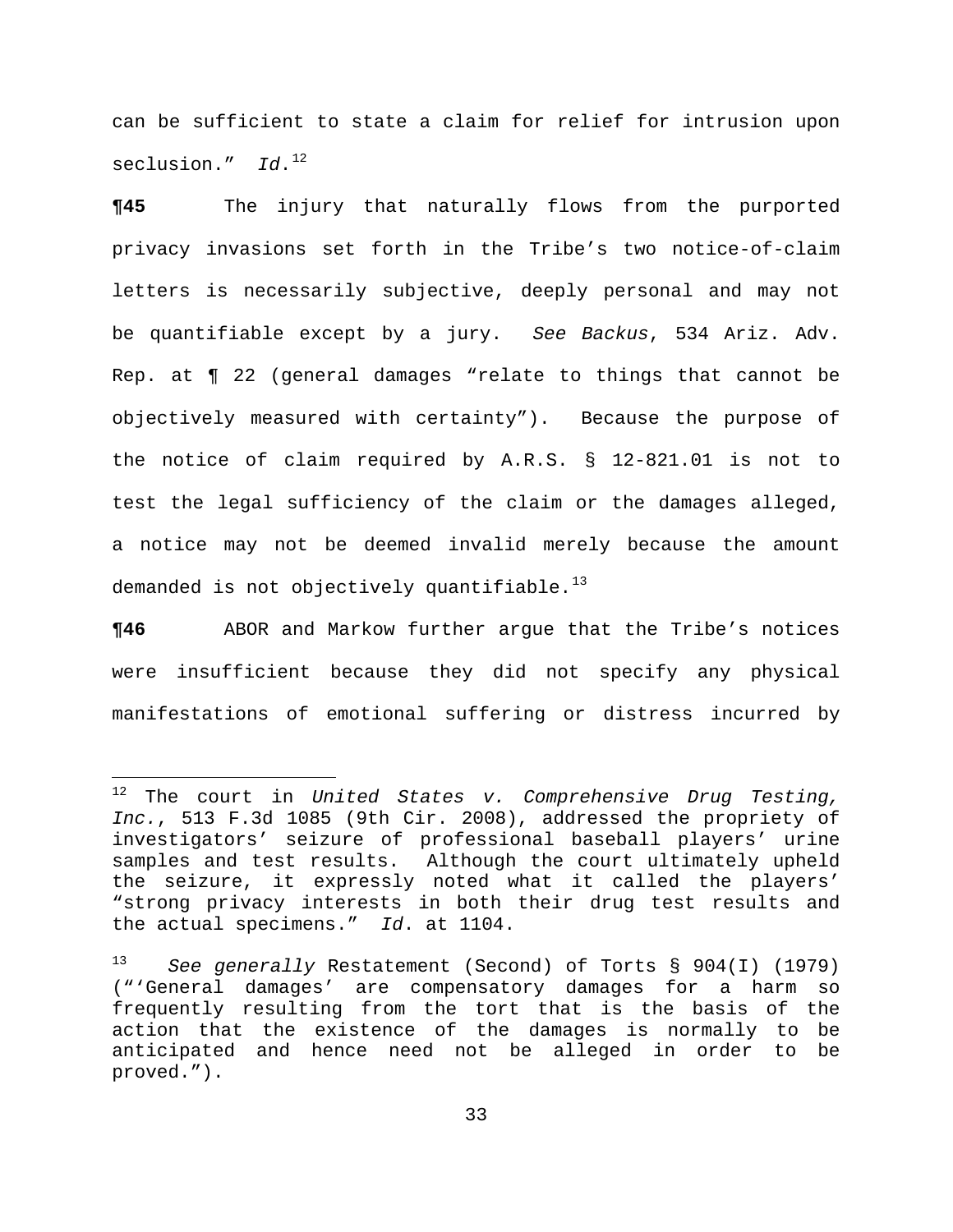tribal members on account of the alleged wrongdoing. We do not agree that a notice of claim alleging general damages fails under A.R.S. § 12-821.01 if it does not describe physical manifestations of emotional distress suffered by the claimant(s). *See Backus*, 534 Ariz. Adv. Rep. at ¶ 29 (statute does not require family members who alleged wrongful death claims to describe facts elaborating on their relationships with decedent).

**¶47** It may be that what ABOR and Markow mean is that the Tribe's claims must be rejected unless tribal members can assert they suffered mental distress that manifested itself in physical symptoms. Defendants provide us with no authority for that proposition, however, and we note that pursuant to Restatement (Second) of Torts § 652(B) (1977), one's recovery for harm to an interest in privacy does not depend on proof of emotional distress. *See* Restatement (Second) of Torts § 652(H) (claimant is entitled to recover damages for "harm to his interest in privacy" as well as "his mental distress proved to have been suffered").

**¶48** More generally, it has been held that "dignitary torts" such as those alleged by the Tribe do not require proof of physical manifestation of injury. *See, e.g., Rumbauskas v. Cantor*, 629 A.2d 1359, 1362 (N.J. App. 1993) ("[R]ecovery for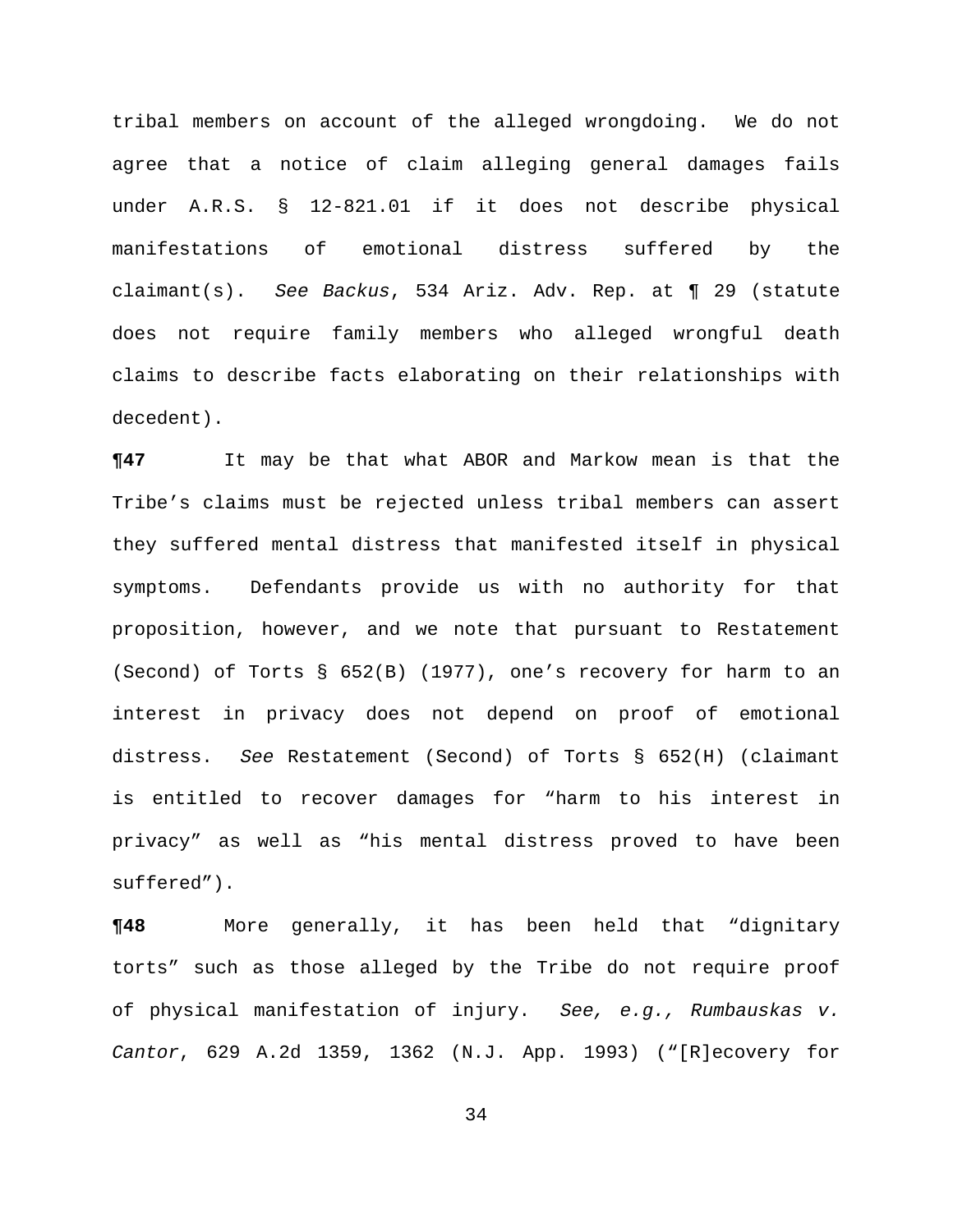harm to the plaintiff's interest in privacy does not depend on a showing of resulting mental distress . . . the harm to plaintiff's interest in privacy is itself a loss to be compensated in damages."), *rev'd on other grounds,* 649 A.2d 853 (N.J. 1994); *Snakenberg v. The Hartford Cas. Ins. Co., Inc.*, 383 S.E.2d 2, 6 (S.C. App. 1989) (damage from wrongful intrusion into private affairs is "established as a matter of law" if elements of the tort are proved); 2 Dobbs, *Law of Remedies* § 7.3(2), at 305 (2d ed. 1993) (speaking generally of dignitary torts, "The tort is said to be damage in itself . . .").

**¶49** We do not cite these authorities as proof of the Tribe's claims or to establish any particular damage amount due the Tribe. We offer them instead to demonstrate the validity of the Tribe's contention that the privacy invasions it alleged naturally may give rise to deeply personal and subjective injury of the sort on which the Tribe based its settlement demand. Under the circumstances, whether or not its members suffered physical manifestations of that injury, the Tribe's notice of claim was not required to provide additional facts to support its settlement demand. *See generally Jones v. Cochise County*, 218 Ariz. 372, 377, ¶ 19, 187 P.3d 97, 103 (App. 2008) (A.R.S. § 12-821.01 does not require "a precise accounting for each possible basis for damages" but "instead requires only that the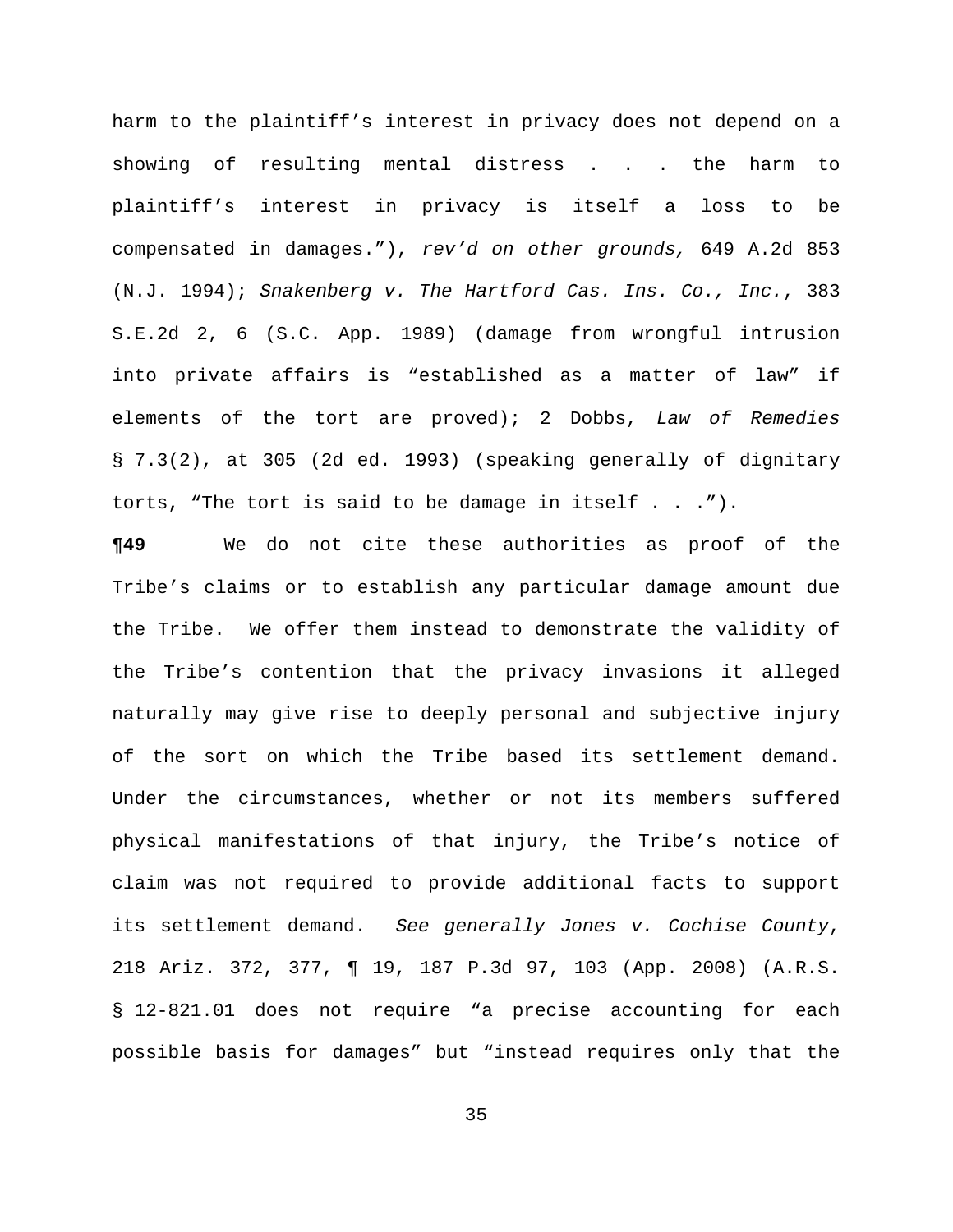claimant provide the facts supporting a lump sum award for those damages").<sup>14</sup>

### **b. The Tilousi Plaintiffs' notices of claim.**

## **(1) Whether the notices contained "facts supporting" the settlement demand.**

**¶50** As described above, the Tilousi Plaintiffs' August 14 notice of claim asserted that having obtained tribal members' blood samples ostensibly for a diabetes study, defendants misused the samples for other studies and published the results of those studies, all without consent. The claim notice, written by counsel for Tilousi, went on to say that ASU refused to disclose "any information regarding the use, handling or transfer" of the blood samples. The misuse of the claimants' blood samples constituted "a betrayal of trust with the Havasupai people and a violation of the original agreement" and a violation of the claimants' "privacy rights as well as their cultural, religious, and legal rights," counsel asserted. The

<sup>14</sup> The Tribe also argues its notices provided facts to support a claim for punitive damages. The general rule, however, is that a public entity is not liable for punitive damages. *See*  A.R.S. § 12-820.04 (barring punitive damages against a public entity or "a public employee acting within the scope of his employment"); *see State v. Sanchez*, 119 Ariz. 64, 65-66, 579 P.2d 568, 569-70 (App. 1978). Because the Tribe does not assert that its notices alleged any exception to this general rule, we may not conclude that the notices satisfied section 12-821.01 merely because they alleged repeated outrageous or reprehensible acts of the sort that otherwise might support a claim for punitive damages.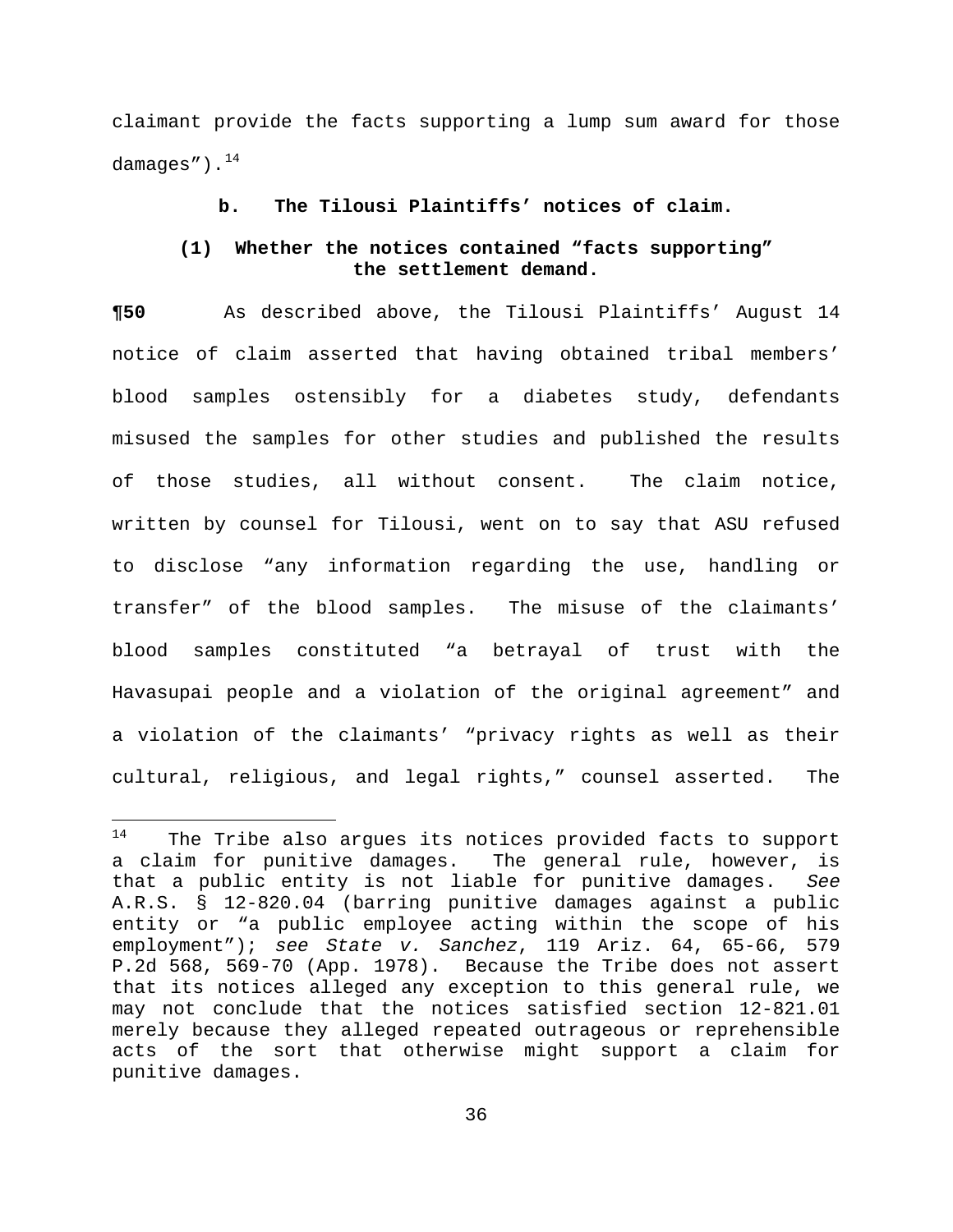letter continued that as a result of the alleged misconduct, plaintiffs suffered "severe harm, extreme distress, and emotional trauma." Counsel further stated that because of defendants' wrongful acts, the claimants worry about the possible uses and locations of their blood samples, worry about the violation of their religious values and beliefs, fear going to the health clinic, fear seeking medical attention and fear providing blood samples for medical diagnosis or treatment.

**¶51** The November 6 notice of claim letter added that the claimants had learned that among the unauthorized research defendants permitted or conducted of tribal members' blood samples were "various studies to determine if ancestors of modern-day Havasupai people traveled across the Bering Strait land bridge from Asia eons ago." Counsel asserted that by defendants' unauthorized use of the blood samples, they had caused "emotional trauma" to the claimants and "violated our client[s'] privacy as well as their cultural, religious, and legal rights."

**¶52** Like the Tribe's notices of claim described above, the Tilousi Plaintiffs' notices set forth "general damages," which by nature are subjective, deeply personal and often difficult to quantify. In their August 14 letter, the Tilousi Plaintiffs gave notice that they were willing to settle for \$45,000 each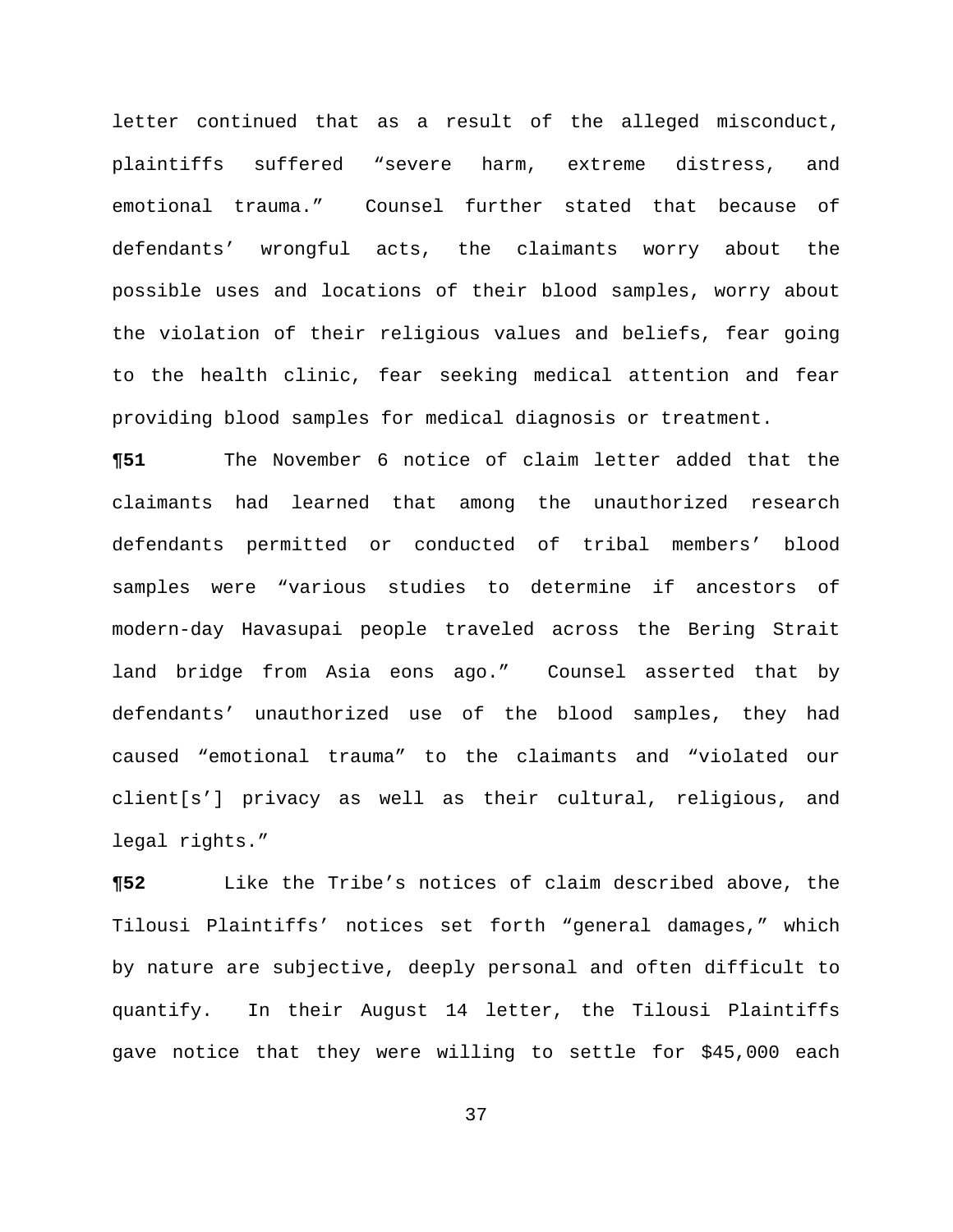and supported that amount with a description of specific anxieties and concerns they contended resulted from defendants' alleged wrongful acts. We conclude that for the reasons discussed above, the Tilousi Plaintiffs' notices of claim satisfied the requirement of A.R.S. § 12-821.01 to provide "the facts supporting" the settlement demand.

**¶53** ABOR and the individual defendants argue that plaintiffs' stated "unspecified worry" and "generalized fear" were insufficient to justify the settlement they sought. As noted above, however, the test is not whether a notice of claim contains facts that justify or prove the amount of the settlement demand. Nor is it whether the facts demonstrate that the settlement demand is reasonable. Instead, it is whether the notice of claim, read as a whole, provides facts supporting the settlement demand.

**¶54** Defendants argue the notices of claim were deficient because they did not provide all the facts they might have needed to evaluate plaintiffs' settlement demand. But, as noted above, ¶ 39, nothing in section 12-821.01 requires a claimant to provide all the facts pertaining to a damage claim or even all the facts that the claimant might know as of the time the notice is filed. A notice of claim merely triggers a process by which, at the election of the public entity and with the consent of the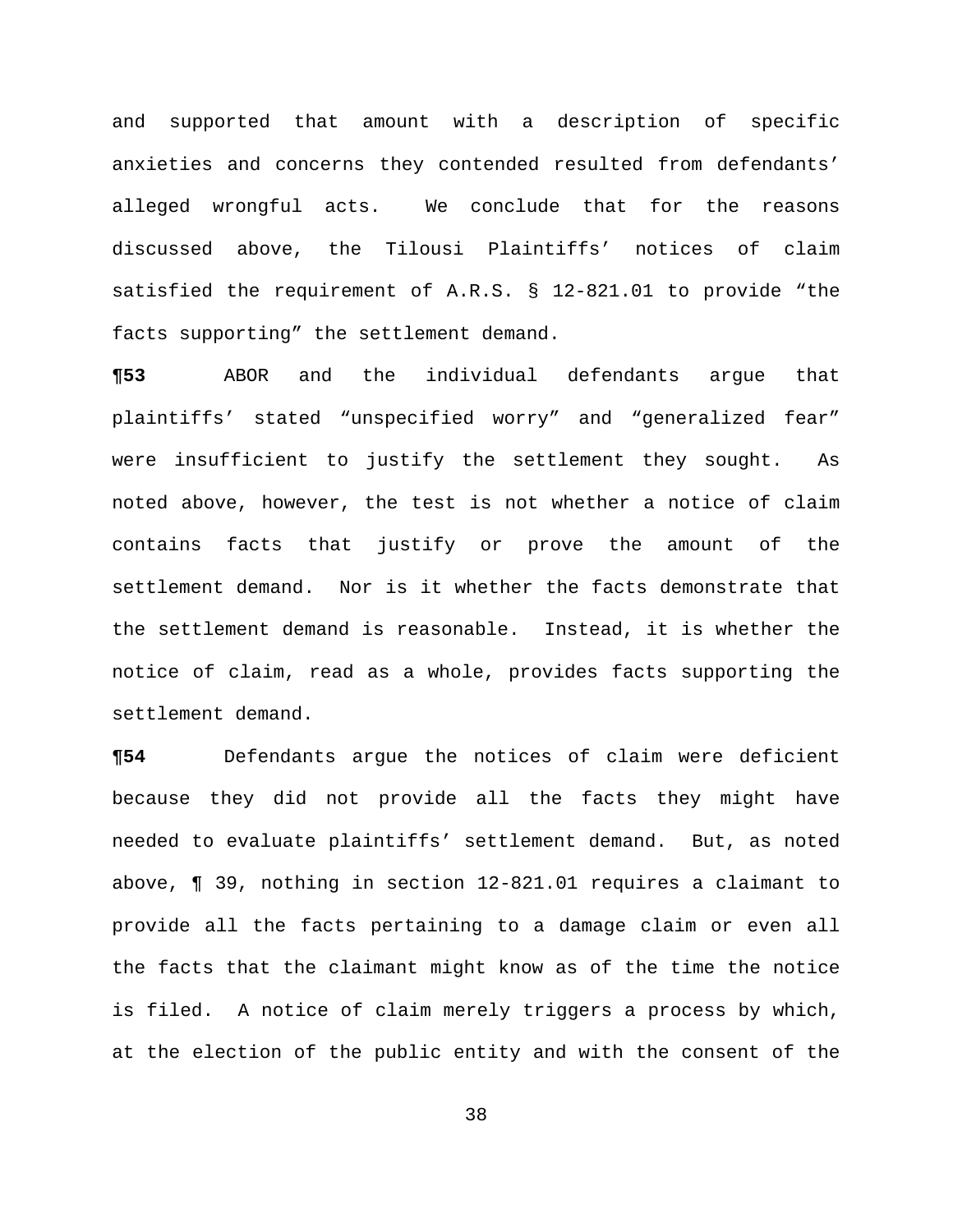claimant, a negotiated settlement may occur. (Each of the four notices of claim the Tilousi Plaintiffs filed in this case invited the public entity to contact counsel.)

**¶55** Defendants also argue that because the notices of claim did not specify which claimants experienced each of the various symptoms of distress cataloged in the notices, the notices "did not provide any reasonable way for the defendants to evaluate the claims and decide whether to settle" with any of the claimants. As noted, however, when a notice of claim sets forth acts that give rise to presumed damages or to general damages that naturally flow from the tort, the statute does not require the claimant to detail the various ways in which stress, pain or suffering is manifested.

### **(2) The Tilousi Plaintiffs' March 4 notice of claim.**

**¶56** ABOR and the individual defendants also argue the March 4 notice of claim is deficient because it did not state whether each individual claimant would have accepted a proportionate share of the \$10 million demand to settle his or her separate claim. They also contend the March 4 letter was untimely because it was filed more than 180 days after the August 14, 2003 notice. Given that we have concluded that the August 14 letter, supplemented by the November 6 and December 29 letters, constituted valid notices of claim, the content and the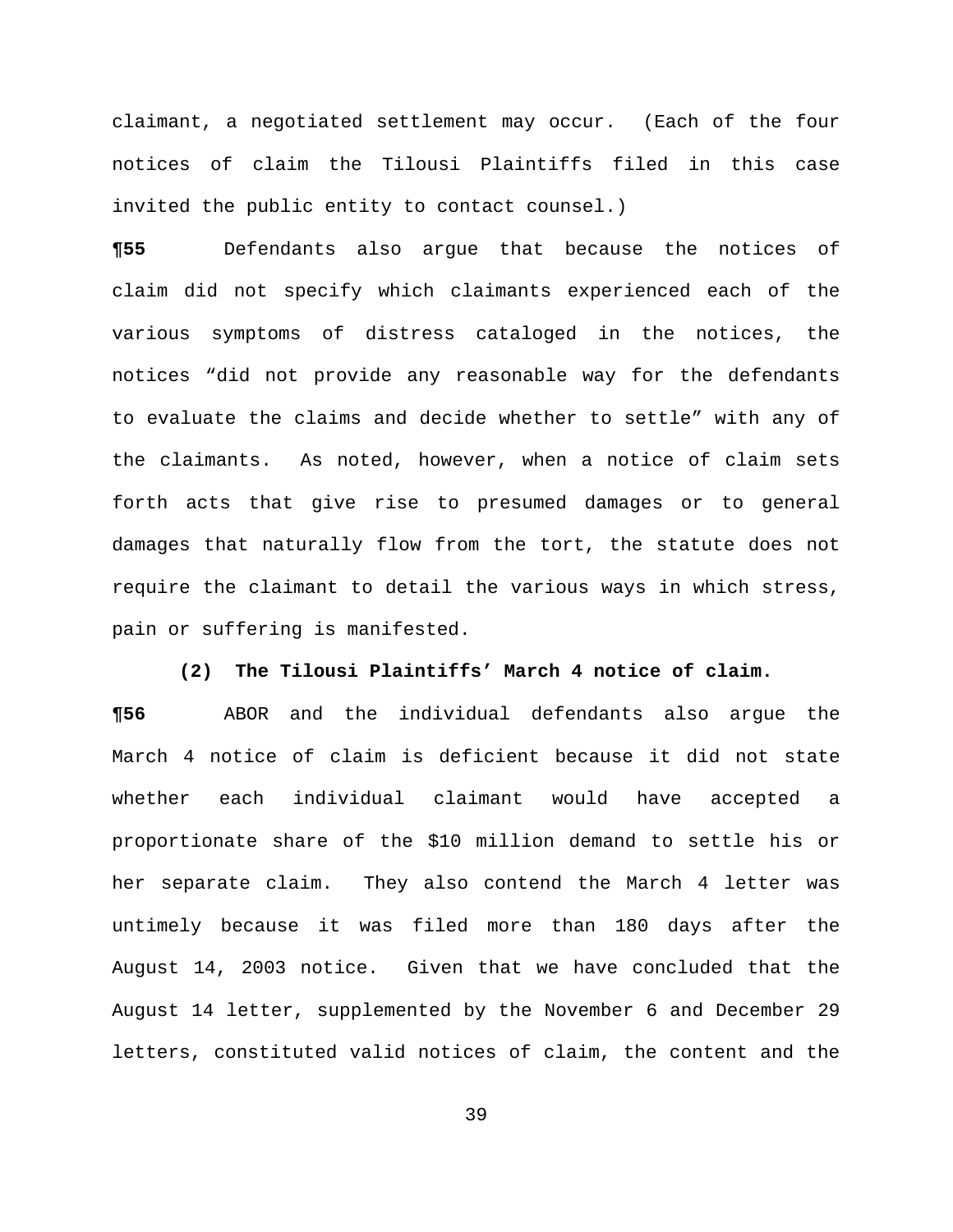timeliness of the March 4 notice is irrelevant to claims brought by individuals identified in the earlier notices.<sup>15</sup>

**¶57** A question of fact remains, however, as to the timeliness of the March 4 notice of claim as it relates to any of the Tilousi Plaintiffs who were identified for the first time in that claim notice. Upon remand, the superior court may consider the timeliness of the March 4 notice of claim as to those plaintiffs. If the court finds the March 4 notice of claim timely as to those plaintiffs, it then may address the issue of whether the letter satisfies section 12-821.01 even though it states only a lump-sum settlement demand.

#### **4. Other matters.**

#### **a. Timeliness of the Tribe's notices of claim.**

**¶58** As an alternative ground on which the judgment against the Tribe may be affirmed, ABOR and Markow assert the Tribe's notices of claim were untimely because they were not served within 180 days of the date the Tribe's claims accrued.

 $15$ The dissent argues that the Tilousi Plaintiffs' settlement demands increased over time without providing facts supporting "additional harms." ¶ 76, *infra.* We infer our colleague refers to the March 4 notice of claim, which sought a lump sum of \$50 million in settlement (the August 14 notice had sought \$45,000 per individual). Our decision that the August 14, November 6 and December 29 notices together satisfied A.R.S. § 12-821.01 moots the issue of the increase in the settlement demand stated in the March 4 notice.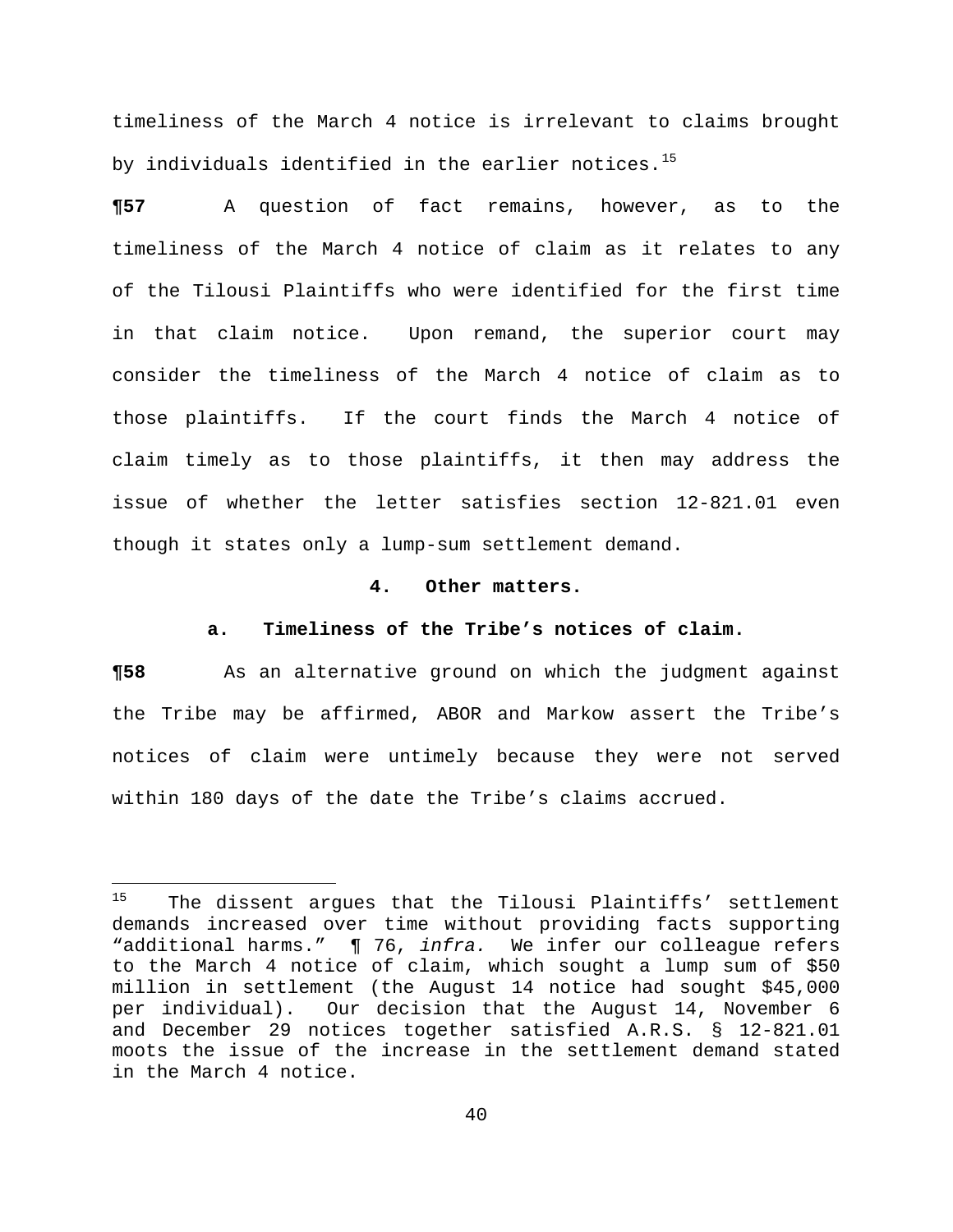**¶59** Pursuant to section 12-821.01(B), "a cause of action accrues when the damaged party realizes he or she has been damaged and knows or reasonably should know the cause, source, act, event, instrumentality or condition which caused or contributed to the damage." When a cause of action accrues is "usually and necessarily" a question of fact for the jury. *Doe v. Roe*, 191 Ariz. 313, 323, ¶ 32, 955 P.2d 951, 961 (1998).

**¶60** Defendants first argue the Tribe's claim accrued upon receipt of an April 29, 1997 letter from Martin, which stated in pertinent part:

> Some other genes suspected to underlie diabetes have also been studied in the Pimas and Dr. Markow and her colleagues were able to compare the Havasupai for two of these genes as well. . . . Low genetic variation became evident for the other genes as well when a graduate student . . . looked at the genes controlling dopamine receptors. Scientists study dopamine receptors because of their possible role in other medical problems such as depression, schizophrenia, and movement control. Because Dr. Markow is well known for her work on inherited diseases such as schizophrenia, we were able to get funding for the dopamine receptor research which also paid for blood sampling for the diabetes work. Because Havasupais indicated . . . they were not interested in additional behavioral medicine research, Dr. Markow did not go beyond research examining the level of variation in these genes in Havasupai.

**¶61** Alternatively, defendants argue the Tribe's claims accrued no later than May 8, 2003, when the Tribe issued the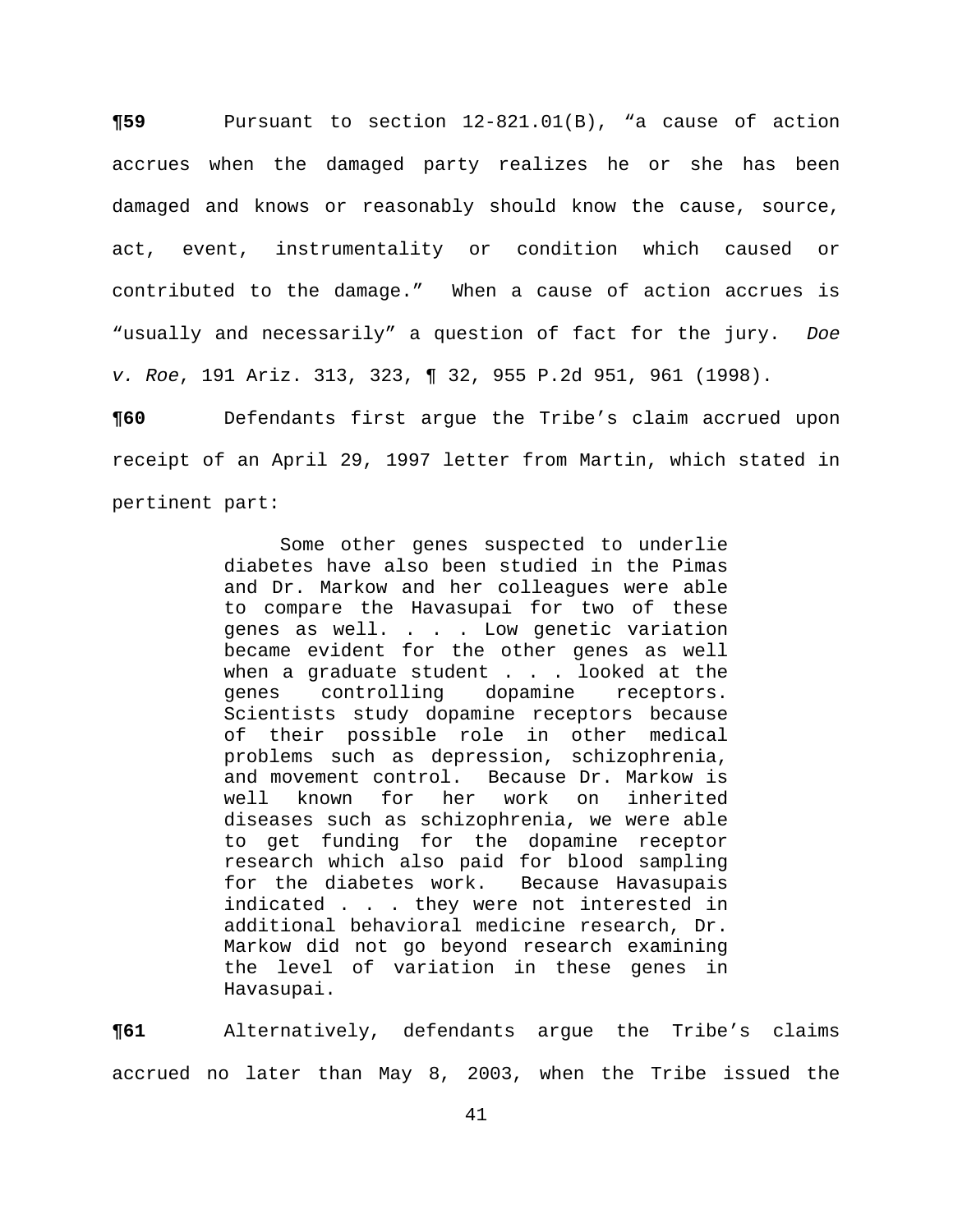banishment order, which announced that the Tribe had been informed that "research may have been conducted on Havasupai blood . . . for purposes unrelated to diabetes." *See* ¶ 6, supra. Defendants contend the Tribe's claims must be dismissed because the Tribe filed no notice of claim stating a specific amount for which the claims could be settled within 180 days of either April 29, 1997 or May 8, 2003.

**¶62** In response, the Tribe asserts that it did not discover the facts that triggered accrual of its claim until after it met with Hart on September 5, 2003, to hear the preliminary results of his investigation. It further contends defendants' fraudulent concealment of important facts foreclosed the Tribe's ability to file a proper notice within 180 days of the April 1997 letter or the May 2003 order.

**¶63** Viewing the evidence in a light most favorable to the Tribe, a question of fact exists as to whether either the April 1997 letter or the May 2003 order demonstrates the Tribe realized it had been damaged and knew or should have known the cause of that damage.

## **b. Proper service of the Tribe's notice of claim.**

**¶64** ABOR also argues that the Tribe's notice of claim was deficient because it was not served on the proper person and was not addressed to ABOR. Section 12-821.01(A) provides that a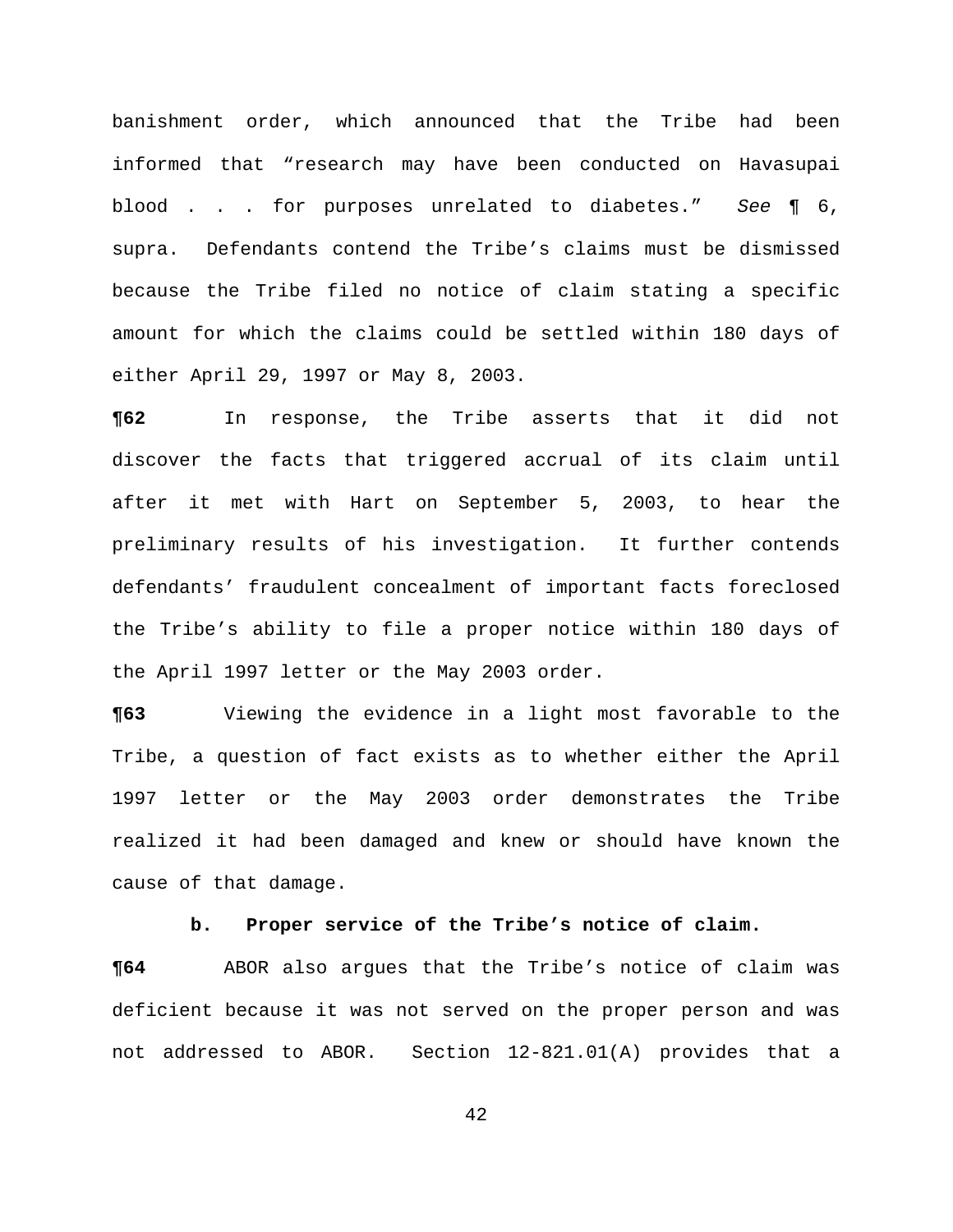notice of claim "shall [be] file[d] . . . with the person or persons authorized to accept service for the public entity or public employee as set forth in the Arizona rules of civil procedure." The applicable Rule of Civil Procedure ("Rule") is Rule  $4.1(j)$ , which addresses service of process on governmental entities:

> Service upon any governmental entity [other than the state, a county, municipal corporation or other governmental subdivision] shall be effected by serving the person, officer, group or body responsible for the administration of that entity *or by serving the appropriate legal officer, if any, representing the entity*. Service upon any person who is a member of the "group" or "body" responsible for the administration of the entity shall be sufficient.

(Emphasis added.) As noted, the Tribe's notices were delivered to Ward, vice president and general counsel of ASU, and to Assistant Attorney General Albrecht. Viewing the record in the light most favorable to the Tribe, the record demonstrates that at the time of and in connection with this matter, Ward and Albrecht were "the appropriate legal officer[s] representing" ABOR. For example, on May 15, 2003, three months before the notice of claim, Ward signed the Joint Confidentiality and Cooperative Investigation Agreement as "counsel for Arizona State University and the Arizona Board of Regents." In addition, Ward and Albrecht attended meetings and/or signed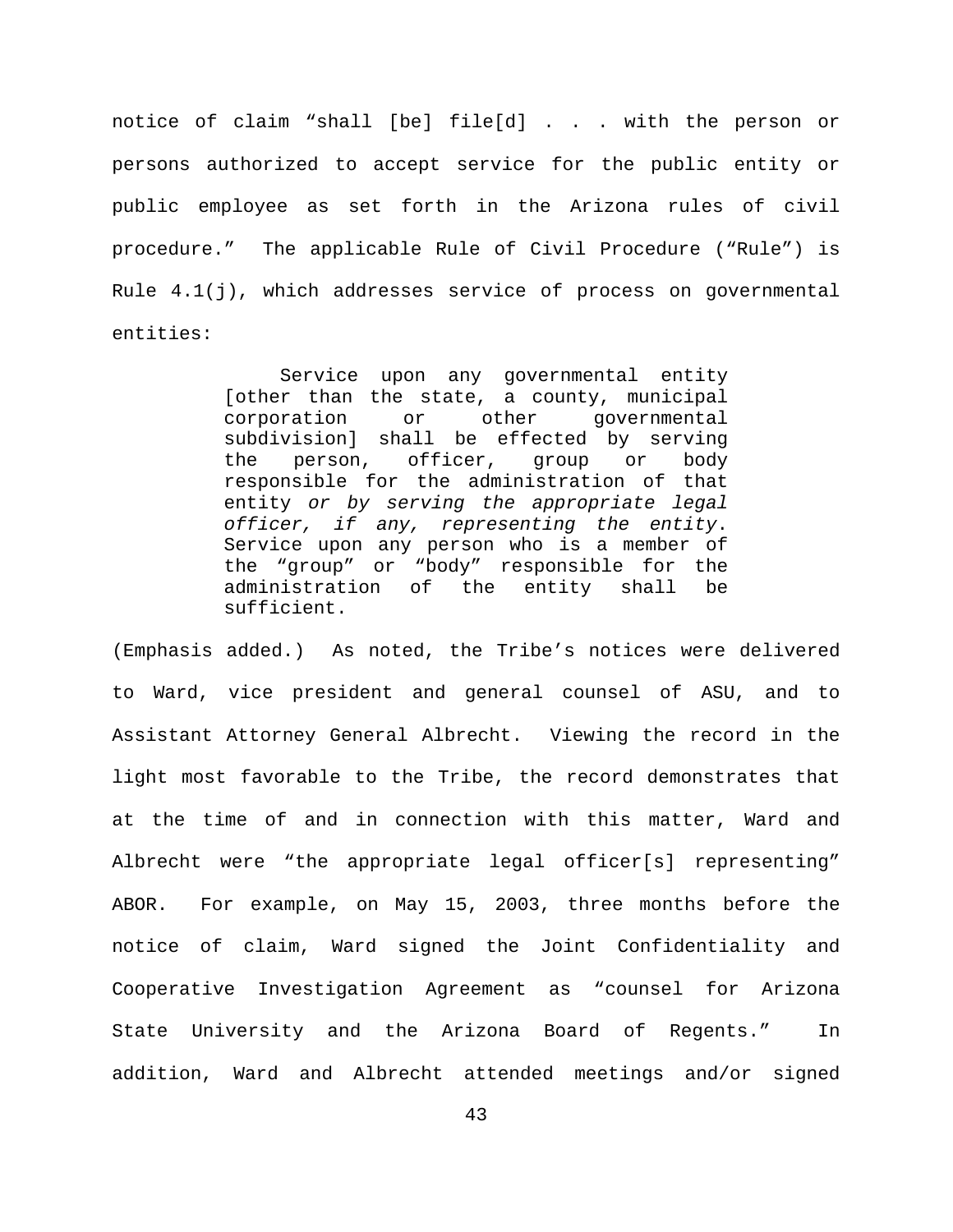documents on behalf of ABOR both before and after receiving the September 8 notice of claim.

## **c. Whether the notices of claim failed because they did not state separate settlement demands made on each defendant.**

**¶65** The defendants in both cases argue that the notices of claim were insufficient because they failed to state separate settlement demands made to each public entity or public employee accused of wrongdoing. As a consequence, defendants contend, each defendant was deprived of a meaningful opportunity to separately settle his, her or its portion of the claim.

**¶66** As recounted above, the notices of claim alleged various acts committed by a group of purported wrongdoers, rather than specific acts performed by certain public entities or employees and other acts performed by others. Likewise, the damages plaintiffs claimed they incurred were nondifferentiated; read fairly, the notices of claim alleged that the harm the claimants alleged resulted from all the alleged wrongful acts together. Defendants cite no authority for the proposition that when, as here, a claimant seeks damages arising from the same set of acts by multiple public entities and/or public employees, A.R.S. § 12-821.01 requires the claimant to assert separate settlement demands against each. Under these circumstances, we do not read A.R.S. § 12-821.01 to require that one who asserts a single claim against multiple public entities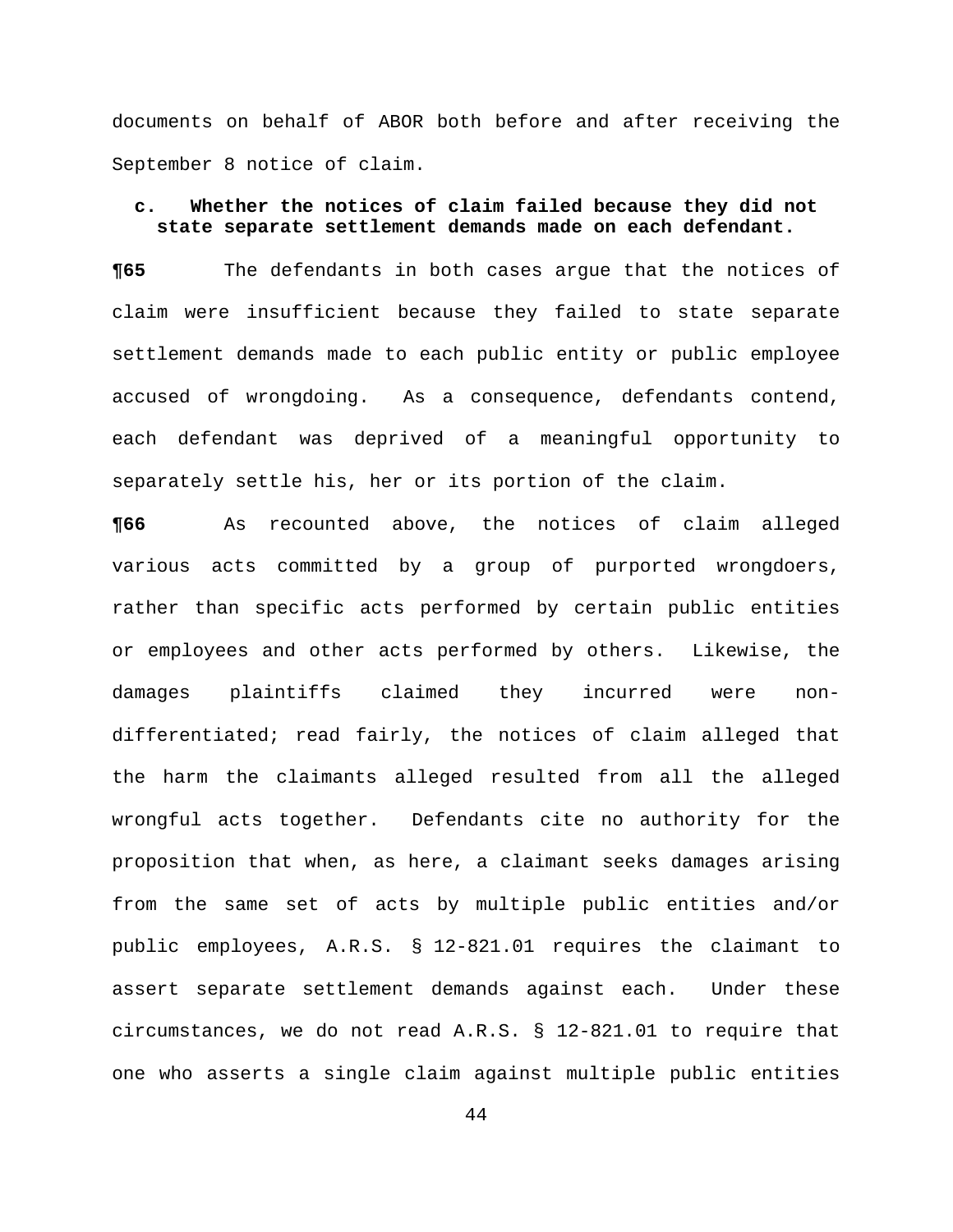or employees must make separate settlement demands on each of the various alleged individual wrongdoers.

**¶67** Markow relies on *Harris v. Cochise Health Systems*, 215 Ariz. 344, 160 P.3d 223 (App. 2007), but that case requires only that where a notice identifies a claim against both a public employee and as a public entity, the claimant must serve the public employee as well as the public entity. The plaintiffs in these cases complied with that requirement.

**¶68** Defendants also cite *Duke v. Cochise County*, 189 Ariz. 35, 938 P.2d 84 (App. 1996), and argue that under Arizona Rule of Civil Procedure 68, an "undifferentiated, unapportioned settlement figure provides insufficient information and incentive" to allow an offeree to settle. In *Duke*, Division Two of this court vacated sanctions imposed based on an unapportioned offer of judgment pursuant to Rule 68. The court concluded that without knowing the amount each offeree could have settled for prior to trial, it was impossible for a court to determine whether each offeree fared better at trial. *Id*. at 41, 938 P.2d at 90. We also concluded the offer of judgment failed because the plaintiff "failed to apportion the amounts sought on her multiple claims for wrongful death, emotional distress, and false imprisonment, making it impossible for the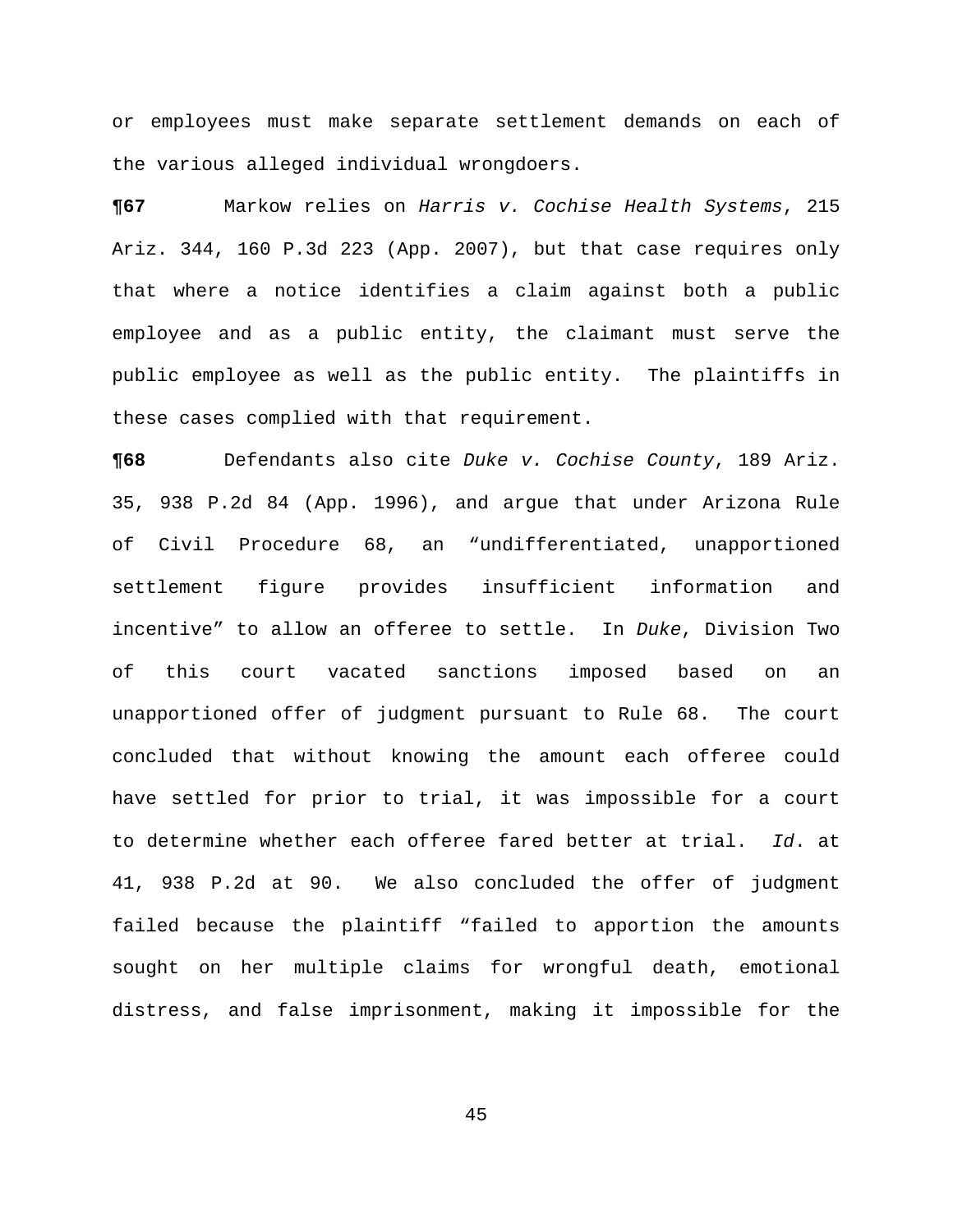County to assess its chances of doing better at trial against each claim." *Id*.

**¶69** We disagree with defendants' contention that the logic of Rule 68 applies to A.R.S. § 12-821.01. A successful offer of judgment made pursuant to Rule 68 is the penultimate step before a settlement; the offer is either accepted or not, with consequences as provided by the Rule. Thus, an offer made pursuant to Rule 68 sets out a specific settlement offer in a manner that allows the offeree to finally decide whether to accept it or decline and proceed to trial. By contrast, a settlement demand in a notice of claim made pursuant to section 12-821.01 necessarily occurs prior to the commencement of litigation and usually is the first step in the process by which, if it chooses, the government may investigate and evaluate the claim and the settlement demand and negotiate a settlement. *See Deer Valley*, 214 Ariz. at 295, ¶ 6, 152 P.3d at 492. Because section 12-821.01's purposes are unrelated to those of Rule 68, we decline to extend Rule 68's more stringent requirements to notices of claim filed pursuant to section 12- 821.01.

## **d. The Tribe's motion for leave to amend.**

**¶70** The superior court denied the Tribe's motion for leave to file a third-amended complaint based on the court's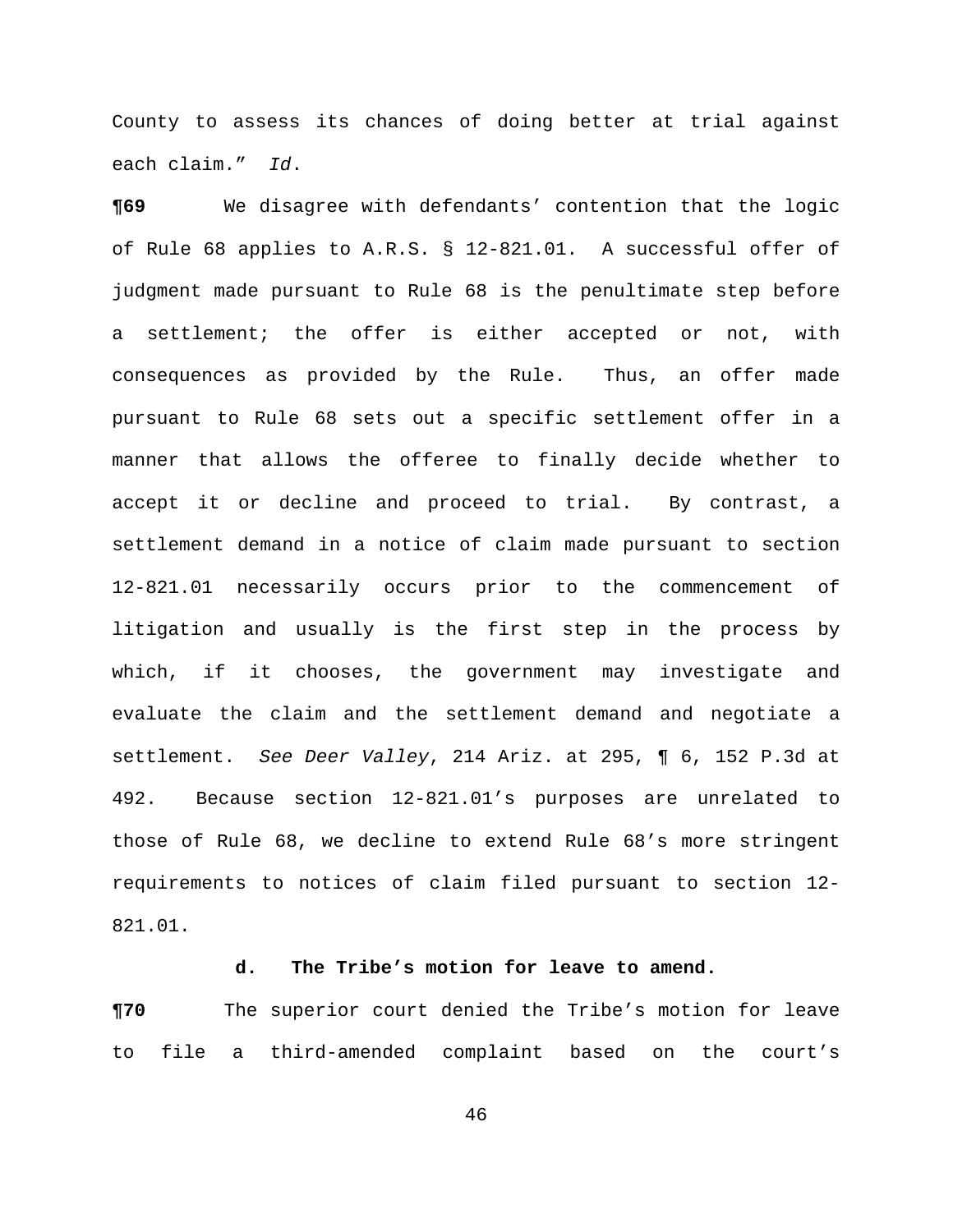conclusion that the claims asserted therein were barred due to the Tribe's failure to serve a proper notice of claim. Because we have reversed that ruling, we also vacate this portion of the court's decision.

**¶71** The court also granted defendants' motion to strike the Hart Report as an exhibit to the complaint based on "the reasons set forth on the record at the September 25, 2006 hearing." We conclude the court did not abuse its discretion in striking the Hart Report as an exhibit to the complaint. Given the length and detail of that report, the court was within its discretion in concluding that notice pleading did not require it to be attached to the complaint.

#### **CONCLUSION**

**¶72** For the reasons set forth above, we reverse the superior court's summary judgment orders and remand for further proceedings consistent with this opinion.

> \_\_\_\_\_\_\_\_\_\_\_\_\_\_\_\_\_\_\_\_\_\_\_\_\_\_\_\_\_\_\_\_\_ DIANE M. JOHNSEN, Presiding Judge

CONCURRING:

ANN A. SCOTT TIMMER, Chief Judge

\_\_\_\_\_\_\_\_\_\_\_\_\_\_\_\_\_\_\_\_\_\_\_\_\_\_\_\_\_\_\_\_\_\_\_\_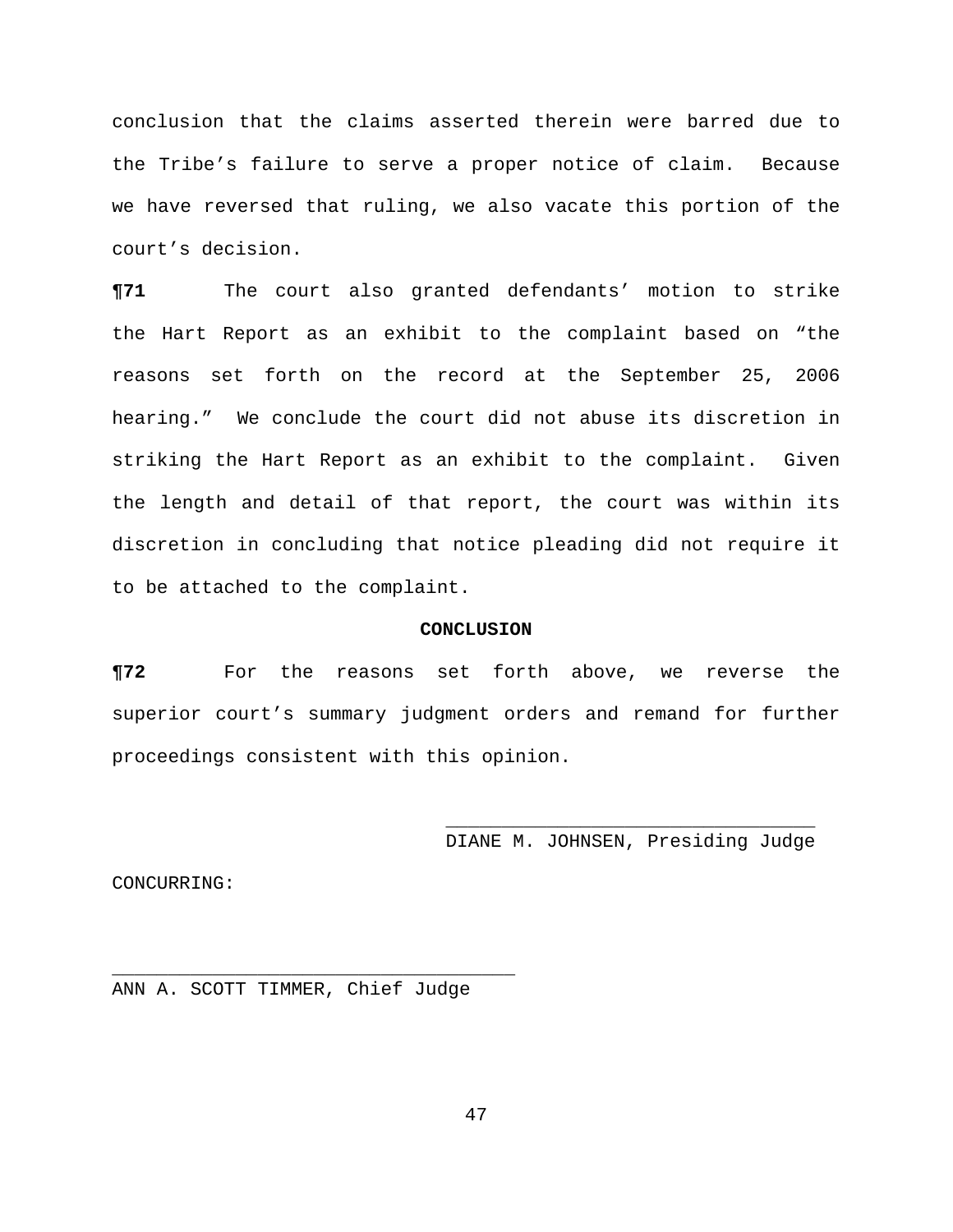## **T H O M P S O N, Judge, dissenting.**

**¶73** The majority, relying primarily on *Backus v. State of Arizona*, 534 Ariz. Adv. Rep. 26, 29, ¶ 28 (App. Jul. 17, 2008) for the proposition that a claim "notice is sufficient if it contains 'any facts,'" concludes that the facts contained in the notices in these cases were good enough under A.R.S. § 12- 821.01. Because I conclude that the opinion in *Backus* impermissibly read the requirement that the settlement demand be supported by facts out of the statute, I do not follow that opinion. Because the facts set forth in these cases did not support the settlements demanded, I would affirm the trial court's dismissals.

**¶74** In *Backus* another panel of this court declined to evaluate the facts marshalled in ostensible support of a notice of claim, concluding that we cannot infer any standard of sufficiency into section 12-821.01. 534 Ariz. Adv. Rep. at 28, ¶ 19. In doing so, in my view, the court lost sight of the "facts supporting" requirement. In order for facts to "support" a settlement demand, those facts must "corroborate" (Random House Dictionary of the English Language 1913 (2d ed. 1987)) or "argue in favor of" (American Heritage Dictionary of the English Language 1739 (4th ed. 2000)) or "substantiate" (17 Oxford English Dictionary 258 (2d ed. 1989)) the amount of money sought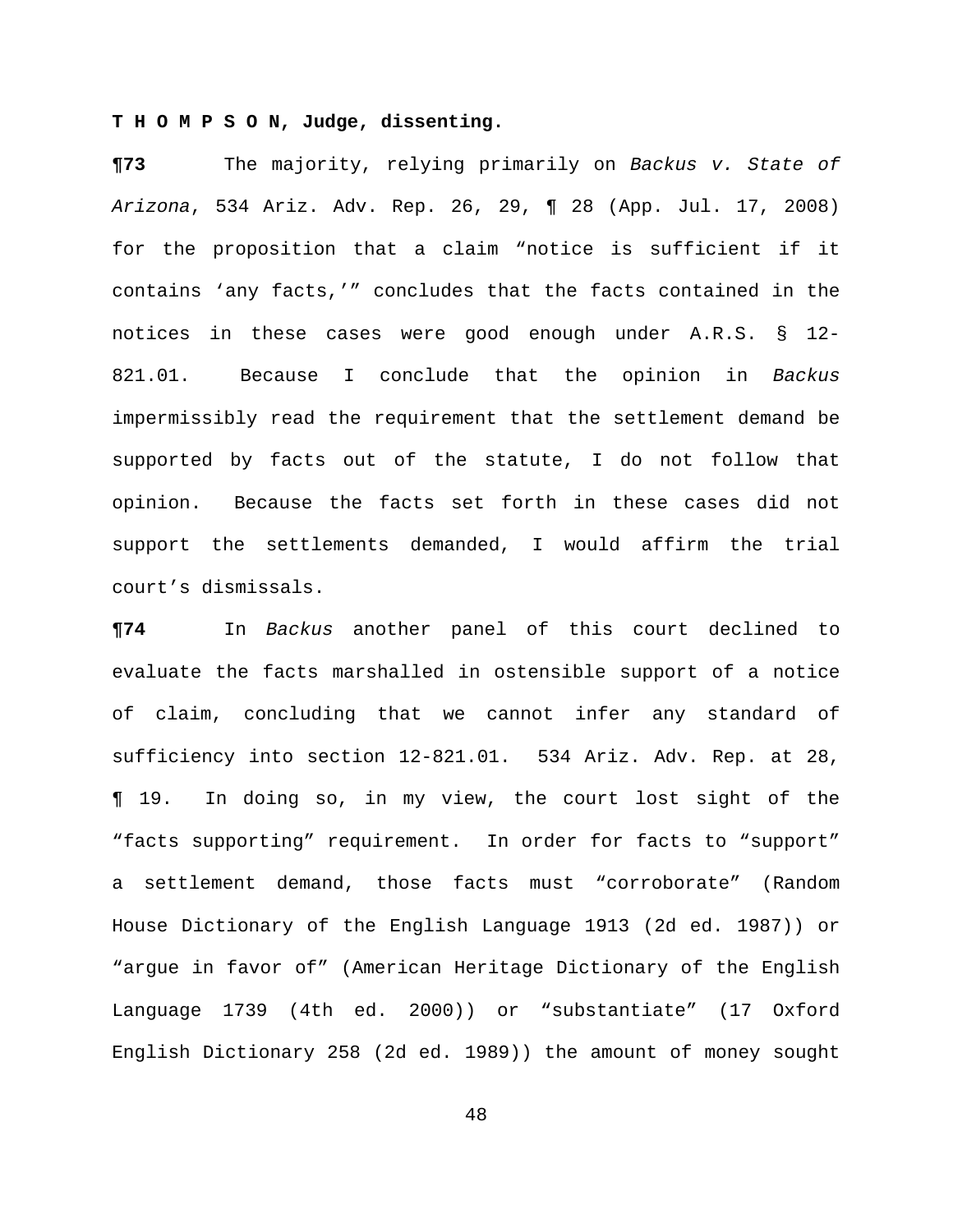in settlement. To say that "any facts" satisfy the statute ignores the logical force of the directive that only certain facts will be compliant, namely those facts that corroborate or advocate for or substantiate the settlement demand. To make this determination, we must in some measure evaluate the facts evinced in ostensible support of a settlement demand.

**¶75** Following *Backus* in the refusal to subject the supporting facts in these cases to any evaluative standard, the majority here asserts that the allegations in these notices present information from which injury might be inferred, which injury is necessarily personal and subjective and difficult to quantify, and which injury need not be established with regard to dignatory torts because it is presumed. The common theme of the majority's observations here is that appellants need not show anything more than the fact of tort liability in their claim notices. But the statute is meant to allow the government "to realistically consider a claim," by requiring "that claimants explain the amounts identified in the claim by providing . . . a factual foundation" for such an evaluation, which evaluation can lead to an expenditure of public funds in settlement. *Deer Valley Unified Sch. Dist. v. Houser*, 214 Ariz. 293, 296, ¶ 9, 152 P.3d 490, 493 (2007). To accomplish this, the supporting facts must logically relate to the incidence,